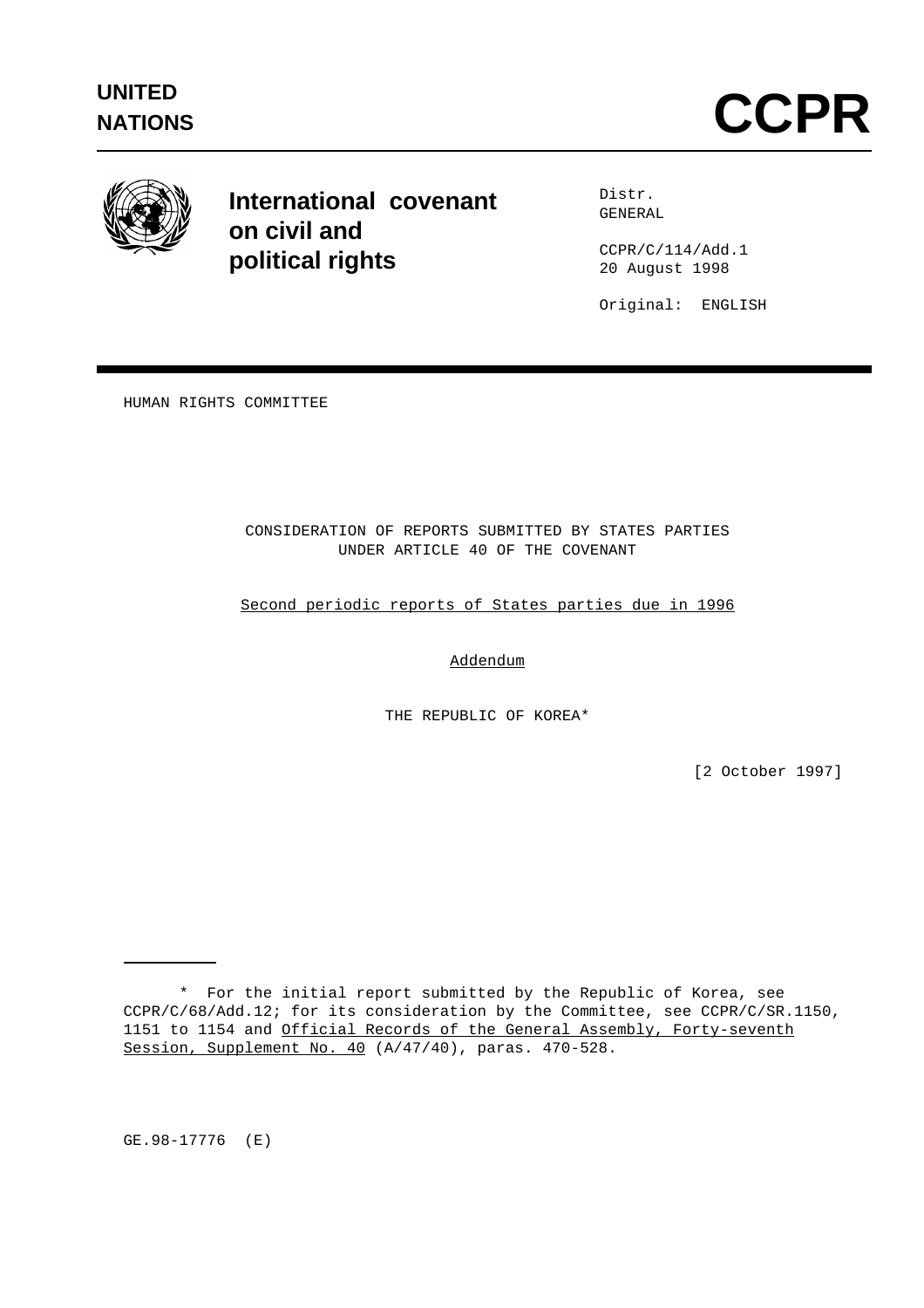# **CONTENTS**

|     |                                     |                             |  |                                                                                                                                                                                                                                   | Paragraphs   | <u>Page</u> |
|-----|-------------------------------------|-----------------------------|--|-----------------------------------------------------------------------------------------------------------------------------------------------------------------------------------------------------------------------------------|--------------|-------------|
|     | Introduction                        |                             |  | $\mathbf{r}$ , $\mathbf{r}$ , $\mathbf{r}$ , $\mathbf{r}$ , $\mathbf{r}$ , $\mathbf{r}$ , $\mathbf{r}$                                                                                                                            | $1 -$<br>4   | 3           |
| I.  | GENERAL COMMENTS                    |                             |  |                                                                                                                                                                                                                                   | $5 - 16$     | 3           |
| II. | INDIVIDUAL ARTICLES OF THE COVENANT |                             |  | $\mathbf{L} = \mathbf{L} \times \mathbf{L}$                                                                                                                                                                                       | $17 - 254$   | 6           |
|     | Article 1                           |                             |  |                                                                                                                                                                                                                                   | 20<br>$17 -$ | 6           |
|     | Article 2                           |                             |  |                                                                                                                                                                                                                                   | $21 -$<br>33 | 6           |
|     | Article 3                           |                             |  |                                                                                                                                                                                                                                   | 66<br>$34 -$ | 10          |
|     | Article 4                           |                             |  |                                                                                                                                                                                                                                   | 70<br>67 –   | 17          |
|     | Article 5                           |                             |  |                                                                                                                                                                                                                                   | 72<br>71 -   | 18          |
|     | Article 6                           |                             |  |                                                                                                                                                                                                                                   | $73 - 89$    | 18          |
|     | Article 7                           |                             |  | the contract of the contract of the                                                                                                                                                                                               | $90 - 100$   | 22          |
|     | Article 8                           |                             |  | $\mathbf{r}$ . The contract of the contract of the contract of the contract of the contract of the contract of the contract of the contract of the contract of the contract of the contract of the contract of the contract of th | $101 - 105$  | 24          |
|     | Article 9                           |                             |  | the contract of the contract of the contract of                                                                                                                                                                                   | $106 - 119$  | 25          |
|     | Article 10                          |                             |  | the contract of the contract of the contract of the contract of the contract of the contract of the contract of the contract of the contract of the contract of the contract of the contract of the contract of the contract o    | $120 - 144$  | 28          |
|     | Article 11                          |                             |  | the second contract of the second contract of the second contract of the second contract of the second contract of the second contract of the second contract of the second contract of the second contract of the second cont    | 145          | 33          |
|     |                                     |                             |  |                                                                                                                                                                                                                                   | $146 - 150$  | 33          |
|     |                                     |                             |  |                                                                                                                                                                                                                                   | 151 - 152    | 34          |
|     |                                     |                             |  |                                                                                                                                                                                                                                   | $153 - 174$  | 34          |
|     |                                     |                             |  |                                                                                                                                                                                                                                   | 175 - 176    | 39          |
|     |                                     |                             |  |                                                                                                                                                                                                                                   | 177 - 178    | 40          |
|     | Article 17                          |                             |  | the contract of the contract of the contract of the contract of the contract of the contract of the contract of                                                                                                                   | 179 - 185    | 40          |
|     | Article 18                          |                             |  | the contract of the contract of the contract of the contract of the contract of the contract of the contract of the contract of the contract of the contract of the contract of the contract of the contract of the contract o    | 186 - 194    | 42          |
|     | Article 19                          | $\mathbf{r}$ . $\mathbf{r}$ |  |                                                                                                                                                                                                                                   | $195 - 208$  | 43          |
|     | Article 20                          |                             |  |                                                                                                                                                                                                                                   | $209 - 212$  | 46          |
|     |                                     |                             |  |                                                                                                                                                                                                                                   | $213 - 215$  | 47          |
|     |                                     |                             |  |                                                                                                                                                                                                                                   | $216 - 227$  | 48          |
|     |                                     |                             |  |                                                                                                                                                                                                                                   | $228 - 236$  | 51          |
|     |                                     |                             |  |                                                                                                                                                                                                                                   | $237 - 248$  | 52          |
|     |                                     |                             |  |                                                                                                                                                                                                                                   | $249 - 254$  | 55          |
|     |                                     |                             |  |                                                                                                                                                                                                                                   | $255 - 256$  | 56          |
|     |                                     |                             |  |                                                                                                                                                                                                                                   | $257 - 258$  | 57          |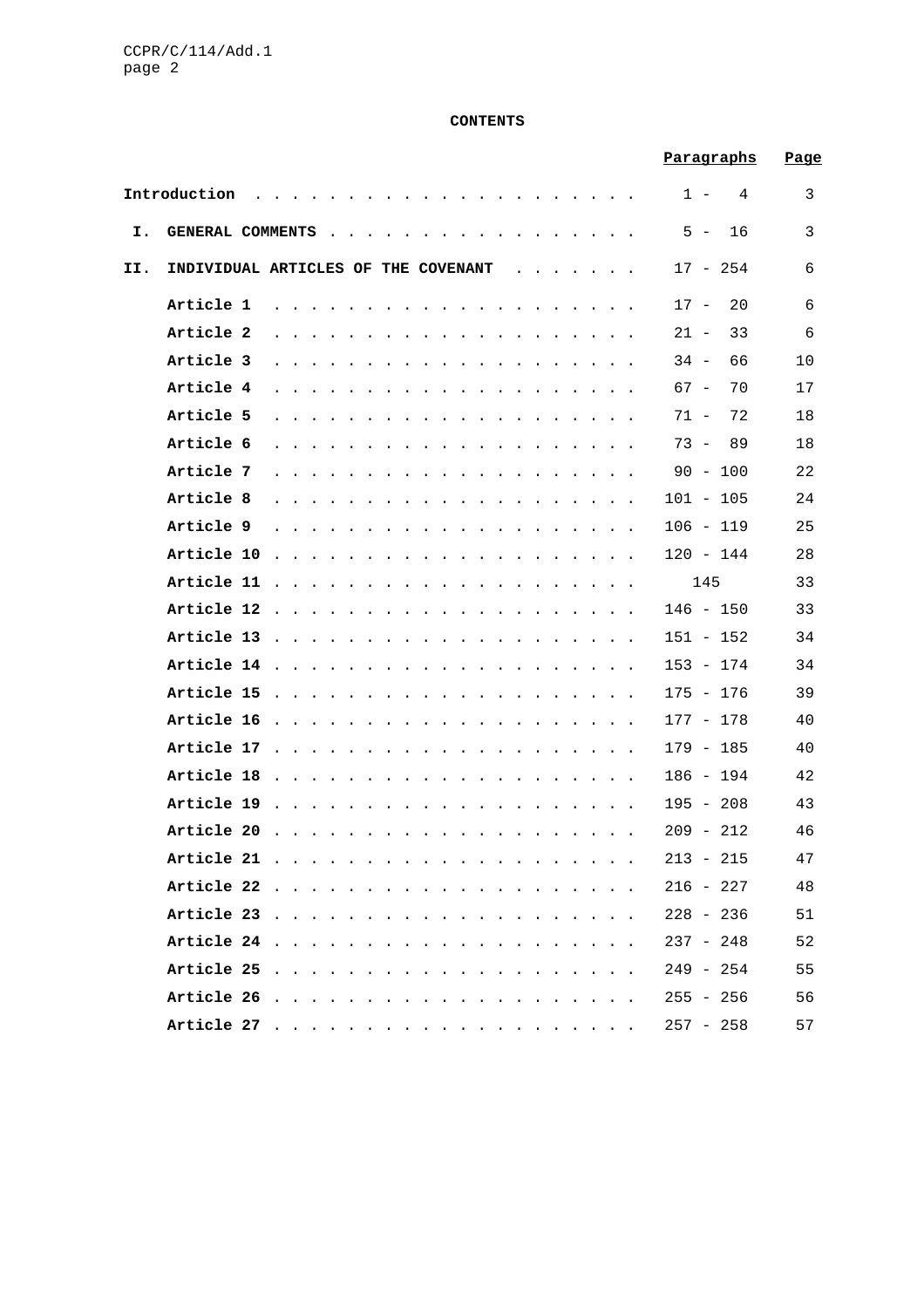#### **Introduction**

1. In July 1991, the Republic of Korea submitted to the Secretary-General of the United Nations its initial report pursuant to article 40, paragraph 1 (a), of the International Covenant on Civil and Political Rights. The Human Rights Committee examined the report in July 1992. Taking into account the "Guidelines regarding the form and content of periodic reports from States parties" and the Committee's discussions on the initial report, the Republic of Korea submits this second periodic report describing measures it has taken, mainly legislative and institutional, to implement the Covenant in the five years following the initial reports submission. This report covers the period from July 1991 to July 1996.

2. One of the major changes the Republic of Korea has experienced since the submission of the initial report is the establishment of a new civilian Government in February 1993. The new Government, with the full support and encouragement of the people, has taken various initiatives for reform and change.

3. Legal and institutional policies to promote human rights have provided for, among others, stringent rules governing detention, increased right to counsel, expanded legal assistance for the underprivileged, and the extension of welfare entitlements for women and the handicapped. Continued efforts have been made in the past few years to build a more democratic society committed to justice and respect for human rights. They include: better promotion of democracy through the extensive application of the principle of local autonomy, substantial expansion of political rights through the enforcement of an integrated election act, and enhancement of economic fairness through the introduction of the Real Name System in the financial and real estate sectors. However, there remains more to be done to promote human rights, and the Republic of Korea is striving continuously to improve the situation.

4. In aiming to provide accurate information on the situation in the Republic of Korea, the present report illustrates measures taken by the Government of the Republic of Korea and elucidates the aspects to be strengthened in the protection of human rights.

#### **I. GENERAL COMMENTS**

# **Constitutional protection of human rights in the Republic of Korea**

5. The Republic of Korea is a democratic republic under a presidential system and is based on the principle of checks and balances. Sovereignty rests with the people. The National Assembly, the Administration, and the Court are vested with legislative, executive and judicial powers respectively. The National Assembly is composed of popularly elected representatives. As the sole legislative organ, it exercises its legislative power to protect the freedoms and rights of the people. To prevent the abuse of executive powers, the National Assembly has the authority to impeach the President and other senior officials, to recommend the dismissal of the Prime Minister and others, and to inspect and investigate State affairs. The Administration implements the laws enacted by the National Assembly and takes all possible administrative measures to protect the rights of the people. The Court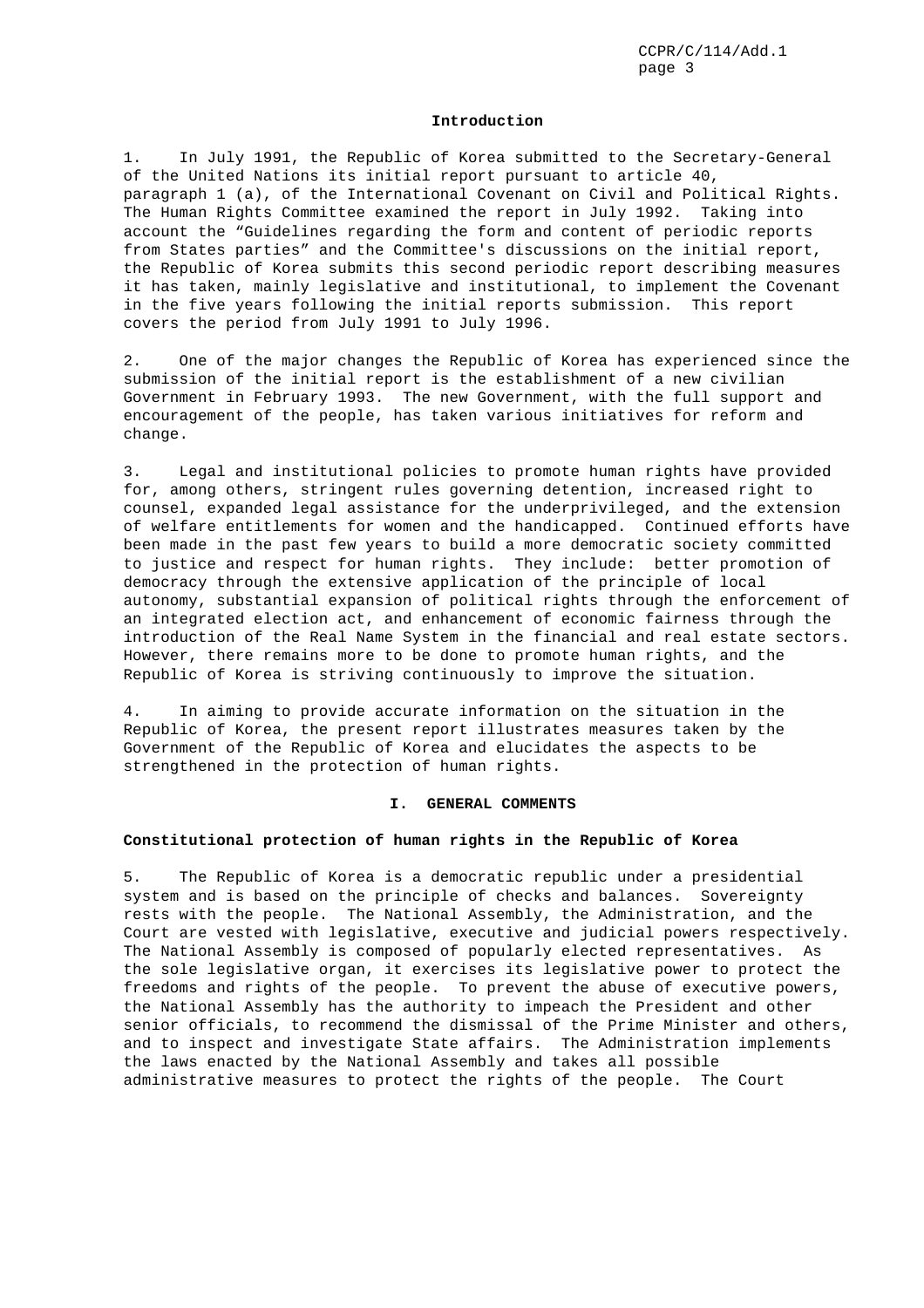provides relief when the rights of the people have been infringed, and it is the ultimate guardian of the fundamental rights. A court judge rules on the basis of the Constitution and related laws, and according to his or her conscience. The status of a court judge is guaranteed by law.

6. The present Constitution of the Republic of Korea provides for the Constitutional Court, which is the ruling body on constitutional petitions. Persons whose constitutional rights have been infringed through the exercise or non-exercise of public powers, may seek remedy from the Court. The Constitutional Court also has the authority to overturn unconstitutional laws, hence effectively discharging its role as the protector of fundamental rights.

7. The Constitutional Court is composed of nine judges, who are appointed by the President from a list of eligible court judges. In order to maintain the political neutrality of the Court, three of the nine judges are recommended by the National Assembly and three are nominated by the Chief Justice. In order to allow a judge of the Constitutional Court to rule according to the Constitution and his or her conscience, he or she is appointed for life, and may only be removed from office by impeachment or imprisonment.

8. Since the time of its establishment in September 1988 until June 1996, the Constitutional Court has ruled 67 laws unconstitutional. Of these, 43 have already been revised to reflect the Court's decisions; the remaining 24 laws, which are in the process of being revised, have been suspended by the relevant agencies. In addition, the Court revoked 34 non-indictment dispositions of the public prosecutor. A number of administrative measures have also been declared unconstitutional. These decisions have furthered the protection of citizens' fundamental rights.

# **The Covenant in relation to the domestic laws of the Republic of Korea**

9. Article 6, paragraph 1, of the Constitution provides that "treaties duly concluded and promulgated under the Constitution and the generally recognized rules of international law shall have the same effect as the domestic laws of the Republic of Korea". As the Covenant was ratified and promulgated by the Government in consent with the National Assembly, it has the authority of domestic law without requiring additional legislation. Accordingly, the Administration and the Court are obliged to observe the Covenant when exercising their powers. Most rights guaranteed by the Covenant are guaranteed by the Constitution. Article 37, paragraph 1, of the Constitution provides that "freedoms and rights of citizens shall not be neglected on the grounds that they are not enumerated in the Constitution". Therefore, the Covenant is to be respected, even if not directly stipulated in the Constitution. In the event that a law enacted prior to the Covenant's ratification conflicts with its provisions, the Covenant has greater authority. No law enacted in the Republic of Korea may encroach on the rights provided in the Covenant; any such law would be viewed as unconstitutional.

10. If a person files a suit citing encroachment of rights guaranteed by the Covenant, the Court is to rule primarily on the basis of domestic law corresponding to the Covenant. In the absence of relevant domestic law, the provisions of the Covenant are to be invoked directly by the Court. In a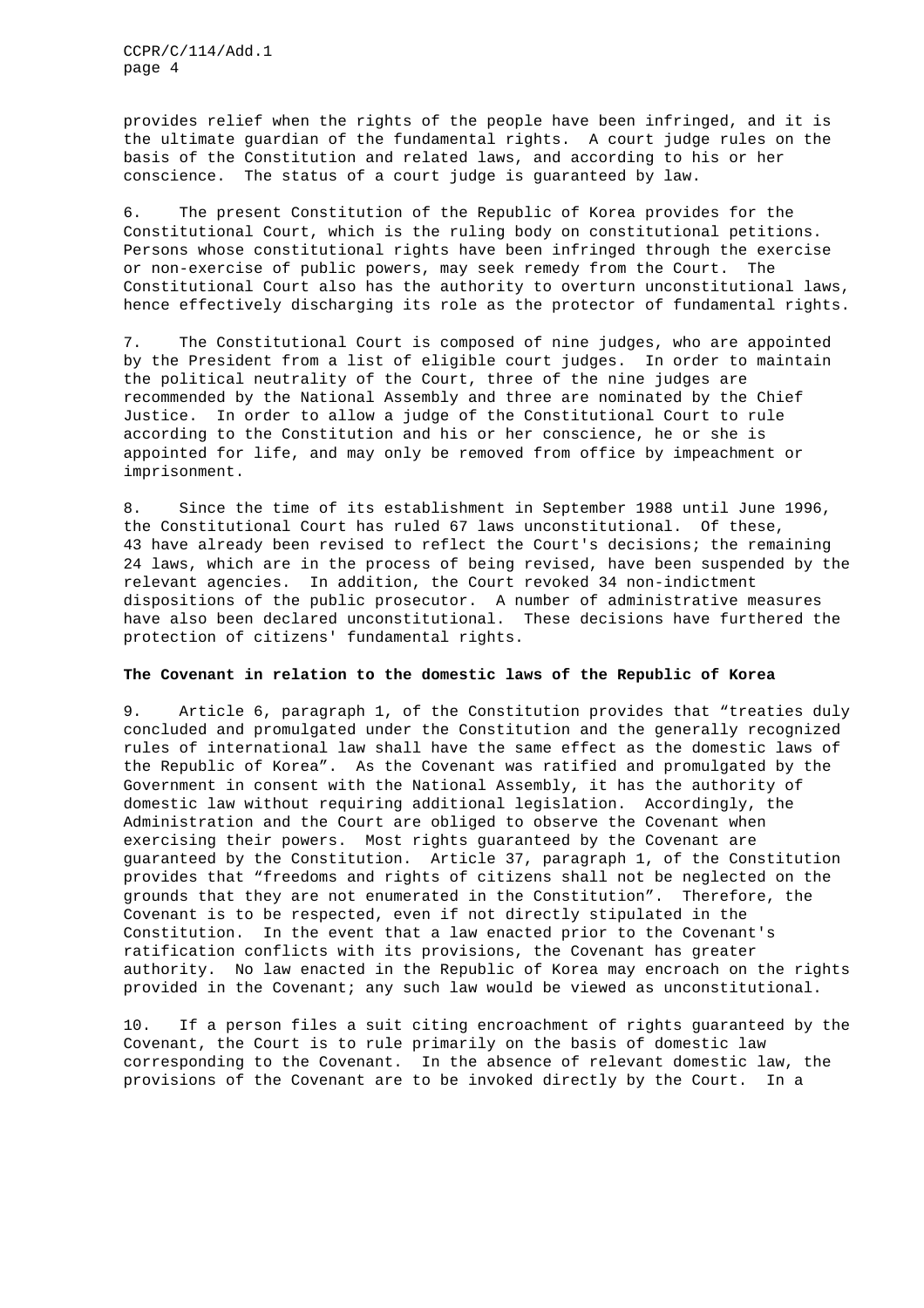decision on a constitutional petition concerning whether the demand for a notice of apology aimed at regaining one's reputation infringes on an individual's freedom of conscience, the Constitutional Court invoked directly the Covenant: "Article 18, paragraph 2, of the International Covenant on Civil and Political Rights provides that no one shall be subject to coercion which would impair his or her freedom to have a belief of his or her choice" (Decision 89 HEONMA 160 of 4 April 1991).

11. At the time of the Covenant's ratification, the Republic of Korea expressed reservations to article 14, paragraphs 5 and 7, article 22 and article 23, paragraph 4; but reservations to article 23, paragraph 4, were withdrawn on 15 March 1991 and reservations to article 14, paragraph 7, were retracted on 21 January 1993.

# **Advocacy of the Covenant**

12. Since its accession to the Covenant and submission of the initial report, the Government has exerted great efforts to inform its citizens of the contents of the Covenant. The Covenant has been widely publicized through "Law and Living", a booklet intended to familiarize all citizens with law in everyday life. This booklet includes the main contents of the Covenant and the obligations of the contracting parties are reproduced therein. Annual circulation since 1992 is 100,000 copies.

13. The original text and Korean translation of 14 major international human rights treaties were reproduced and distributed in February 1994 under the title, "Collected Materials on International Human Rights Treaties". This publication was followed in December 1995 by the publication and distribution of the volume, "International Human Rights Covenants and Individual Petition", which explains the requirements and procedures for individual petition to the Human Rights Committee for persons whose Covenant rights have been infringed. In addition, officials of all ranks engaged in human rights-related work, including those of the public prosecutor's office, the police and the correction agency, are continuously educated so as to realize the ideals embodied in the Covenant.

14. "International Human Rights Law" will become part of the 1997 curriculum at the Judicial Research and Training Institute, where public prosecutor and judiciary candidates, who have passed the bar examination, are trained for a period of two years before being conferred with their lawyers' licence and being appointed as public prosecutors or judges. Lectures will be offered on the main features of the Covenant as well as on remedies for individuals whose Covenant rights were infringed.

15. Moreover, the Ministry of Justice is launching a programme to bring law closer to everyday life: an outline of the Covenant is given at lectures and symposia, and the ideals of the Covenant are publicized when legal aid services are provided to residents of small and medium-sized cities, and to those from farming and fishing communities.

16. The Government organizes a Human Rights symposium every year around 10 December, the anniversary of the Universal Declaration of Human Rights. Discussions were held on "Disclosure of information and protection of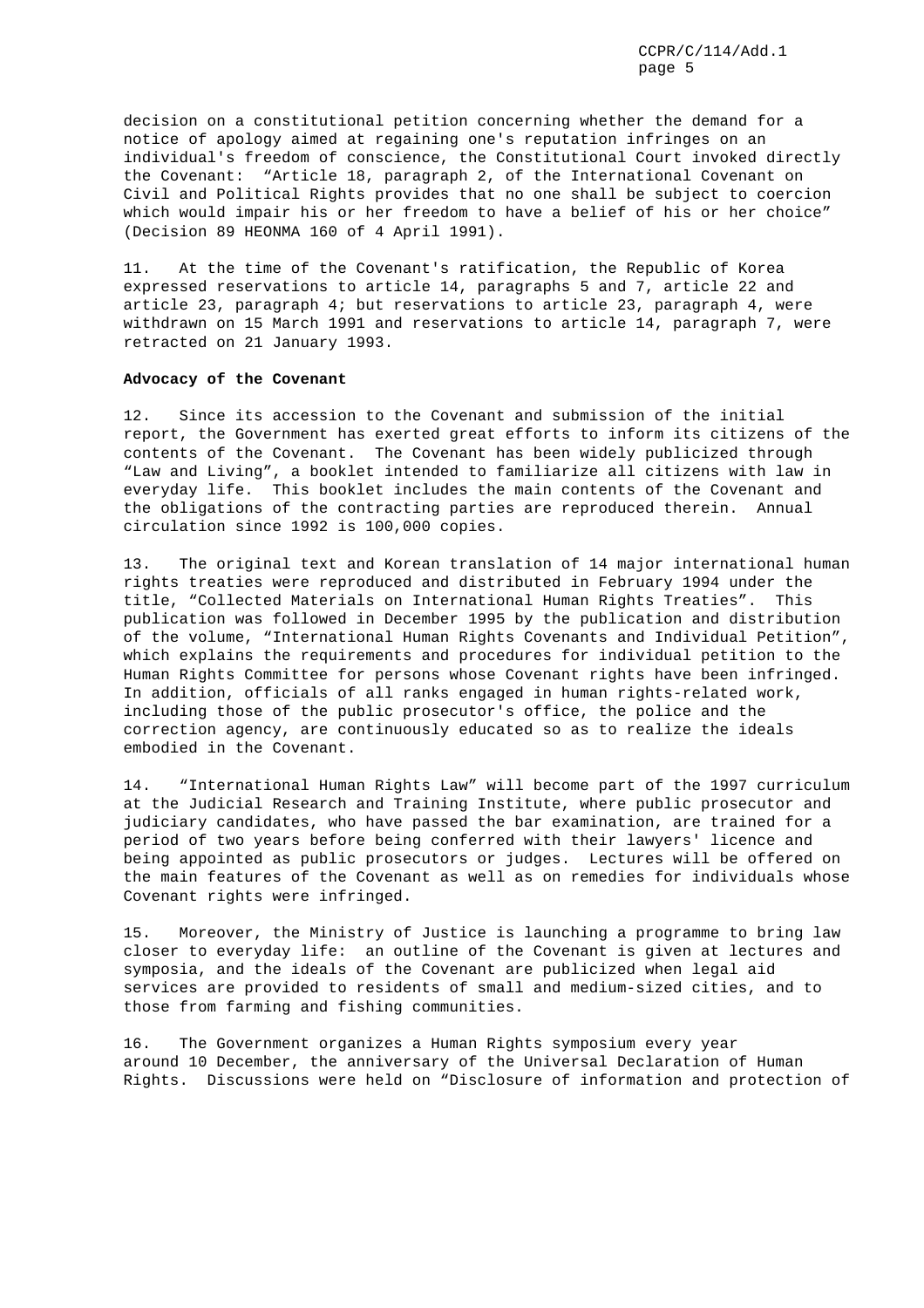human rights in modern societies" in 1991, "Environmental problems and human rights" in 1992, "Industrial accidents and human rights of the handicapped" in 1993, "Victims of crimes and human rights" in 1994, and "Women and human rights" in 1995. These symposia played a great role in inspiring respect for the principle of human rights protection.

# **II. INDIVIDUAL ARTICLES OF THE COVENANT**

### **Article 1**

17. The right of self-determination, as set forth in article 1 of the Covenant, was supported by the international society as a universal right applicable to all peoples regardless of race, religion, region, etc. In accordance with the Charter of the United Nations and article 1 of the Covenant, the Republic of Korea has, as stated in the initial report, consistently recognized the right of self-determination. The preamble and article 5, paragraph 1, of the Constitution declare that the Republic of Korea will contribute to world peace. These paragraphs also emphasize that the use of force shall not be tolerated to guarantee the right of self-determination in the international community. The Government considers it the basis of its foreign policy to cooperate with various international and diplomatic efforts to help all peoples fully realize their right to self-determination.

18. The Republic of Korea respects not only the right of self-determination at the national level, but also the right of persons forming a State to determine freely their own political status and to pursue economic, social and cultural development. Nationals of the Republic of Korea hold the right to express their thoughts freely and determine their political status through voluntary, fair, universal and confidential voting.

19. The Government is also active at the international level. To expedite the solution of the Palestinian question in relation to the right of self-determination, a subject of much concern to the international community, the Government pledged in April 1994 a contribution of US\$ 12 million. Consequently, the Government announced a plan to provide US\$ 10 million in the form of a soft loan of the Korean EDCF (Economic Development Cooperation Fund) and US\$ 21 million in grants-in-aid. Furthermore, at the Paris ministerial conference on Palestinian aid in January 1996, the Government announced it would dedicate an additional grant of US\$ 3 million. In addition, the Government also contributed US\$ 100,000 to the United Nations Relief and Works Agency for Palestine Refugees in the Near East (UNRWA).

20. In addition, the Government is also pleased to have played a part in the success of the worldwide effort to end the apartheid policy of South Africa, thus exercising a positive influence on the promotion of self-determination at the international level.

#### **Article 2**

21. Article 11, paragraph 1, of the Constitution provides that "all citizens shall be equal before the law, and there shall be no discrimination in political, economic, social or cultural life on account of sex, religion or social status" - in other words, the principle that every person is entitled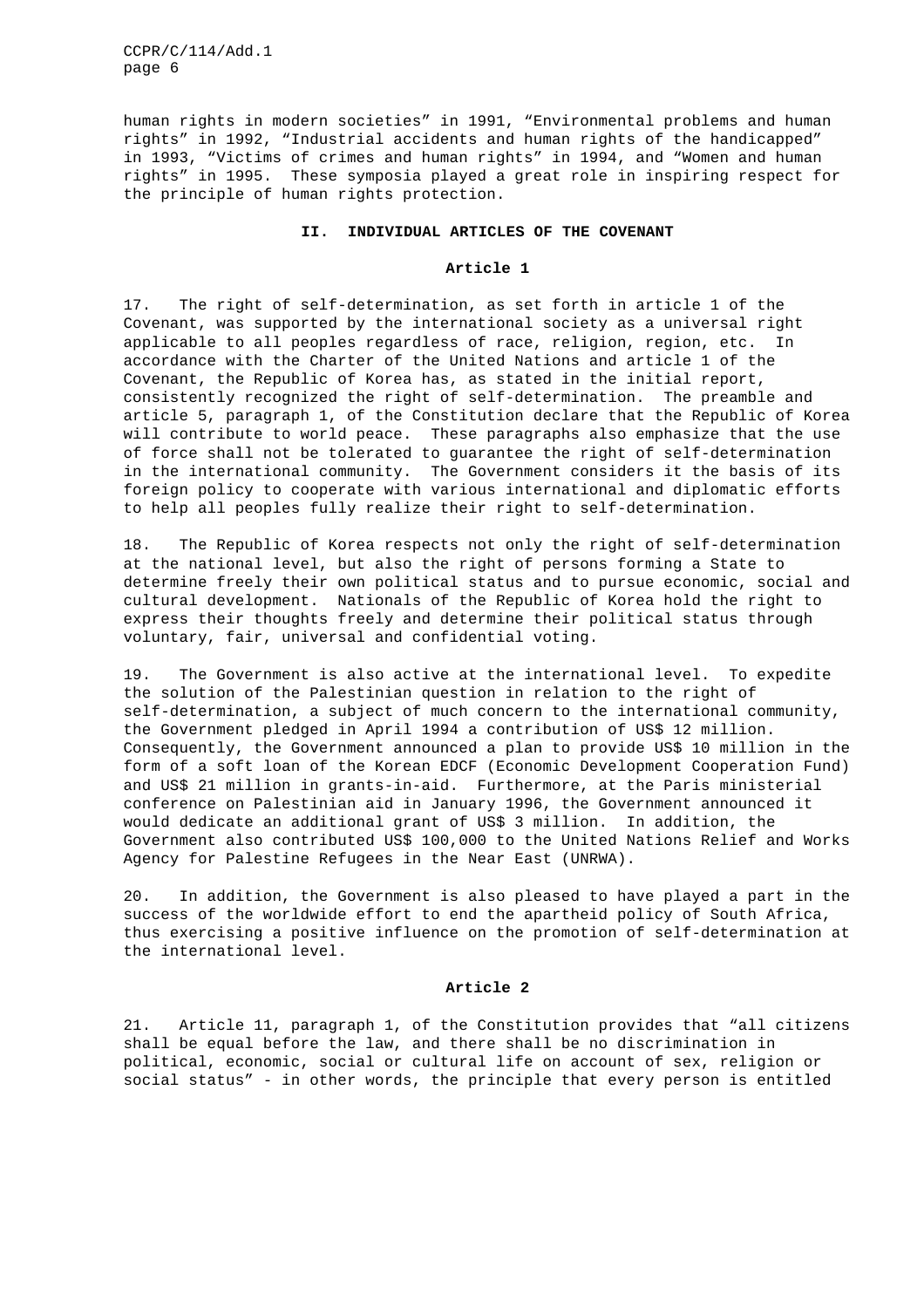to non-discrimination regarding protection and guarantee of his or her rights. Specific types of discrimination for reasons of sex, religion or social status are mentioned as examples only, and discrimination due to other factors such as race, colour, language, political affiliation, etc. are to be avoided. Prohibition of discrimination due to political opinion is also guaranteed by article 19 (freedom of conscience), article 21 (freedom of speech, press, assembly and association), and article 8 (freedom of establishment of political parties) of the Constitution.

22. In addition to the above-mentioned article 11, other specific clauses in the Constitution provide for the realization of the principle of equality. Article 32, paragraph 4, of the Constitution prohibits discrimination against women in the workforce, stating that "working women shall not be subjected to unfair discrimination in terms of employment, wages and working conditions". Article 36, paragraph 1, provides that "marriage and family life shall be entered into and sustained on the basis of gender equality ...". In addition, article 41, paragraph 1, and article 67, paragraph 1, set forth equal rights in regard to ballots and elections, and article 31, paragraph 1, states that "all citizens shall have an equal right to receive an education corresponding to their abilities". The concept of ability in article 31, paragraph 1, is understood to mean the capabilities attached exclusively to a person and not to other removable conditions such as wealth or family background. Therefore, university admission based on open competitive examinations is allowed, whereas the use of other criteria such as wealth or family background is not.

23. In principle, basic human rights guaranteed in the Constitution apply equally to aliens. With the exceptions of voting rights and electoral eligibility, which clearly proceed on the assumption that a person is a national of the Republic of Korea, the Covenant rights of foreign nationals residing or sojourning temporarily within the territory and subject to the jurisdiction of the Republic of Korea, are treated and protected equally as nationals of the Republic of Korea.

24. Equal rights guaranteed in the Constitution are protected in the political, economic, social and cultural spheres, specifically through the Labour Standards Act, the Basic Vocational Training Act, the Civil Code, the Handicapped Welfare Act, etc. As already mentioned in the previous report, various remedies are available in cases involving infringement of the above rights.

# **Enactment of the Basic Employment Policy Act and guarantee of equal rights**

25. On 27 December 1993, the Republic of Korea enacted the Basic Employment Policy Act, aimed at allowing every citizen to make full use of his or her talent and ability without fear of discrimination. Article 19 of the above Act states that "the employer shall not discriminate on the basis of gender, belief, social status, region of origin, or educational affiliation, etc., in recruitment and employment". Furthermore, arrangements have been made to address employment inequality through specific provisions for women, senior citizens and the handicapped. With regard to employment of women, article 17 provides that "the State shall endeavour to increase employment opportunities for women by expanding welfare facilities and enhancing and developing vocational ability, which ensure equal opportunity and treatment in employment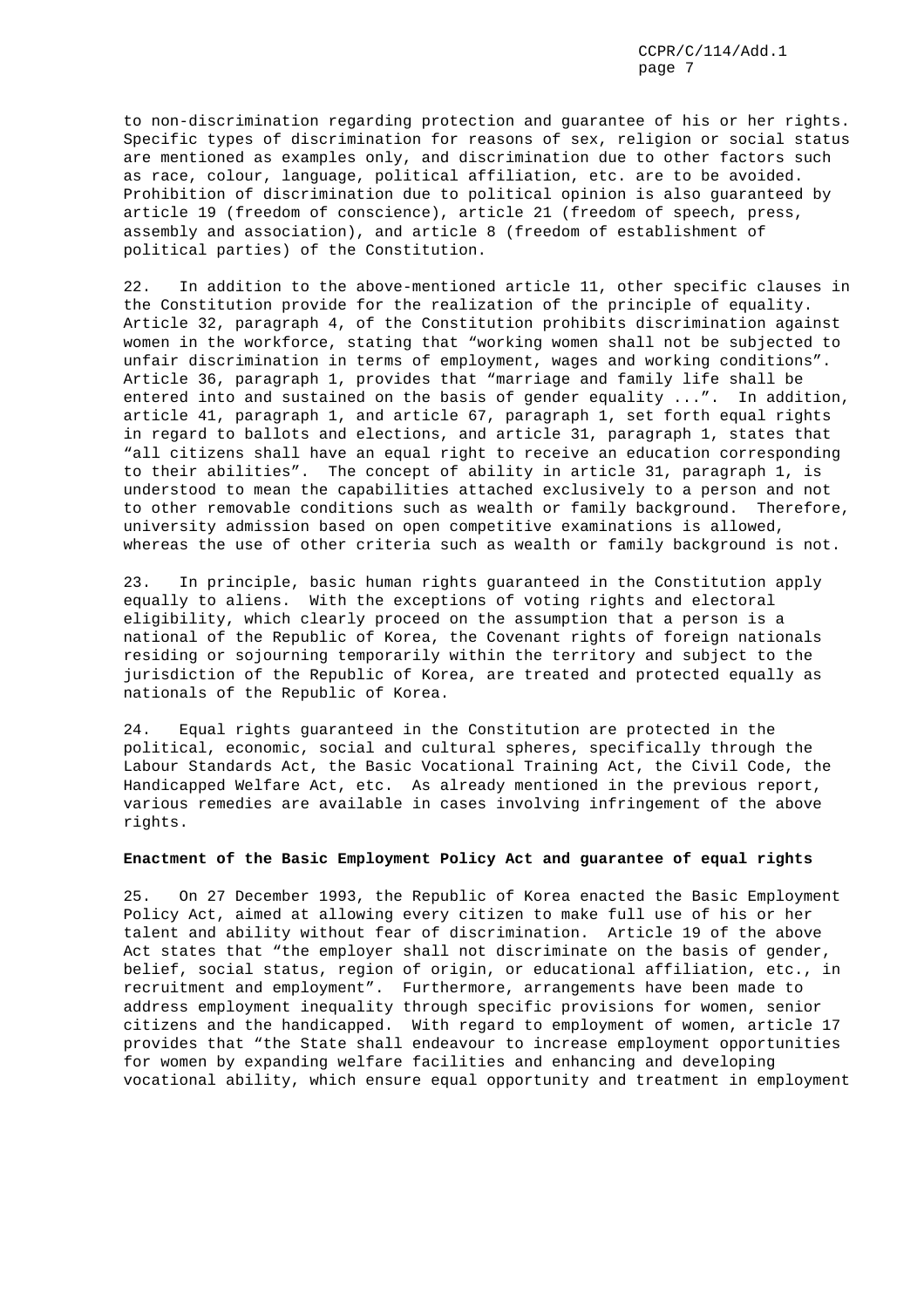and facilitate occupational adjustment to the work". As for employment of senior citizens and the handicapped, article 16 states that "the State shall take the following necessary measures to promote employment of senior citizens, the handicapped and other persons having difficulties in finding jobs, particularly under common conditions of the labour market: developing suitable occupational categories for their employment, expanding opportunities for development of professional skills and providing information on employment".

26. Meanwhile, the Government enacted the Senior Citizens Employment Promotion Act on 31 December 1991 in order to enhance employment opportunities for the elderly and has been involved in providing information to senior citizens on job opportunities, vocational education, and employment counselling.

27. Moreover, to promote employment of the handicapped, the Handicapped Employment Promotion Act was made law on 31 January 1990. This Act prohibits all kinds of workplace discrimination involving the handicapped by providing that "the employer shall not discriminate against workers in personnel decisions such as hiring, promotion, transfers, educational training on the grounds that the worker is handicapped" (art. 4, para. 2). To guarantee equality through employment for the handicapped, it is provided that a minimum of 2 out of every 100 openings for open-competition employment in national and local governments be filled by the handicapped (art. 34); and businesses with more than 300 employees are required to employ more than 2 handicapped workers for every 100 members of their full-time workforce (art. 35).

# **Promotion of education of the handicapped through full revision of the Special Education Promotion Act**

28. In January 1994, the Special Education Promotion Act was fully revised to increase the number of adequate possibilities in special education, which is tailored to individual abilities and the degree of disability. The Act also seeks qualitative enhancement of special education through the introduction of advanced methods.

29. This Act charges national and local governments with the responsibilities of developing special education, namely through the creation of a master plan, the training of special education instructors, and the establishment and management of special education institutions (art. 3, para. 1). A Central Special Education Inspection Committee and Regional Special Education Inspection Committees have also been set up to review major special education-related issues (art. 4, para. 1).

30. In addition, elementary and junior high school education are compulsory and free of charge for those eligible for special education. Kindergarten and senior high school education are to be provided free of charge with educational expenses to be borne or subsidized by national and local governments (art. 5).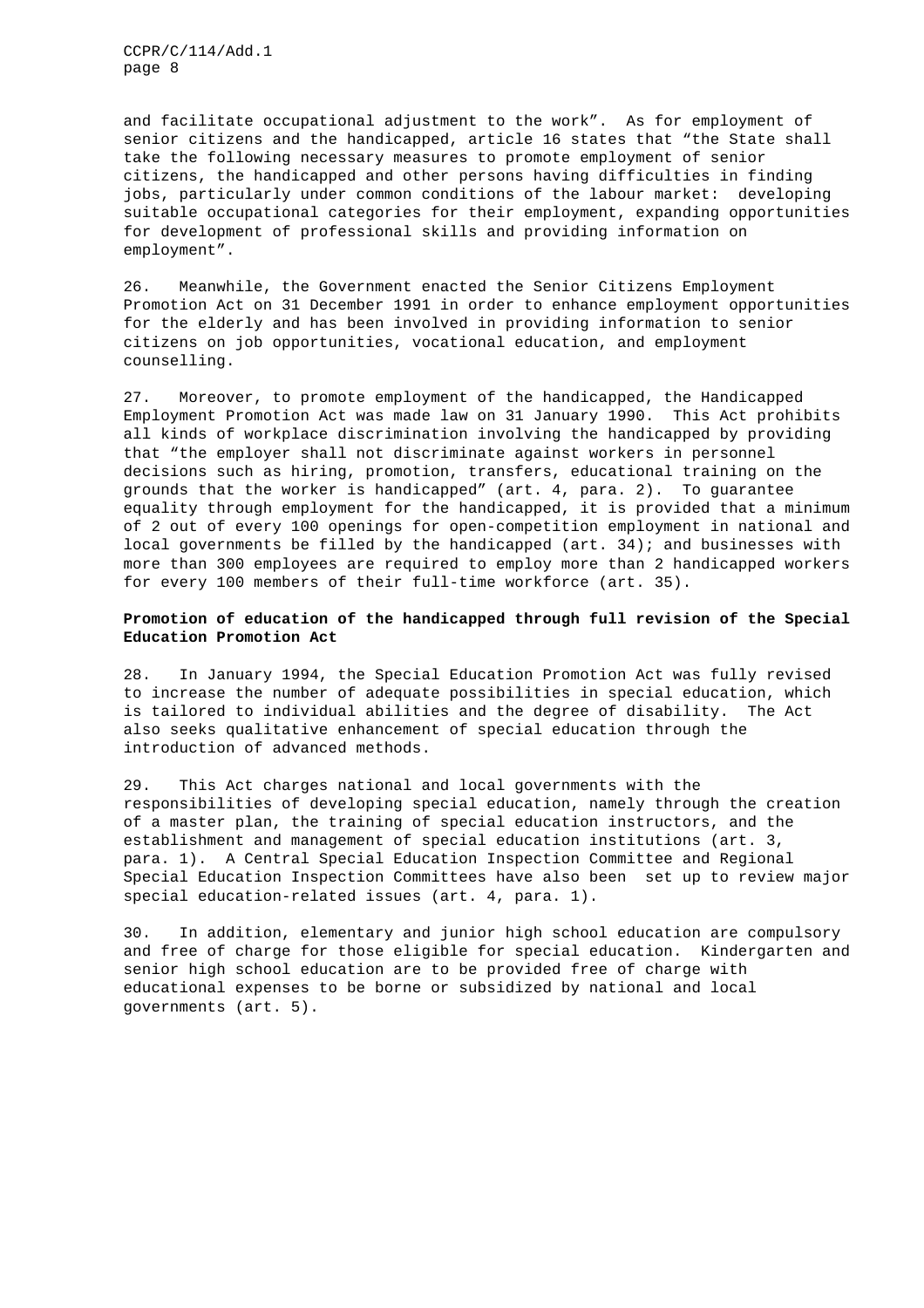#### **Legal aid for the underprivileged**

31. The Government is carrying out legal aid programmes in order to protect the rights of citizens who are unable to pursue legal means for personal damages due to unfamiliarity with the law or lack of financial resources necessary to cover the cost of legal proceedings. These services include free legal consultations, assistance for litigation costs and free procuration. The Korea Legal Aid Corporation (hereinafter referred to as KLAC), established on 1 September 1987, is operating with financial assistance from the national budget. KLAC, working from its Seoul headquarters and 50 representative and branch offices nationwide, provides legal aid for civil action to farmers, fishermen, and workers with an average monthly income below 1 million won (approximately US\$ 1,200).

32. Legal aid services for civil action have shown the following results: legal consultation was given to 342,049 persons in 1993; 344,363 in 1994; and 365,142 in 1995. Litigation assistance was provided to 34,625 persons in 1993; 37,729 in 1994; and 47,658 in 1995. From 1 June 1996 onward, legal aid, which had been limited to civil offences, has been extended to criminal offence cases for farmers, fishermen, workers in financial need, small business owners, etc. given that certain conditions are met.

### **The Constitutional Court's guarantee of equal rights**

33. Through the following important decisions, the Constitutional Court has ruled laws and administrative actions unconstitutional and in violation of the principle of equality:

(a) Provision relating to rallies of political parties in the National Assembly Member Election Act (Decision 92 HEONMA 37 of 12 March 1992). Article 55-3 of the National Assembly Member Election Act, which provides that a political party can hold speech rallies as a means of election campaigning for its candidates, is unconstitutional on the grounds that it gives rise to discrimination against independent candidates, thus violating the principle of equality;

(b) Provision on candidacy limitation in the Election for Public Office and Election Malpractice Prevention Act (Decision 95 HEONMA 172 of 12 June 1995). Article 53, paragraph 1, subparagraph 4, of the Election for Public Office and Election Malpractice Prevention Act on candidacy limitation, prescribes that the general staff, including directors, or executive staff of Government-invested institutions leave office 90 days before election day. Namely, the Law does not distinguish high-level officers from mid-level staff who are not in a position to exercise influence over decisions of these institutions. The Court ruled this an infringement on the right to public office, and therefore a violation of the constitutional principle of equality and proportionality;

(c) Provision on billiard room "off-limits" signs in the Enforcement Regulations for the Establishment and Use of Sports Facilities Act (Decision 92 HEONMA 80 of 13 May 1993). The Establishment and Use of Sports Facilities Act and its Enforcement Decree, which require only billiard rooms to post signs reading "off-limits to persons under 18", inflict unreasonable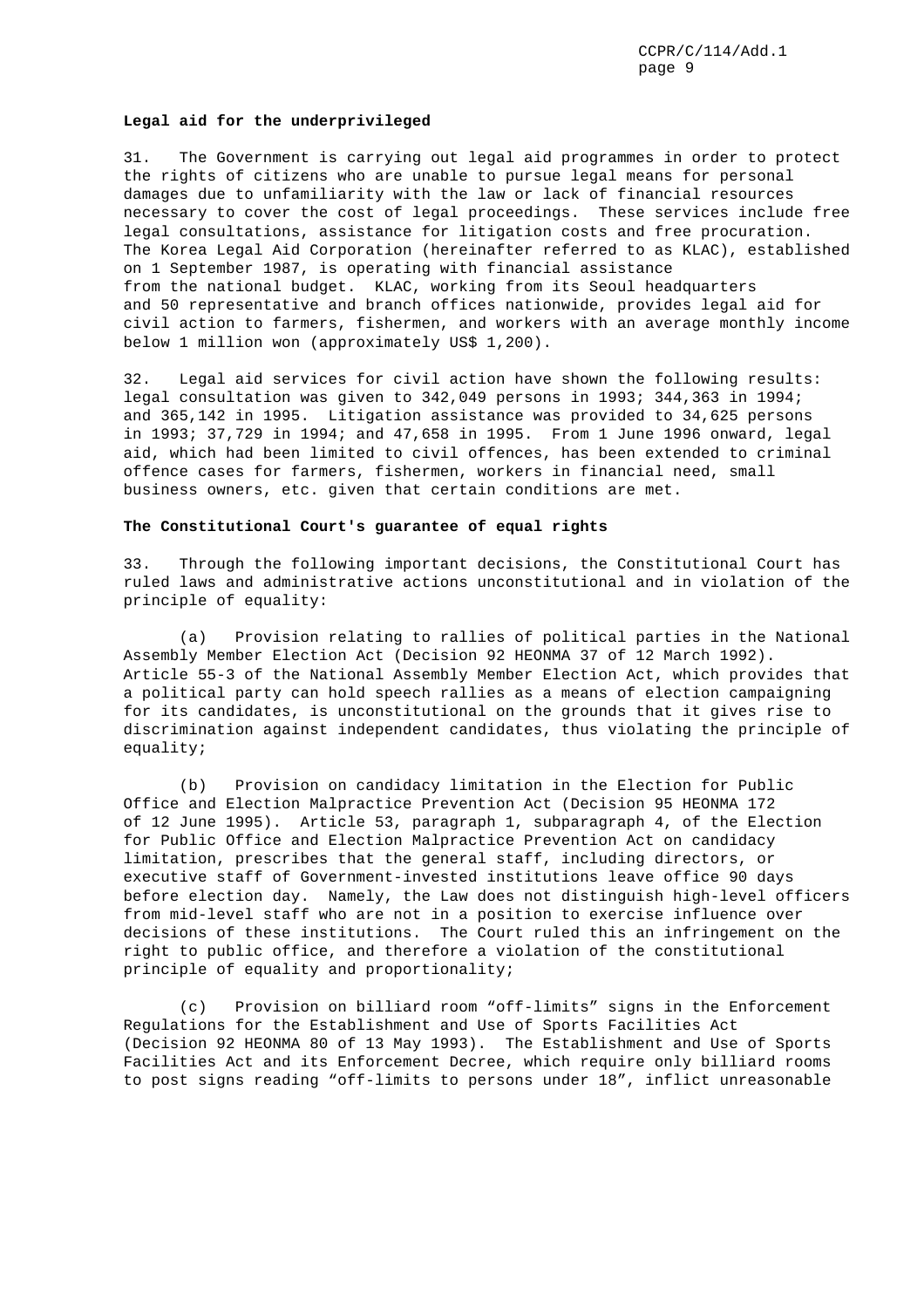limitations on the scope of business of billiard rooms as compared to other sports facilities. This kind of arbitrary discrimination encroaches upon the right to equal protection. Hence, it was declared unconstitutional;

(d) Disposition of the public prosecutor not to institute a public action (Decision 90 HEONMA 183 of 16 September 1991). A public prosecutor may not drop a case without investigating important matters that would normally be investigated, because such an approach infringes on the basic rights guaranteed to the complainant, that is, the right of equality and the right to make a statement during proceedings. Therefore, this privilege should be revoked as an improper exercise of prosecutorial powers.

#### **Article 3**

## **Enactment of the Basic Womens Development Act**

34. On 30 December 1995, the Republic of Korea enacted the Basic Women's Development Act. The aim of the Act is to realize the constitutional ideals on gender equality through the enhancement of women's status in all spheres of life (i.e. political, economic, social and cultural) and to secure a firm foundation for relevant policies.

35. The above Act was legislated in the interest of society and out of citizen awareness, which was renewed with the Fourth World Conference on Women held in Beijing in September 1995. This law places responsibility on national and local governments, inter alia, for the extended participation of women in the policy-making process and politics (art. 15); expansion of access to public office (art. 16); employment equality (art. 17); intensified protection for maternity (art. 18); intensified initiatives for gender equality in education, in homes, schools and society (arts. 19-21); increased welfare for women (art.  $22$ ); expansion of infant nursery facilities (art.  $23$ ); establishment of equal status in intra-family relations (art. 24); prevention of sexual violence and domestic violence (art. 25); appreciation of domestic labour value (art. 26); increased international cooperation among women's groups (art. 27); and reduction of sexual discrimination in the mass media (art. 28). In addition, this legislation provides for the formulation of a five-year basic plan for the systematic pursuit of a policy on women; the inauguration of the Gender Discrimination Improvement Committee to eliminate gender discrimination and to promote gender equality; and the establishment of a Women's Development Fund to support women-related activities and facilities.

# **National plan for the promotion of women's status**

36. In order to incorporate the policy on women into the national development plan, the Government established a separate section on women's issues in its seventh Five-Year Plan on Economic and Social Development (1992-1996). Concrete policy objectives are also being suggested for the following sectors: education, employment, cultural and social activity, welfare and international cooperation.

37. The Five-Year New Economic Plan also includes women's status as one of the major economic issues. The Basic Plan on Working Women's Welfare (1994-1997), set up as a follow-up to the Five-Year New Economic Plan,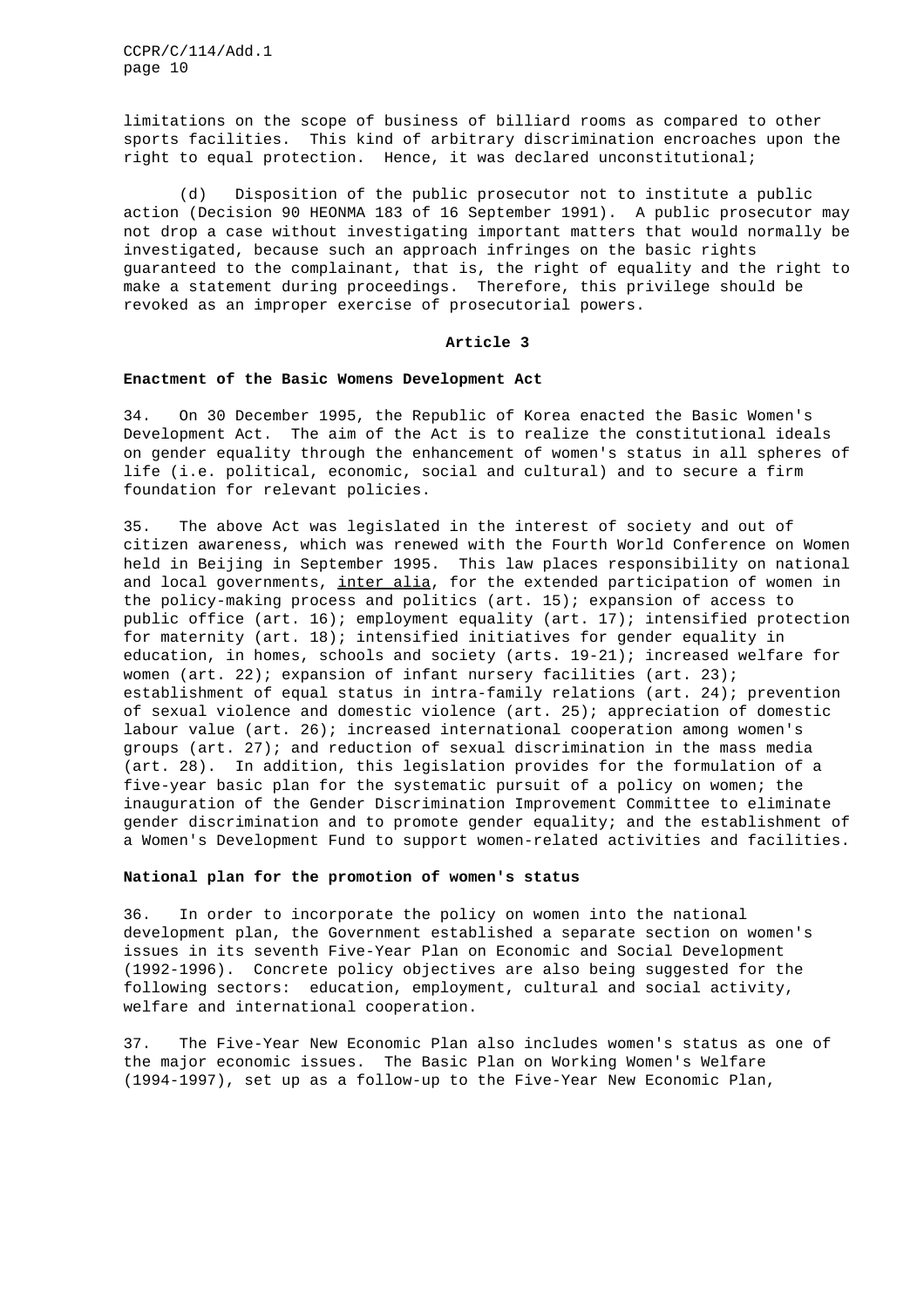promotes improvement in the status and welfare of women workers through comprehensive governmental efforts in the fields of employment, protection of maternity benefits and increased opportunities for finding jobs.

38. In addition, the following 10 priorities for the increased social participation of women were selected in October 1995 and are being pursued based on the discussions at the Beijing Conference:

(a) Extensive increase in the number of nursery facilities through private sector participation;

(b) Introduction of after-school tutoring for children (elementary schools nationwide);

(c) Comprehensive provision of meal services at school;

(d) Setting of target percentages for participation of women in public office;

(e) Introduction of an incentive scheme for public enterprises to employ women;

(f) Establishment of a society-wide, burden-sharing system to defray the cost of maternity care, including:

- (i) Assumption by the public sector of a share in wage compensation during maternity leave through social insurance, etc;
- (ii) Expansion in the scope of workplaces granting subsidies for maternity leave;

(g) Expansion and improvement of the training system for female workers, including:

- (i) Improved vocational and technical education at the junior and senior high school levels;
- (ii) Improved vocational education for women awaiting re-employment;
- (h) Creation of an information network for women, including:
	- (i) Establishment of an information centre for women;
	- (ii) Establishment of an information-communication system among agencies related to women's issues;
- (i) Enactment of the Basic Women's Development Act;

(j) Amelioration of gender-discriminative attitudes through mass media.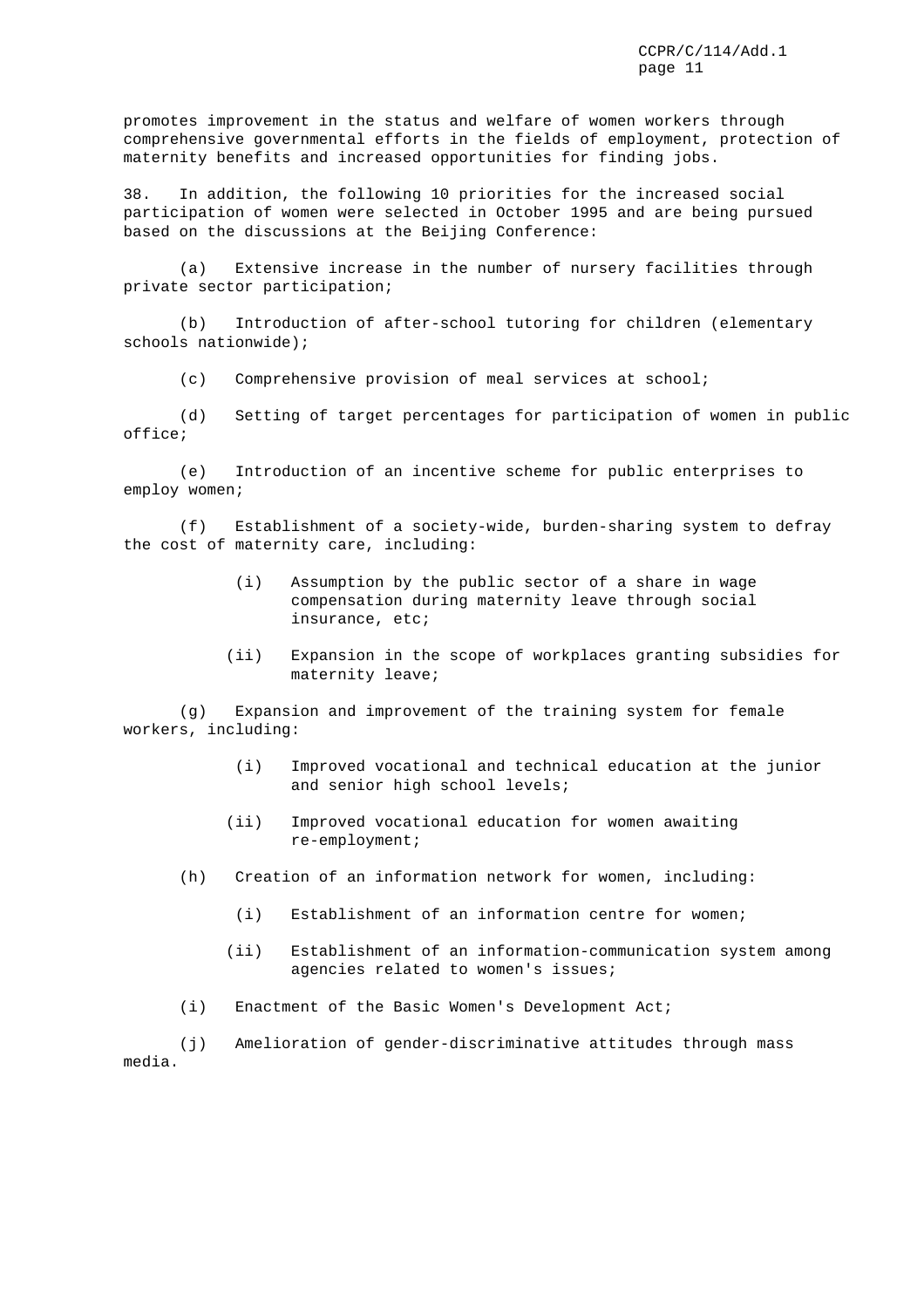### **Reinforcement of government agencies in charge of policy on women**

39. In 1991, the Government greatly reinforced the functions of the Office of the Minister of State in charge of gender policy. To ensure the overall coordination for policy on women, divisions for concerted action have been instituted in 38 departments of the government agencies. In the beginning of each year, the annual accomplishments and plans concerning policy on women are to be submitted to the Minister of State, and the drafting of laws or policies with significant influence on the status of women requires prior consultation with the Minister of State.

40. As a means to better understand the general public opinion regarding gender policy and to ensure reflection thereof in policy-making, a feedback mechanism, the "Voice of Equality", operates as a receiver of suggestions. Furthermore, control over the Korea Women's Development Institute was transferred from the Ministry of Health and Welfare to the Office of the Minister of State, thereby reinforcing the link between research and gender policy formulation and implementation. In addition, a permanent Special Committee on Women has been established in the National Assembly to deal with legal questions concerning the promotion of women's interests and welfare.

#### **Support for employment of women**

41. To support the employment of women and stabilize job-related activities of married women, the Infant Nursery Act was enacted in January 1991. The expansion of nursery facilities, after-school tutoring for children, comprehensive provision of meal services at school and other supportive operations are being systematically administered.

42. To expand nursery operations, child-care facility requirements have been extended to establishments with over 300 women workers. The former limit was 500 women workers. During the three years from 1995 to 1997, 1,300 billion won (approx. US\$ 1.6 million) will have been invested to create 7,590 child-care facilities, thus raising the nursery accommodation rate to 95 per cent for children of low-income families in need of government support. Business owners providing nursery facilities in the workplace are granted a partial subsidy on the expenses for construction, equipment and operation of these facilities. Attempts are also being made to use religious institutions as nursery facilities.

43. The Employment Insurance Act of December 1993 provides employment insurance as a financial incentive for enterprises that offer child-leave or arrange nursery facilities at the workplace. At present, the child-leave subsidy programme is being applied to establishments with no less than 70 employees and will be extended to establishments with no less than 50 employees by 1998.

44. The Government fully supports devising and applying appropriate work styles for married women. Labour-related laws are being applied equally to domestic and part-time workers so as to ensure equitable working conditions. The "Guidelines Relating to Guarantee of Conditions for Part-time Workers" were formulated and have been applied since January 1992, as part of the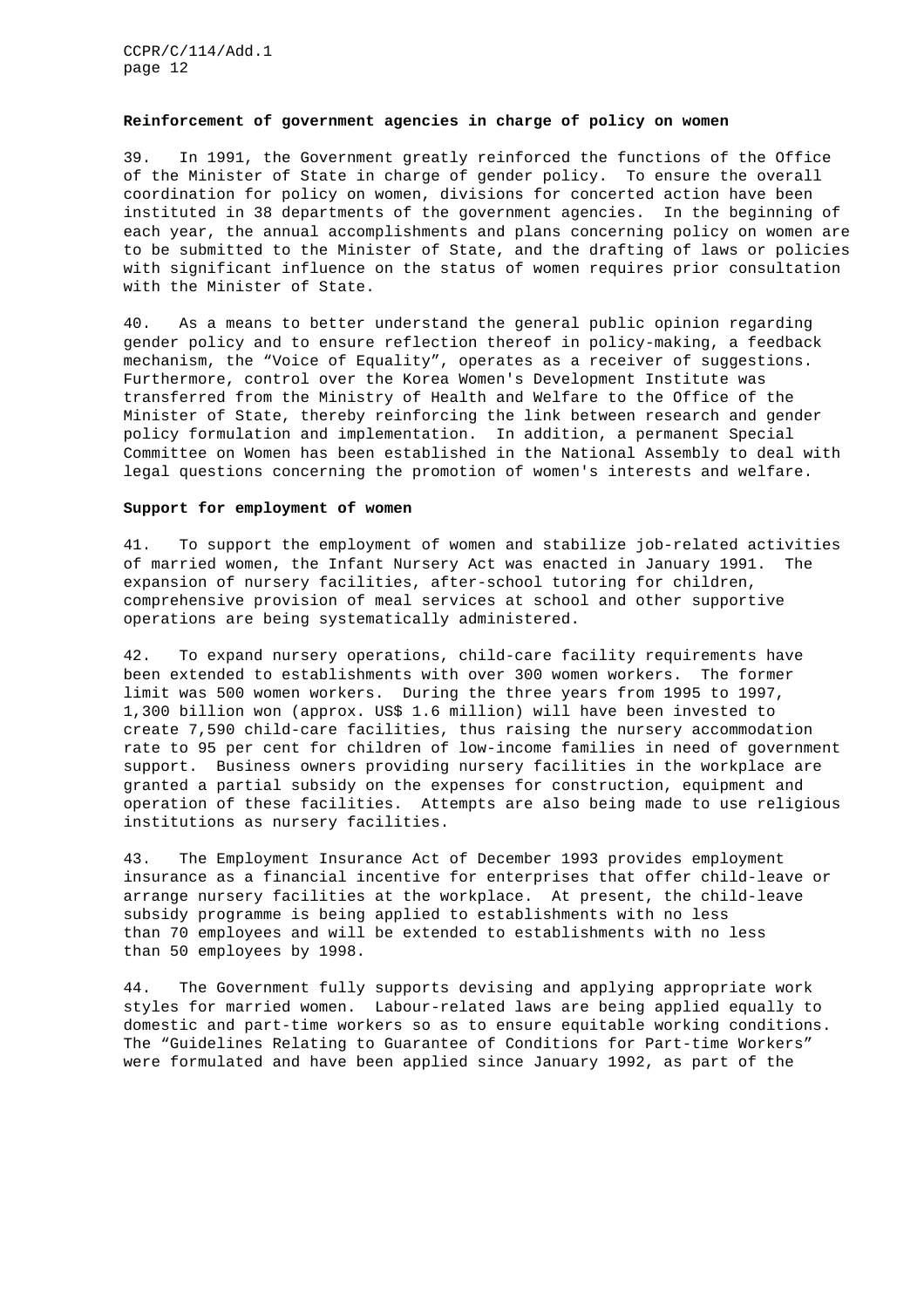Government's comprehensive measures regarding part-time workers. A special window for increased female employment opportunity for professional jobs is being operated in six local Labour Agencies nationwide.

45. Article 4, paragraph 3, of the Basic Vocational Training Act provides that "vocational training for women shall be viewed as a priority". The Government places great emphasis on vocational training for women. Since 1995, 28,538 women have been educated in vocational training institutes. Furthermore, a vocational training institute for women established in October 1991 (Anseong Women's Vocational Training Institute) was converted into a two-year technical college (Anseong Women's Technical College) in July 1994. As of May 1996, 450 women had been trained there in various fields such as fashion design, data processing, and electronic technology.

46. As a result of these policy efforts for equal employment rights and for increased social participation of women, the rate of women's participation in the economic sector reached 48.3 per cent in 1995, a sharp rise from 39.3 per cent in 1970 and 42.8 per cent in 1980.

# **Revision of the Employment Equality Act**

47. The Employment Equality Act, enacted in November 1987, was twice revised, once in 1989 and again in 1995. The Act substantially guarantees greater equal employment. The following is an outline of 1995's revisions:

(a) In recruiting or employing female workers, no employer shall present or demand any physical conditions not essential to carrying out their duties (art. 6);

(b) In determining criteria for work of the same value, the employer shall consider the opinion of employee representatives, including women employees (art. 6-2);

(c) The employer shall not discriminate against female employees in regard to financial remuneration, including family allowances or housing finances for employees (art. 6-3);

(d) No employer shall discriminate against female employees in training, assignment or promotion compared with any male worker solely based on considerations related to marriage, pregnancy or childbirth (art. 7);

(e) The spouse of a female worker may also apply for temporary leave of absence for post-natal care (art. 11);

(f) The Employment Disputes Mediation Committee was converted to the Employment Equality Committee to reinforce its functions, i.e. not only for coping with disputes on gender discrimination, but also for holding consultations on the employment of women and employment equality (art. 16).

48. Since the Employment Equality Act entered into effect, sexual discrimination systems and practices regarding employment and working conditions have continuously improved. But deep-rooted gender discriminatory attitudes and social customs do not change easily. In order to eliminate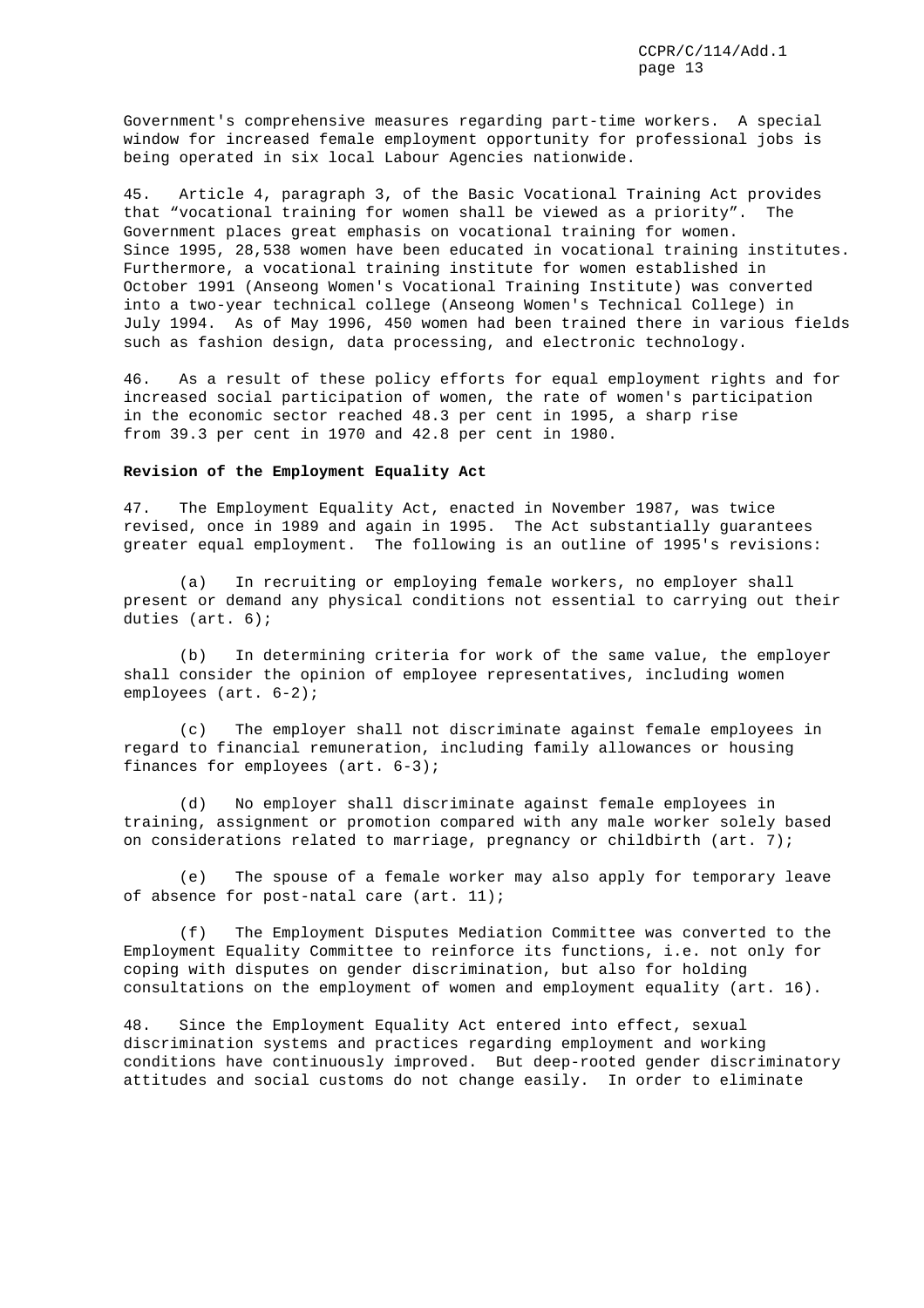excessively conservative attitudes and customs and to promote the spirit of employment equality, the Government has proclaimed October of each year as Employment Equality Month. The goal is to raise peoples consciousness of employment equality through advocacy, seminars and campaigns. Meetings with owners of industrial corporations nationwide have also been held to heighten employer awareness of discriminatory attitudes and policy.

49. The Employment Equality Act, as revised in 1995, has additionally prescribed penalties for acts that deny equal opportunity in recruiting and employing workers. Several companies, which published recruiting advertisements that limited applications to men only, have been sentenced by the Seoul District Court to a fine of 1 million won (approximately US\$ 1,200) due to violations of the above provision.

# **Measures for increased participation of women in public office**

50. The present Government, inaugurated in February 1993, is making efforts to increase women's participation in the policy-making process. A Public Official Recruitment Quota System for women has been introduced to raise the ratio of successful women candidates; in open recruitment processes for public officials, women are recruited at increasing rates, moving toward the pre-determined goal of 20 per cent by the year 2000.

51. In addition, the "Guideline on Women Public Official Personnel Management" has been formulated and implemented in order to eliminate discrimination against female public officials in training, assignments, promotion or any other personnel matters. Separate training programmes and overseas study programmes are also provided in order to develop the capabilities of women officials.

#### **Protection of women from violence**

52. For thorough prevention of violent sexual crimes and protection of female victims, the "Act Relating to Punishment of Sexual Violence Crimes and Protection of Victims" was instituted on 5 January 1994.

53. According to the Criminal Code, the crime of rape is prosecuted only upon submission of a complaint; but the above-mentioned Special Act provides for prosecution without complaint of the rape victim if the assailant was carrying a weapon, acting jointly with one or more assailants, or attempting to rape or perpetrate indecent acts upon the handicapped. In addition, obscene acts committed using modern means of communication, such as the telephone and computer, are punishable under a new penalty clause. The Special Act also prescribes various measures to protect women victims during trial procedures.

54. Furthermore, counselling centres and protection facilities for victims of sexual and domestic violence have been established to allow women to physically recover, to regain mental stability and to restore a sense of security to their lives.

55. Women also benefit from certain protections with regard to means of resistance against acts of sexual violence. The Seoul High Court rendered a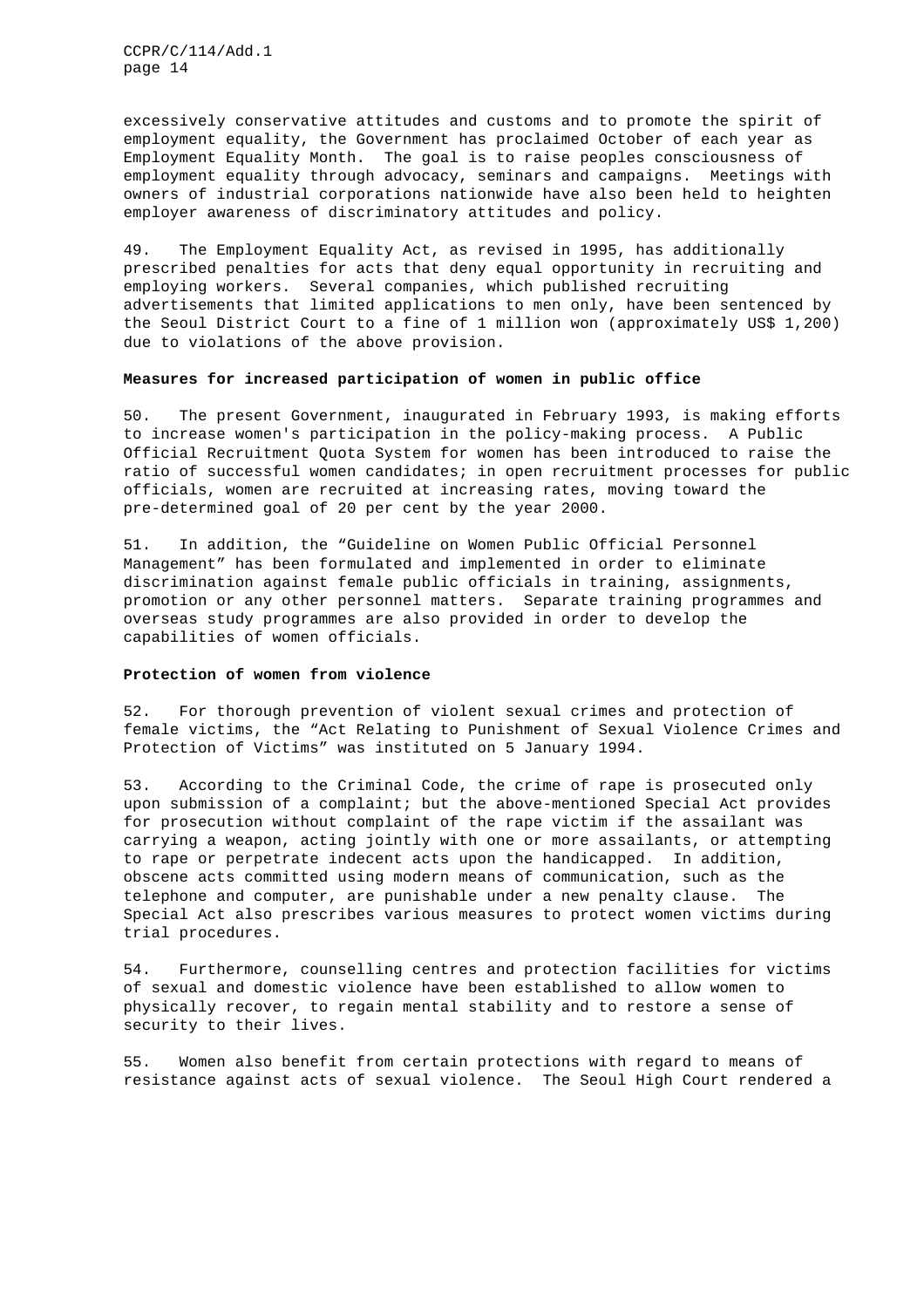decision that "the act of a woman, who had her clothes taken off and was in danger of being raped at night, and then stabbed her assailant to death by putting a knife in his right shoulder, may constitute excessive self-defence, but if committed by fear and shock under extraordinary circumstances, such an act should not be punished under article 21, paragraph 2, of the Criminal Code" (Seoul High Court Decision 95 No. 2673 of 14 September 1995). Another decision demonstrates the inclination towards protecting women victims from sexual violence. By widening the scope of consideration of circumstances, the court granted leniency to a woman who killed the man who had sexually abused her. Leniency was granted because the woman had mentally suffered from habitual sexual violence.

56. With the activity of the Special Rapporteur on violence against women appointed by the United Nations Commission on Human Rights, international public opinion has reached a new level of awareness regarding the question of military sexual slavery. The Government is urging the Japanese Government to unveil the historical truth regarding military sexual slavery and find solutions acceptable to the victims and the relevant NGOs.

## **Protection of women's economic rights**

57. Economic valuation of household work is of great importance in many aspects, but policy has not properly reflected the potential income value of household work. Domestic labour by housewives has been undervalued. For example, they have received less compensation for accidental injuries in comparison with salaried workers. Yet, the situation has been improved through revision of the relevant laws.

58. The family law, as revised in 1990, has established a legal base for recognizing the value of household work. It confirms joint responsibility of married couples for living expenses and in divorce proceedings, and validates wives' claims to a share of the family assets based on the economic contribution of their household work. The inheritance law, revised in December 1994, recognizes housewives' contributions of household work as a factor in the growth of assets. This is done by increasing the deductions from the gift tax and inheritance tax for spouses, and the scope of exemptions for bequests or gifts from spouses. The value of household work is being applied in tax laws and insurance-related regulations. For example, insurance benefits for housewives were upgraded in 1995.

# **Welfare policy for women in need of protection**

59. The Mother-Child Welfare Act was legislated in April 1989 to enhance the welfare of single-mother households, most of which are underprivileged. At the end of 1994, 85.6 per cent of a total of 51,925 single-mother households received the following protection under the above Act: subsidies for educating and raising children, accommodations, support for moving into public permanent rental houses and loans for operating businesses. Homeless mother-child families are given priority for permanent, public rental homes. In case a single-mother household moves into a mother-child welfare facility, accommodations are guaranteed for three years, and a resettlement allowance is provided at the time of moving out.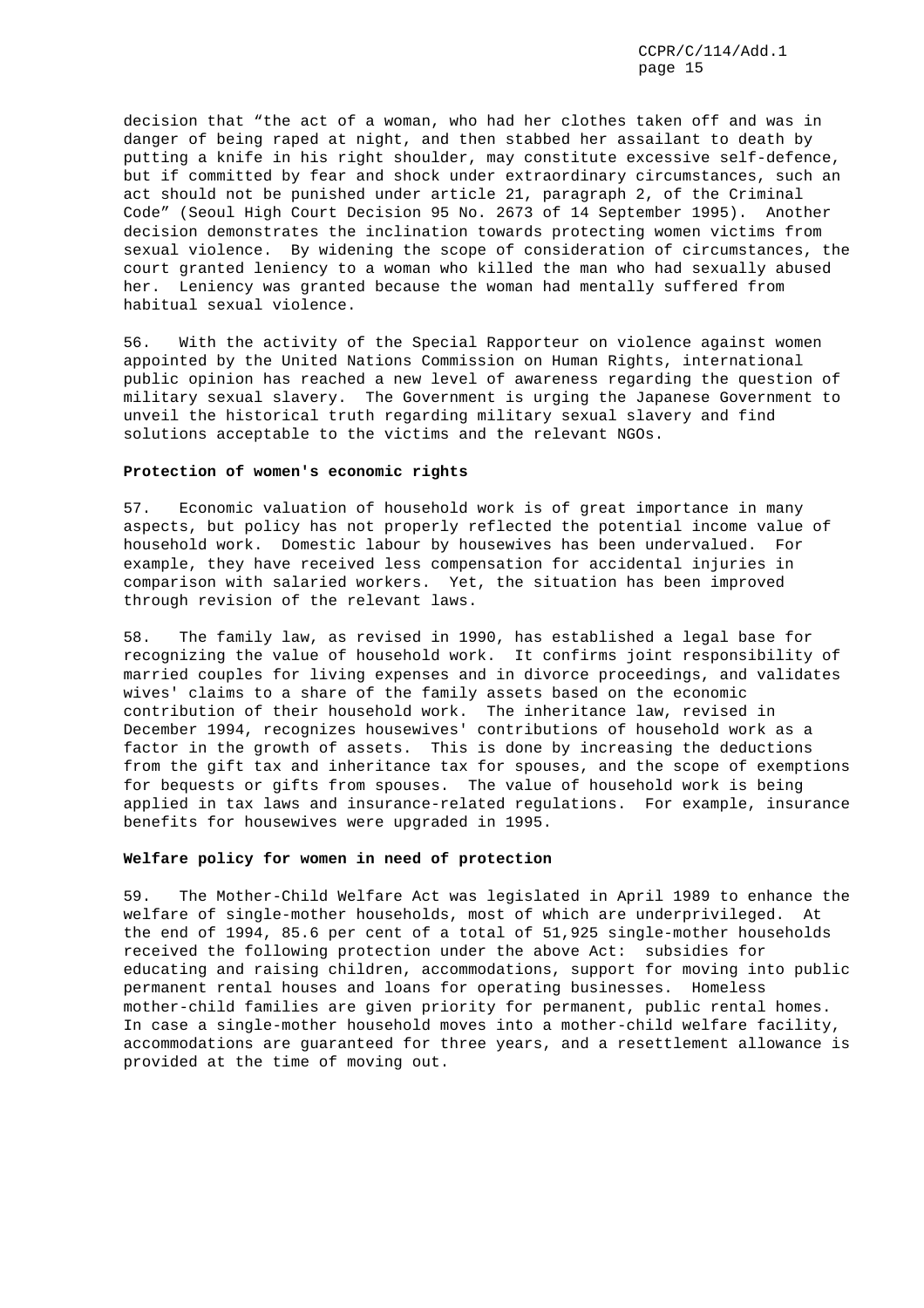60. To guide women involved in prostitution, the Prevention of Prostitution Act, revised in January 1995, stipulates the establishment of welfare institutions such as guidance and self-reliance facilities, national and local self-support facilities, and financial support for expenses in operating these facilities (arts. 12 and 19).

61. To assist women in need of protection, particularly those involved in prostitution or who have run away from home, the Government is operating 128 Women's Welfare Consultation Centres nationwide. At these centres, 408 women welfare counsellors have been hired to counsel women in need of protection or advice on personal and family affairs. Based on the results of such consultations, vocational training and education is provided in 21 guidance institutions for sound social rehabilitation of women requiring protection.

# **Women's political rights**

62. Article 24 of the Constitution states that "all citizens shall have the right to vote under the conditions as prescribed by law", and article 25 of the Constitution stipulates that "all citizens shall have the right to hold public office under the conditions as prescribed by law". A woman's right to vote and to hold office are not limited, and relevant election laws do not restrict the above rights.

63. The percentage of women among the National Assembly members in the fifteenth term inaugurated on 30 May 1996, is higher than the 2 per cent of the fourteenth term, but relatively low in comparison with the world average of 10 per cent. As for the June 1995 election of local councils, 71 women (i.e. 1.6 per cent of the total) were elected in the primary local councils at the Shi (city), Kun (county) and Ku (district) levels. In the greater local councils at the Special City, metropolitan city and provincial levels, 55 members were women, representing 5.7 per cent of the total. These figures confirm the difficulties still facing women wishing to participate politically. However, a system of proportional representation to ensure women's representation in local councils was introduced in the revised Election for Public Office and Election Malpractice Prevention Act of April 1995. Since its enactment, women represent 42 of the 97 council members (43.3 per cent) from the greater administrative areas of the Special City, metropolitan cities and provinces where election by proportional representation is used. Furthermore, 34.4 per cent of women candidates were successful in council elections in the primary administrative areas of Shi, Kun and Ku. The participation rate of women is expected to increase in the future.

64. Reasons for low political participation rates of women include, among others, a patriarchal tradition disfavouring women's participation in society, a lack of social recognition of the capability of women politicians, lack of involvement among women themselves, and insufficient support from the political parties. In addition, the constituency system has been pointed out as another disadvantage to women. Therefore, the Basic Women's Development Act of December 1995 provides that "national and local governments shall exert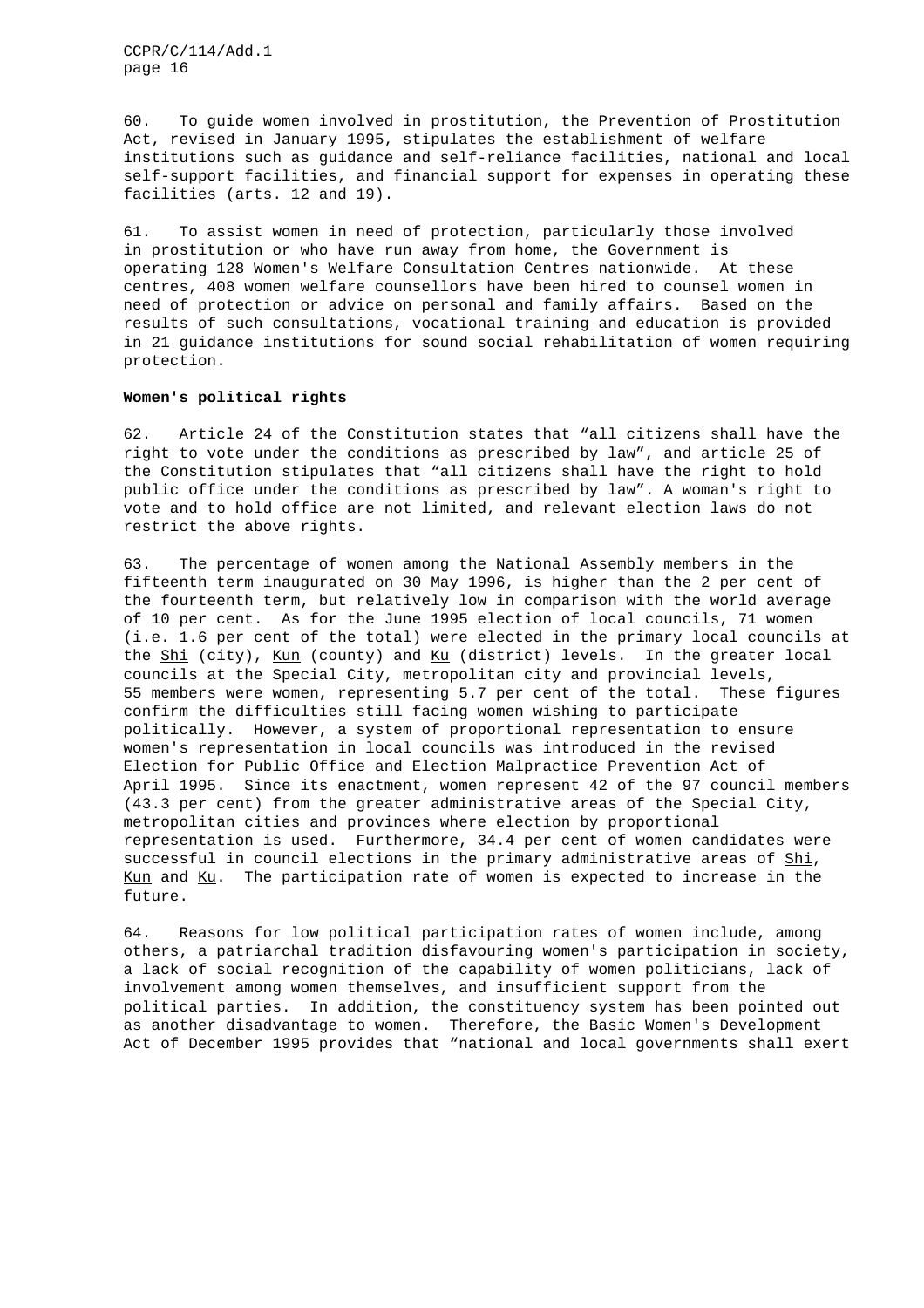themselves through various methods to support increased women's participation in politics". The Government is considering various measures in response to the above Act.

# **Endeavours for revision of the family law**

65. The family law containing gender-discriminatory elements was completely revised in January 1990 and put into effect in January 1991. In response to complaints from some women's rights supporters that gender discrimination still remains, the Government assembled academic and professional personnel in the form of the Special Committee for Revision of the Civil Code. The Committee met 34 times from June 1993 to May 1996 to review the family law.

66. The main purpose of these present efforts is to revise articles, with a view to abolishing the mandatory waiting period for remarriage (article 811 of the Civil Code), converting the prohibition of marriage between persons sharing the same surname and family origin (article 809 of the Civil Code) into a prohibition of marriage among immediate relatives, and abolishing the head of family system.

# **Article 4**

67. It was already stated in the initial report that the Constitution confers on the President the right to issue emergency orders, to take emergency financial and economic actions and to proclaim martial law (art. 76, paras. 1 and 2; art. 77, para. 1). Presidential emergency orders and emergency financial and economic actions lose effect if approval is not obtained from the National Assembly. As for martial law, the President must comply if the National Assembly, by a concurrent vote of a majority of all the members, decides that it should be lifted (art. 76, para. 4 and art. 77, para. 5).

68. Article 37, paragraph 2, of the Constitution states that even when the freedom and the rights of citizens are restricted by law for reasons of national security, maintenance of law and order or public welfare, no essential aspect thereof shall be violated. This provision applies to the case of fundamental rights in the face of emergency orders and proclaimed martial law. Therefore, freedom of belief, choice of religion, decisions of conscience, silence, research and creative work, etc. shall not be infringed upon for any reason, and any restriction of fundamental rights to a degree that would render such rights meaningless shall not be tolerated.

69. In addition, the Constitution permits only the necessary minimum actions in implementing financial and economic orders. As for martial law, special measures may be taken only with respect to the need for warrants; freedom of speech, the press, assembly and association; or the powers of the Executive and the Judiciary. Infringement of the fundamental rights elaborated in article 4, paragraph 2, of the Covenant shall not be tolerated. As an additional note, martial law has never been proclaimed since the current Constitution entered into effect in 1987.

70. In the Republic of Korea, a presidential emergency financial and economic order was issued on 12 August 1993. The Financial and Economic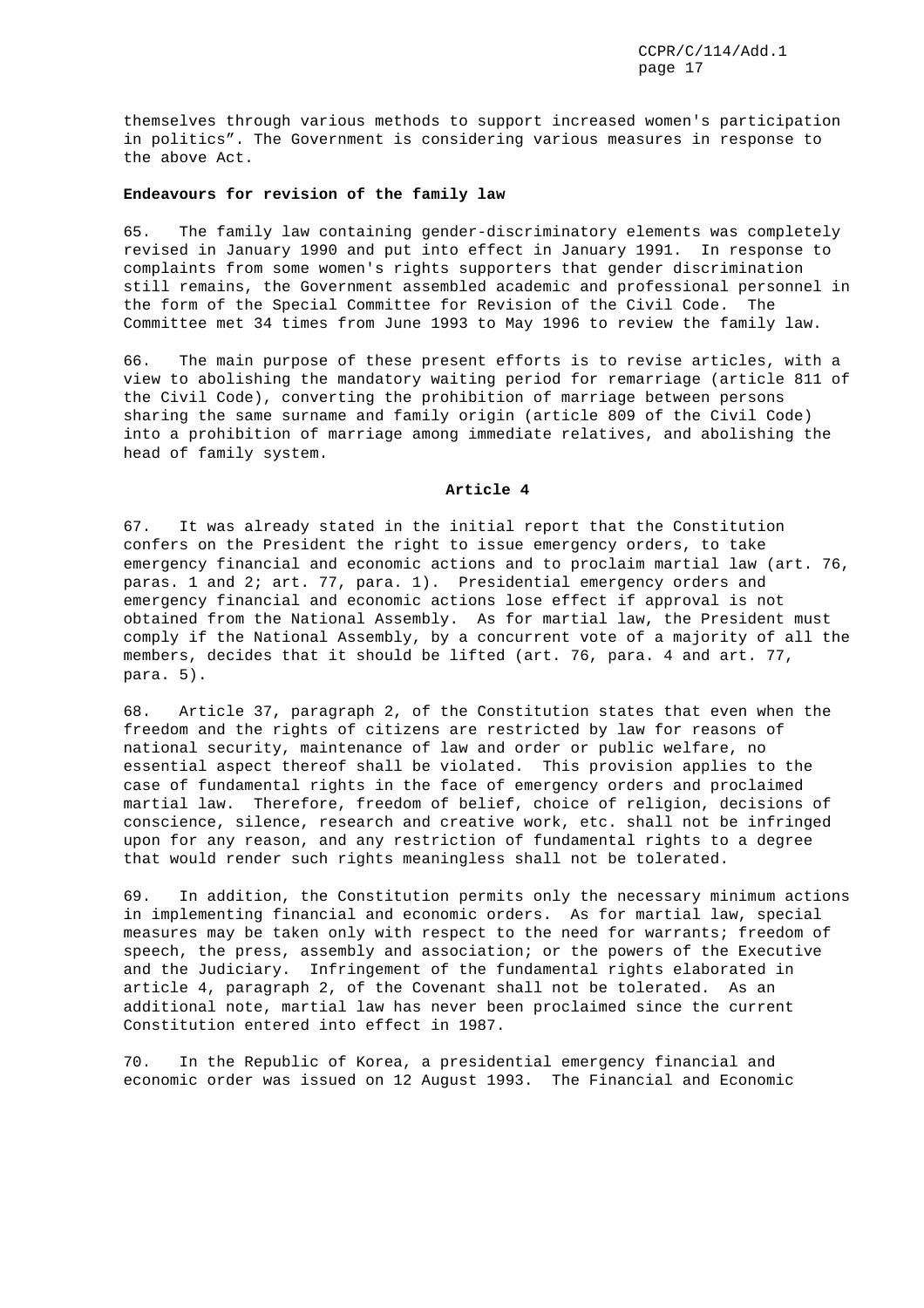Emergency Order Relating to the Use of Real Names in Financial Transactions and Guarantee of Secrecy was approved by the National Assembly on 19 August 1993. The emergency order seeks the earliest possible stabilization of the financial, real-name system, in particular, by preventing the circulation of illegal funds using alias, with the objective of eliminating collusion between politics and business, unearned income, speculation, etc. as a way of achieving justice in distribution. It therefore required prompt enforcement.

#### **Article 5**

71. The Republic of Korea in no way construes provisions of the Covenant in a manner that would violate the rights and freedoms recognized by the Covenant. Nor does it restrict rights and freedoms beyond the limits prescribed by the Covenant. This is guaranteed by the determination of the Republic of Korea to continue to develop as a free democracy. Human rights protection, a system of checks and balances of powers, and independence of the Judiciary are crucial aspects of this development.

72. In addition, as already pointed out in the initial report, fundamental human rights not provided under the Covenant but recognized by the Constitution and Law of the Republic of Korea, shall not be infringed or restricted for lack of reference thereto in the Covenant.

### **Article 6**

#### **Paragraph 1 - Right to life**

73. It was observed in the initial report that the right to life is protected by article 10 of the Constitution, which guarantees the human dignity of every citizen. The Supreme Court has viewed the right to life as a paramount, inalienable right. To protect individuals from violent crime and to prohibit arbitrary deprivation of life by individuals, the Criminal Code prescribes specific penalties for committing homicide in chapter XXIV (arts. 250-256).

74. Protection of unborn children. So as to protect both the lives of the unborn and those of children after birth, chapter XXVII of the Criminal Code prescribes a penalty for the crime of abortion. However, article 14 of the Mother-Child Health Act provides for exceptions on abortion. These exceptions are restricted to the following causes: pregnancy leading to severe injury or danger to the mother's health; dysgenic or genetic mental handicap; physical disease of the pregnant woman; pregnancy induced by rape or other crimes; pregnancy caused by incest. During revision of the Criminal Code in 1995, views were expressed that its provisions establishing abortion as a crime should be abolished. But due to the absolute predominance of the national sentiment that the lives of unborn children must be protected under the right to life, the crime of abortion was retained in the revised Criminal Code.

75. Protection of pregnant women and infants. In order to protect the lives of pregnant women, to promote the delivery of healthy infants and to ensure proper infant care, the Mother-Child Health Act was enacted in May 1986. Mother-Child Health services have been established and are operated by the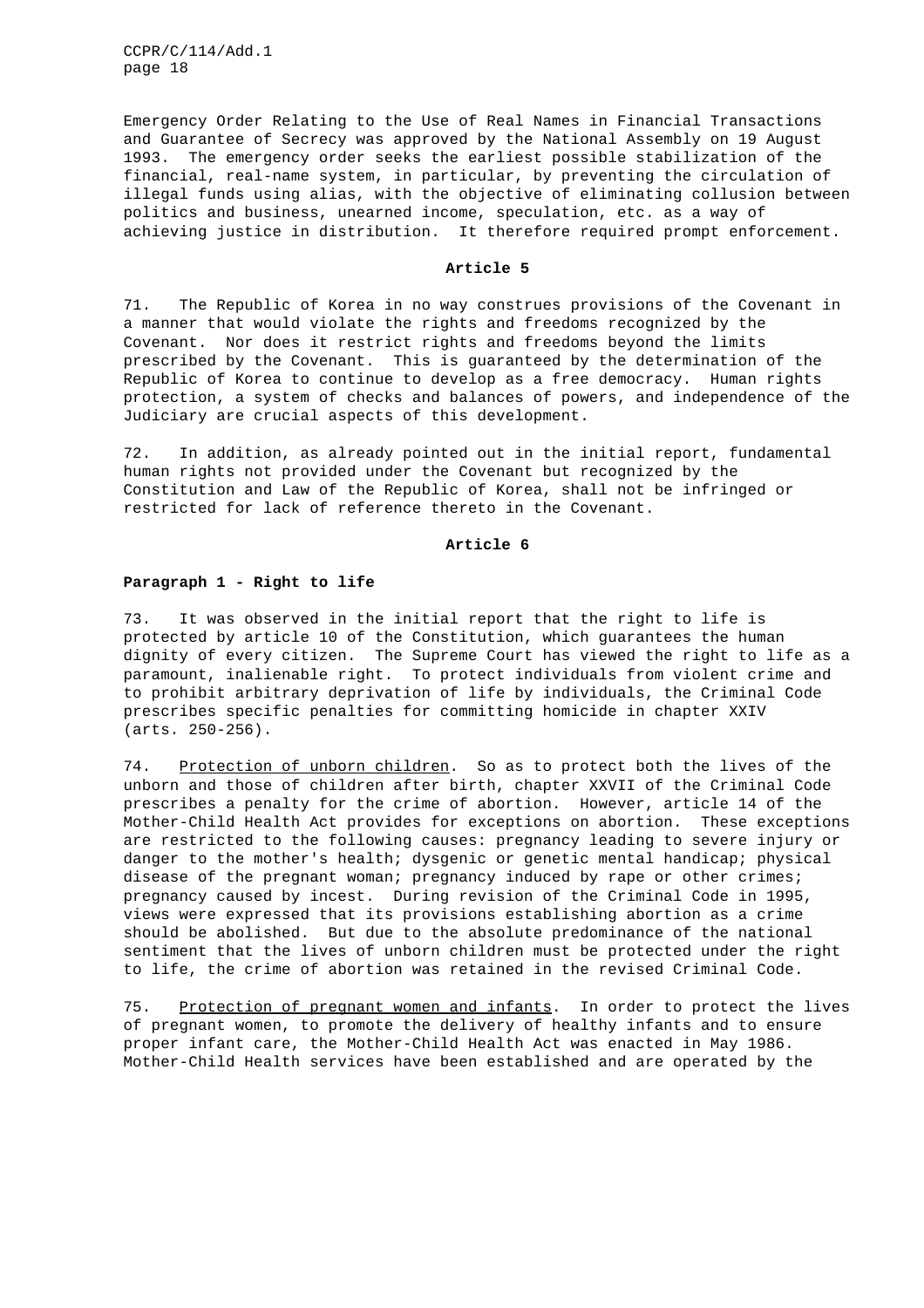national and local governments. Regular medical examinations and vaccinations have been provided to pregnant women and infants, resulting in declines in the infant mortality rate.

76. Restrictions on the use of firearms by police officers. The use of firearms is severely restricted in order to prevent the potential deprivation of lives by arbitrary use of weapons by police officers. Police officers may not harm persons by use of firearms except in the following cases enumerated in article 11 of the Police Officer Duty Performance Act:

(a) A person believed, with sufficient reason, to have committed crimes punishable by death or by imprisonment from three years to life, is resisting arrest, escaping or being helped to escape by a third party, and there is no alternative means available but the use of firearms to intercept or arrest;

(b) A person is resisting, escaping or being helped to escape by a third party, thereby impeding execution of a warrant of detention or search and seizure, and there is no alternative means available but the use of firearms to intercept or to arrest;

(c) A criminal or insurrectionaries carrying dangerous items such as weapons, refuses at least three times to comply with police orders to abandon or surrender and there is no alternative means available but the use of firearms to intercept or to arrest;

(d) An armed agent is refusing to comply with orders from a police officer to surrender during counter-espionage operations;

(e) In cases of self-defence or emergency evacuation prescribed by the Criminal Code.

# **Paragraph 2 - The death penalty system and crimes subject to the death penalty**

77. Several provisions of the Criminal Code and other special acts prescribe capital punishment as the most serious penalty. But crimes subject to the death penalty are restricted to flagrant crimes: crimes endangering the existence of the State, such as insurrection (article 87 of the Criminal Code), inducement of foreign aggression (article 92 of the Criminal Code), espionage (article 98 of the Criminal Code); crimes depriving other persons of their lives, such as homicide (article 250, paragraph 1, of the Criminal Code), killing of lineal ascendants (article 250, paragraph 2, of the Criminal Code), robbery with murder (article 338 of the Criminal Code); atrocious crimes destroying homes and families, such as special robbery with rape (article 5 of the Act on Special Measure Concerning Punishment of Crimes of Sexual Violence and Protection of Victims). The death penalty is executed by hanging (article 66 of the Criminal Code).

78. Robbery and simple robbery with rape are not subject to the death penalty. The application of the death penalty is restricted to cases in which robbery is committed in combination with other crimes with destructive effects upon the lives and homes of individuals, for example, robbery with murder or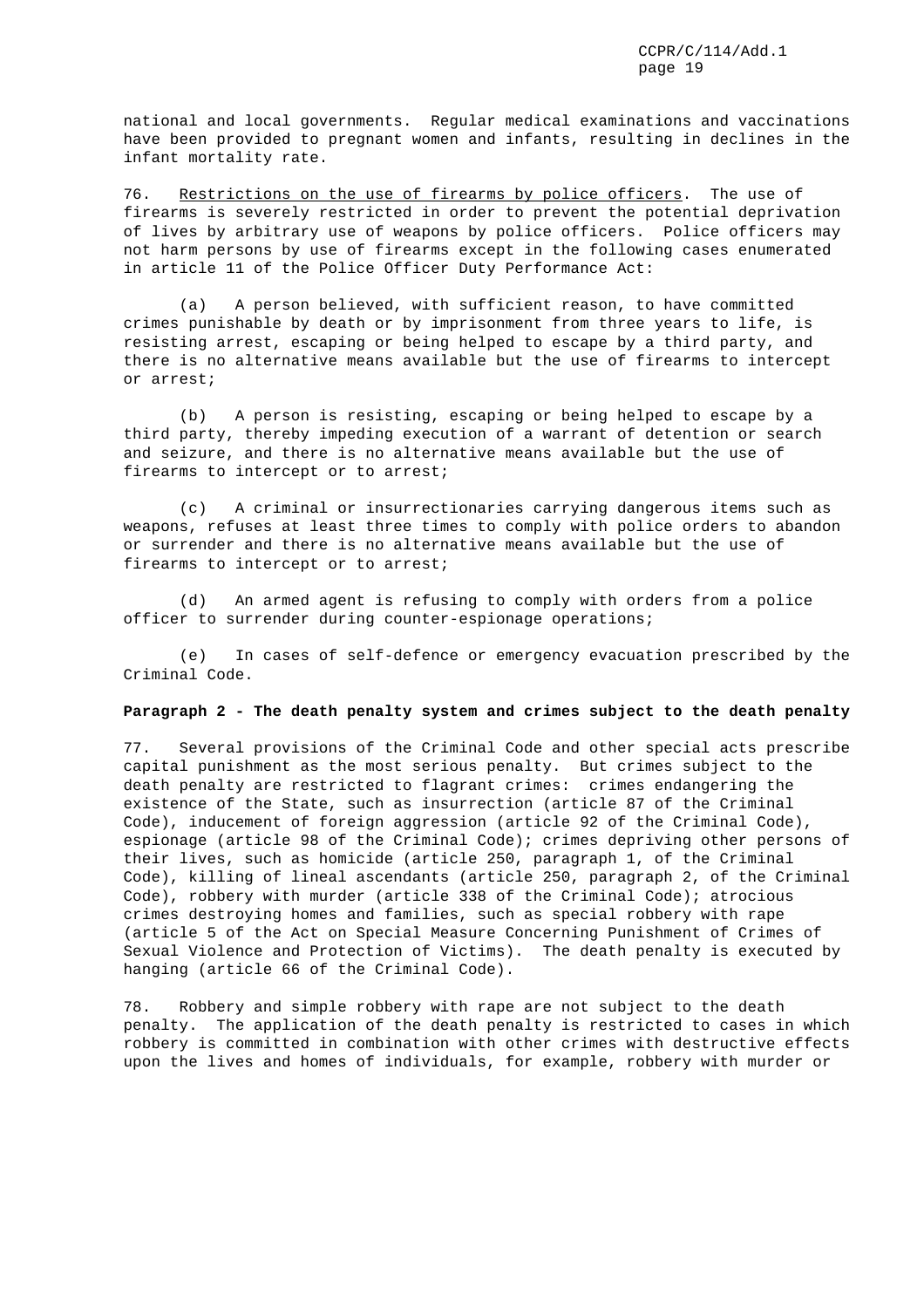special robbery (robbery committed by trespassing upon a construction at night, accompanied by more than one person, or by being armed with a deadly weapon) and rape.

79. In the revision process of the Criminal Code and special penal acts, a number of objections have been raised regarding the continued application of the death penalty. Considering the current circumstances, however, in which criminal syndicates are being organized to kidnap and murder innocent citizens and to regularly intrude into peaceful homes to rob, rape or commit other flagrant crimes, abolition of the death penalty seems premature. But in recognition of the cause and spirit of the Covenant and Constitution of the Republic of Korea regarding human dignity, a consensus has been reached to narrow the scope of crimes subject to capital punishment.

80. From this viewpoint, the Act Concerning Aggravated Punishment for Specified Crimes and the Act Concerning Aggravated Punishment for Specified Economic Crimes were revised on 31 December 1990 to remove the death penalty from 15 clauses including crimes of bribery, evasion of customs duties, etc. The revised Criminal Code, promulgated on 29 December 1995, has seen the deletion of the death penalty from five clauses, inter alia, inundation of residential structures leading to death or injury, obstruction of public traffic causing death or injury, obstruction of the use of public drinking water causing death or injury, and death resulting from robbery.

81. The death penalty is the most severe punishment within an allowable range prescribed by law. Penal servitude for life and for a shorter definite term are stipulated together with the death penalty, so that the death penalty can be rendered only in cases of flagrant crimes, while life imprisonment or penal servitude for a shorter definite term is the more common sentence on most occasions.

82. The Supreme Court has expressed the opinion on the death penalty that "from a humanitarian or religious viewpoint, institution of the death penalty leading to deprivation of invaluable lives should be avoided. On the other hand, to protect other invaluable lives assailed by crimes and to maintain public peace and order, the continued existence of the death penalty for the penal policy of the State cannot but be justly admitted. Therefore, article 338 of the Criminal Code (robbery and murder) stipulating death as a legal penalty is not considered to be unconstitutional" (Decision 87 DO 1458 of 8 September 1987). The Supreme Court thereby assented to the retention of the death penalty and decisions to the same effect have been made in that context thereafter.

83. However, the Supreme Court has stated that "the death penalty is the drastic punishment [of] causing permanent deprivation of a human life, and is the heaviest penalty applied only when continuation of that life cannot be tolerated; various factors should first be considered in ruling for the death penalty, namely, the motive, the form, the nature of the crime, the means and the degree of brutality of the criminal act, the gravity of its result, the number of victims, emotions/sentiments toward the injury, the criminal's age, prior convictions, the circumstances following commitment of the crime, the environment, education and the upbringing of the criminal should be taken into consideration". After reflecting on all these factors the death penalty can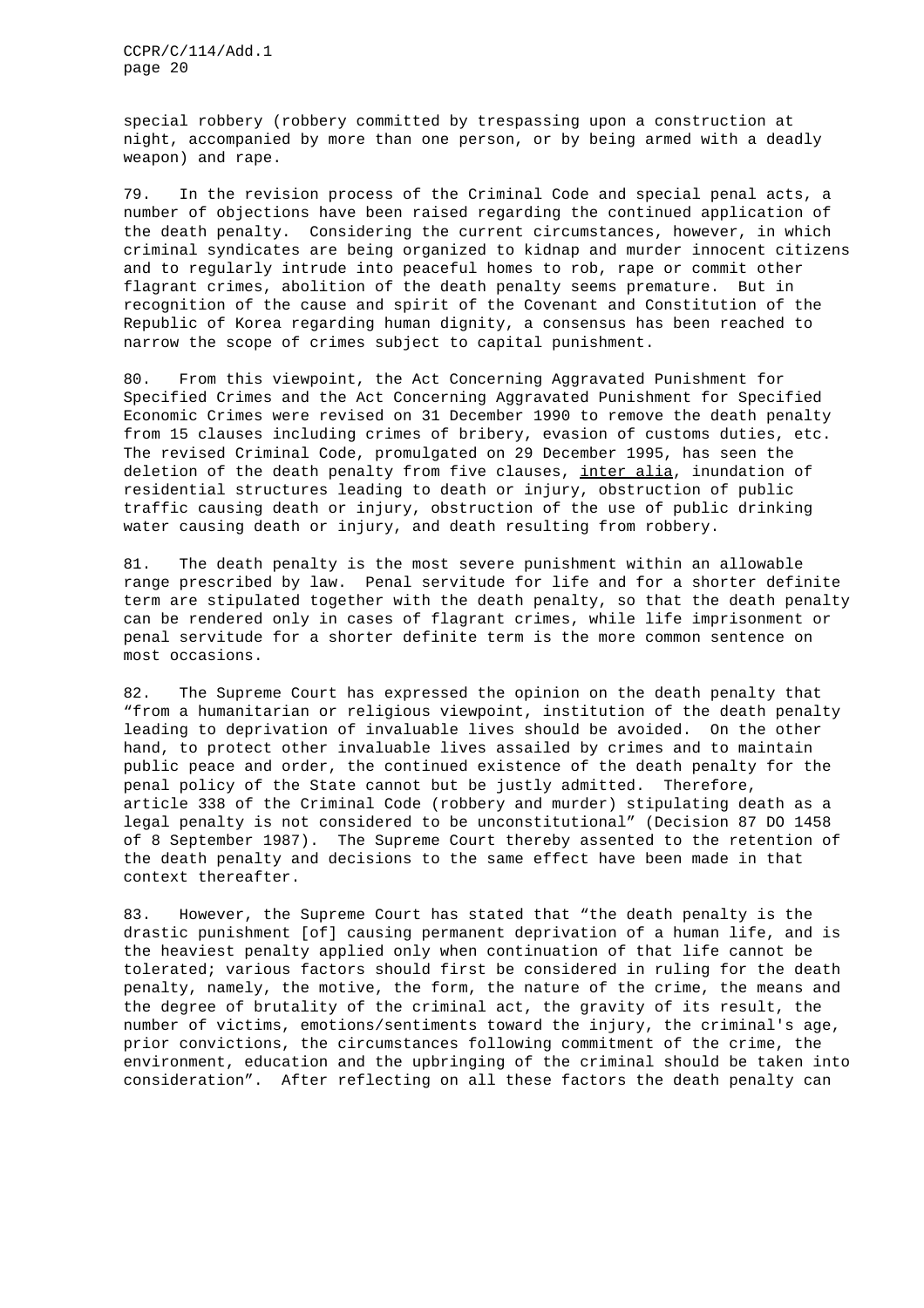be pronounced (Decision 92 DO 1086 of 14 August 1992). As for the Constitutional Court, two constitutional petitions have been filed arguing that prescription of the death penalty in article 338 of the Criminal Code is unconstitutional. Both were rejected for violation of the filing procedure for constitutional petitions (Decision 89 HEONMA 36 of 25 November 1993, 90 HEONBA 13 of 29 December 1994).

84. As the information below indicates, the number of death sentences and executions increased in 1995. This was due to an increase in the prosecution of flagrant, organized crimes, e.g. the crime syndicate "Jijonpa" run by six individuals including Kim Kih-Hwan, responsible for series of immoral crimes (i.e. kidnapping, murder, mutilation and incineration of victims).

| Year               | 1991 | 1992 | 1993 | 1994 | 1995 | 1996<br>(Jan.-June) |
|--------------------|------|------|------|------|------|---------------------|
| Final<br>sentences | 29   | 16   | 10   | 5    | 19   |                     |
| Executions         | a    | 9    | O    | 15   | 19   |                     |

Persons sentenced to death and executed (1991-1996)

85. In 1991, seven death sentence appeals were reviewed, and none thereafter. All appeals were rejected.

86. As stated in the initial report, the death penalty is pronounced following a fair trial by an independent court, under due process of law, that is to say, the innocence of the accused is presumed, the right to counsel is fully protected and the rights of appeal and to a retrial are strictly observed.

## **Paragraph 4 - Right to request amnesty and commutation of sentence**

87. It has already been observed in the initial report that a person sentenced to capital punishment may petition for amnesty or commutation under article 26 of the Constitution (right of petition), or articles 4, 6 and 7 of the Petition Act. The President may grant amnesty or commutation under article 79 of the Constitution (amnesty, commutation and restoration of rights) or articles 2, 3, 5 and 8 of the Amnesty Act.

88. Of all those sentenced to the death penalty, one was granted amnesty and the sentences of 35 others were commuted between 1951 and 1990. Cases of amnesty or commutation have not occurred since 1991, owing to the fact that criminals sentenced to death in that period all committed the most flagrant crimes. The sentencing to the death penalty of those individuals received full support from the people of the Republic of Korea.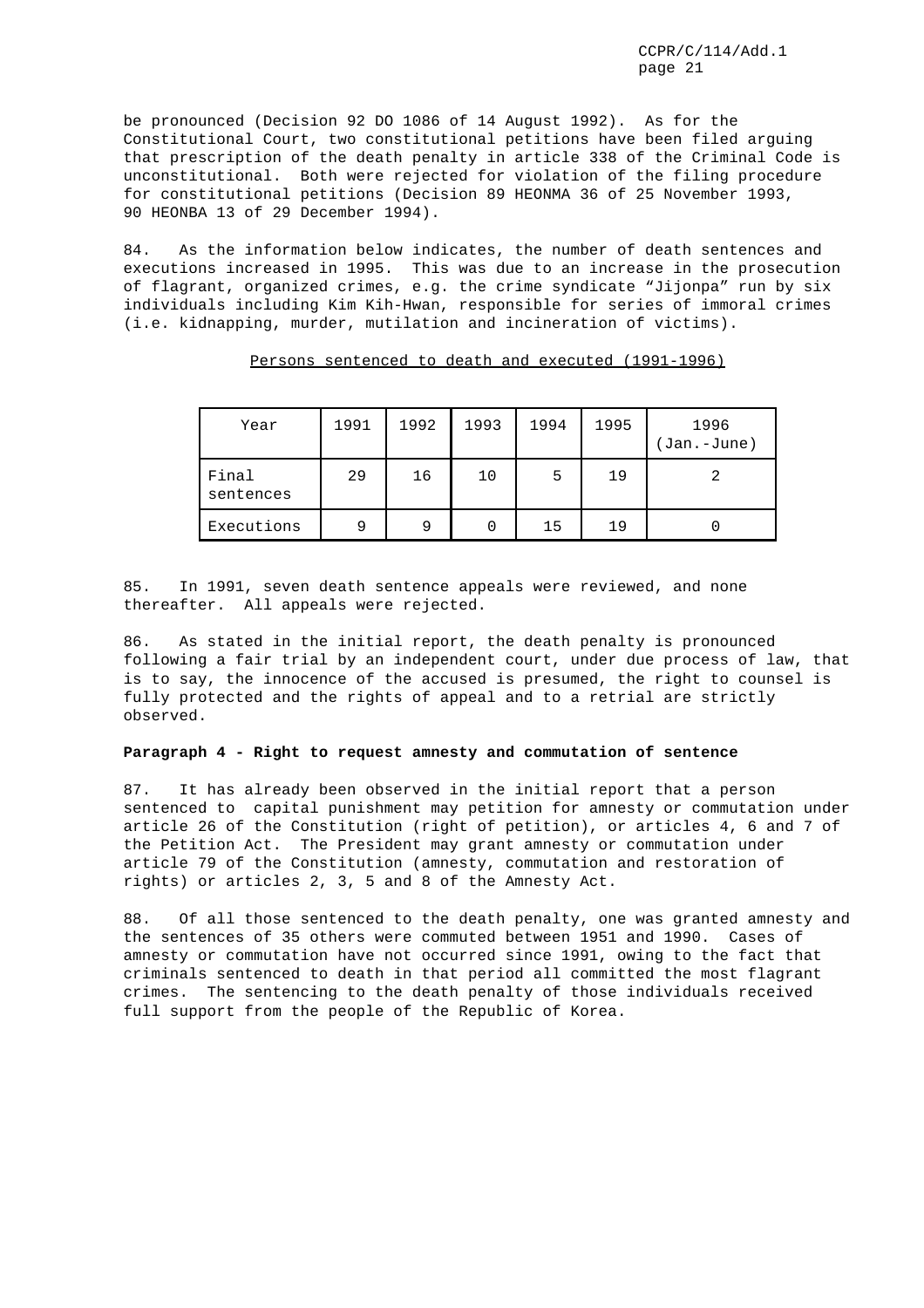### **Paragraph 5 - Prohibition on execution of minors and pregnant women**

89. As mentioned in the initial report, the Juvenile Act was revised to increase the minimum age for the death sentence from 16 to 18, and article 469 of the Penal Procedure Code prohibits execution of a pregnant woman.

#### **Article 7**

# **Prohibition of torture and other inhumane treatment**

90. Torture and inhumane treatment are categorically prohibited in the present Constitution, Criminal Code, Penal Procedure Code and other relevant laws, as discussed in the initial report.

91. The principle of prohibition of torture and inhumane treatment is provided in article 12, paragraph 2, of the Constitution: "no citizen shall be tortured or be compelled to testify against him or herself in a criminal case." Confirmation of this principle can be found in articles 123, 124, and 125 of the Criminal Code, article 4-2 of the Act Concerning Aggravated Punishment for Specified Crimes and article 198-2 of the Penal Procedure Code.

92. The revised Penal Procedure Code of 29 December 1995 obligates the prosecutor to inspect, more than once every month, not only the detention facilities of police stations, but also confinement areas of every investigating bureau. If the prosecutor decides that any act of torture or inhumane treatment has taken place, he or she can order the instant release of arrested or detained suspects, or transfer the case to the prosecutor's office.

93. Furthermore, article 12, paragraph 7, of the Constitution provides that "when a confession is deemed to have been made against a defendant's will due to torture, violence, intimidation, unduly prolonged detention, deceit, etc., ... such a confession shall not be admitted as evidence of guilt, nor shall a defendant be punished by reason of such a confession". Article 309 of the Penal Procedure Code stipulates, in addition to the disqualifying factors mentioned above, that a confession likely to have been extracted involuntarily may not be admitted as evidence. Therefore, it is guaranteed in respect of laws of evidence that torture and other acts of intimidation will not be inflicted upon the suspect.

94. Supreme Court decisions denying the proof value of confessions through torture, etc. have prohibited the use of torture. The Court's decision of 28 September 1993 (Decision 93 DO 1843) reflects this principle as it recounts as follows: "being under detention without a warrant for one and a half days, questioned by an investigator who was junior by 15 years, kneeling with knees bent and without sleep, would have caused deep humiliation and indignity and might have led to a loss of will to defend oneself. Accordingly, from the general circumstances of the confession, there exists sufficient reason to believe that the accused's confession was not voluntary and therefore can't be admissible as a valid evidence of conviction".

95. To prevent torture or inhumane treatment in the performance of official duties, attention has been paid not only to legal or institutional systems,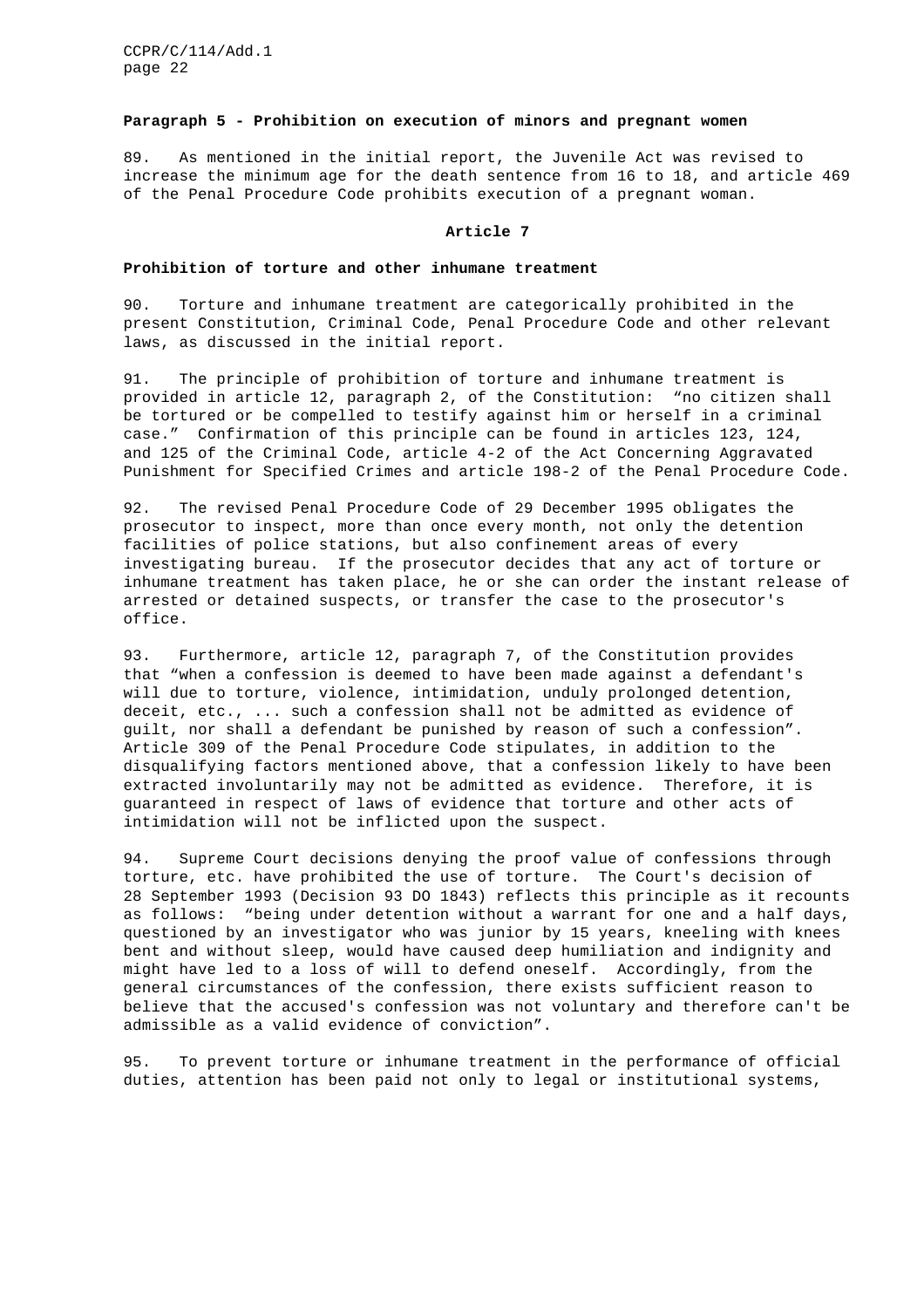but also to the attitudes of public officials engaged in the judicial procedure. Therefore, education for public officials on the prevention of torture and other abuses has been emphasized. Under the direction of the Supreme Public Prosecutor's Office, each public prosecutor's office and branch office has contributed to educating 7,301 judicial police officials and the personnel of the Public Prosecutor's Office (i.e. 12,076 persons) by offering them special human rights training during the year 1995.

96. In particular, investigating agencies, including the police, are increasing their efforts to prevent torture or inhumane treatment. Also, as stated in the initial report, all necessary efforts have been made to prevent torture and other infringements of human rights by the appointment of a public prosecutor in charge of human rights affairs. In addition, the chief of investigation of each police station is appointed as a human rights protection officer. He or she is responsible for educating investigative officers and inspecting detention cells in promotion of the human rights protection policy. This practice has been ongoing since January 1992. The Human Rights Infringement Report Centre was established in the Superintendent's Office of the National Police Agency in May 1993. The Centre receives complaints and deals with human rights infringements such as violent or cruel acts during investigation.

#### **Remedy for persons who have suffered from torture or inhumane treatment**

97. Any person who has suffered from torture or inhumane treatment while being detained by authorities may file a complaint with the judicial authorities. In case the relevant illegal act is related to the scope of duty of a public official, the complainant may demand compensation from the State. Furthermore, the initial report already noted that if the public prosecutor takes a disposition of non-indictment, in disregard of cruel treatment during an investigation, the plaintiff may apply to the relevant court to rule on the prosecutor's decision and to reopen the case.

98. Some investigating agents were punished due to violent or cruel treatment against criminal suspects during the performance of duty. The number of cases reported in recent years is two for 1991, one for 1992, seven for 1993, and four for 1994.

# **Accession to the Convention against Torture and Other Cruel, Inhumane or Degrading Treatment or Punishment and submission of the initial report**

99. As a means of proclaiming its goal of eradicating torture and inhumane treatment and participating in the international effort to ensure human rights, the Republic of Korea acceded to the Convention against Torture and Other Cruel, Inhuman or Degrading Treatment or Punishment. The Convention took effect on 8 February 1995, following deposit of the instrument of accession with the Secretary-General of the United Nations on 9 January 1995. The initial report under the above Convention was submitted on 9 February 1996 and it described various laws and institutions of the Republic of Korea protecting persons from torture or inhumane treatment.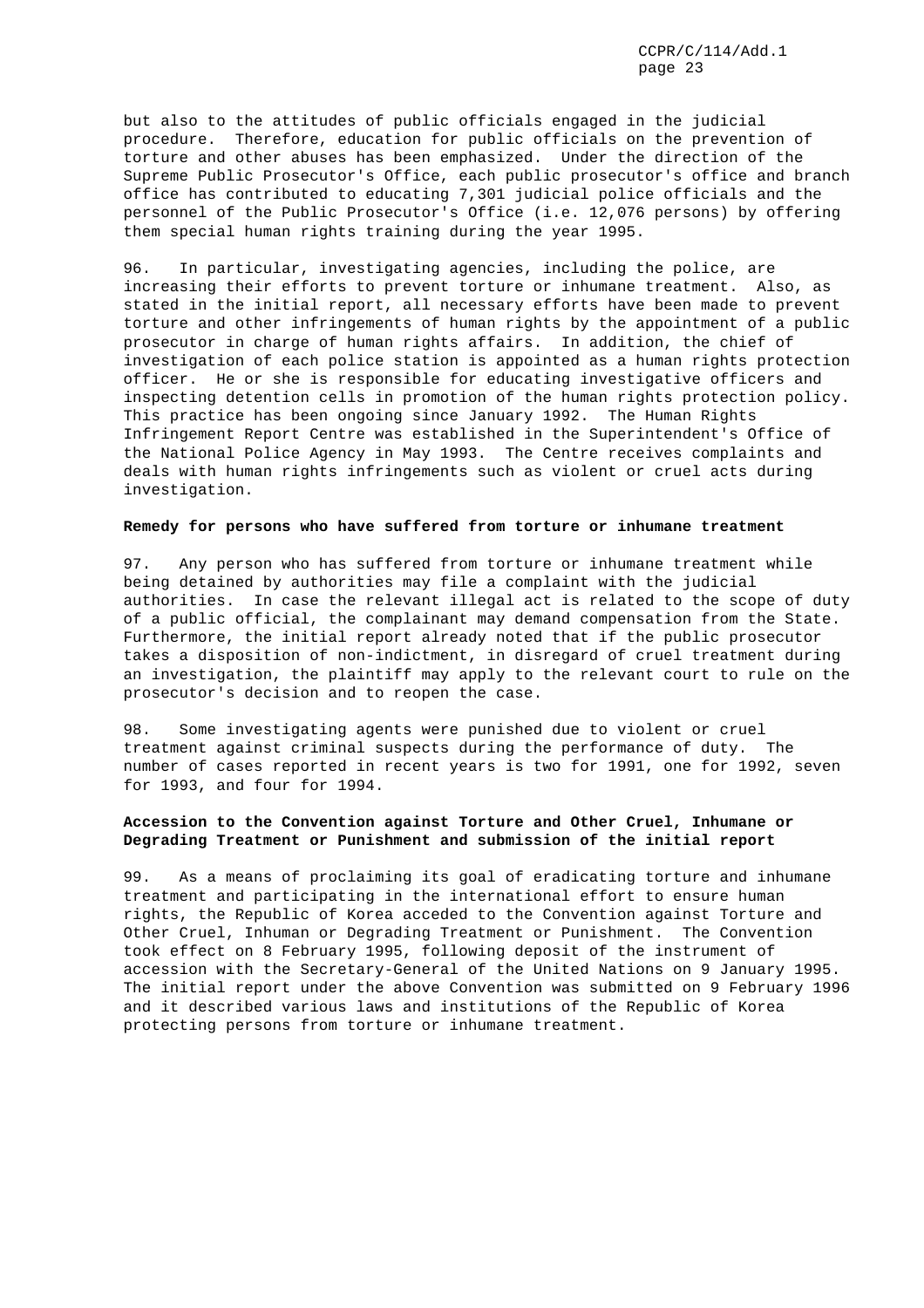### **Prohibition of cruel punishments**

100. Article 12, paragraph 1, of the Constitution provides that "no person shall be punished or placed under preventive restrictions or subject to involuntary labour except as provided by law and through lawful procedures". This kind of punishment is delineated in article 41 of the Criminal Code, and the Penal Administration Act prescribes strict and firm procedures for the execution of such punishment. Punishments not provided for by law are completely precluded herewith.

# **Article 8**

101. The previous report affirmed that the prohibition of slavery, servitude, and forced or compulsory labour is guaranteed under article 10 of the Constitution, which provides for human worth, dignity and the right to pursue happiness. Furthermore, article 12, paragraph 1, of the Constitution states that no person may be subjected to involuntary labour except as provided for by law and through lawful procedures.

102. In accordance with the spirit of the above-mentioned clauses of the Constitution, article 324 of the Criminal Code prescribes punishments for persons obstructing another from the exercise of his or her fundamental rights and for those forcing another, through violence or intimidation, to do what is not his or her duty. Article 6 of the Labour Standards Act stipulates that "an employer shall not force an employee to work against his/her own free will through use of violence, threats, confinement or by any other means which unjustly restrict mental or physical freedom". Articles 50 to 63 of the Labour Standards Act prohibit forced, excessive labour of women and minors.

103. The Employment Security Act's article 46, which was revised in January 1994, provides a penalty for any person who fills a job placement or carries out recruitment or supply of labour by means of violence and detention. The revised Anti-Prostitution Act strongly prohibits the coerced servitude common in prostitution by reinforcing penal provisions on forced prostitution by means of violence, intimidation, etc.

104. The principles that prohibit compulsory labour are applied to the maximum extent to military service or to servitude not included in the term of forced or compulsory labour under article 8, paragraph 3, subparagraph (c), of the Covenant.

105. All citizens of the Republic of Korea are required to take up the duty of national defence due to the extraordinary situation of the Korean peninsula. But the Military Service Act, the Martial Court Act and other laws guarantee the human rights of individuals obligated to perform military service. In order to prevent excessive work from being introduced for prisoners with penal labour sentences, the Penal Administration Act and related Regulations prescribe a defined working environment, a description of the type of labour, and limits on working hours to allow for proper rest.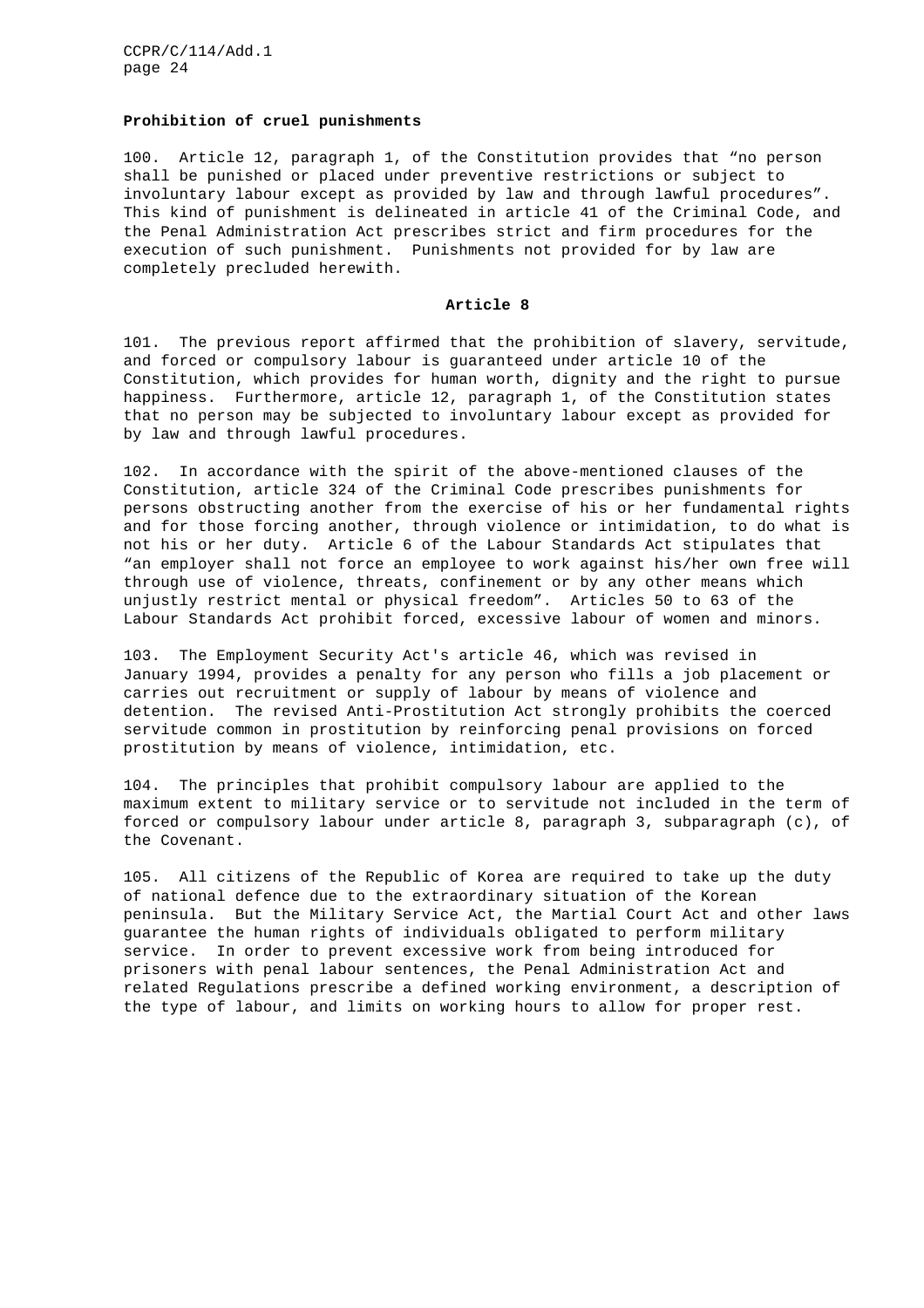### **Article 9**

# **Paragraph 1** - **Liberty of person and prohibition of arbitrary arrest and detention**

106. The legal system of the Republic of Korea, including its guarantees of the liberty and security of persons, was detailed in the initial report: paragraphs 1 and 3 of article 12 of the Constitution proclaim the principles of due process of law as they guarantee peoples liberty. These principles are most particularly embodied in the provisions of articles 70 (causes for detention), 73 (issuance of warrant), 75 (form of warrant of detention), 85 (procedure for execution of warrants of detention) and 201 (request for warrants of detention by the public prosecutor) of the Penal Procedure Code.

107. The Republic of Korea has made arrangements for even more thorough guarantees of liberty and security of person in the new Penal Procedure Code, as revised and promulgated on 29 December 1995 and to be carried into effect on 1 January 1997 (hereinafter referred to as "the revised Penal Procedure Code").

108. As for detention, the strict and firm principle of arrest by warrant is provided in the Penal Procedure Code. However, some concern was raised in regard to the voluntary appearance system, which permitted very brief custody of suspects at a certain place. There was a potential for infringement of human rights, however, due to the absence of a definite clause regulating voluntary appearance. Namely, investigating agencies maintained the practice of issuing detention warrants after the voluntary appearance and interrogation of the suspect at the police station. In an effort to eliminate potential infringement of human rights for voluntary appearance, the Police Officer Duty Performance Act, which provides for voluntary appearance, was revised on 8 March 1991. The revisions firmly restrict the requirements, procedures and time of arrests associated with voluntary appearance. Ceaseless indications of problems, however, have led to the establishment of the arrest warrant system in the revised Penal Procedure Code as a fundamental solution to the question of voluntary appearance.

109. Therefore, if there is a proper reason to believe that the suspect has committed the crime, and the suspect does not obey summons without justifiable reasons, the suspect may be arrested with an arrest warrant issued by the competent court judge upon request of the public prosecutor. For judicial police officers to obtain such a warrant, they must petition the public prosecutor to request issuance of an arrest warrant by a competent court judge. This system ensures that the possible arrest of a suspect pursuant to a voluntary appearance can be precluded and the principle of arrest by warrant can be clarified.

110. Detention of persons under the National Security Law is conducted as in any other criminal case - under the strict and firm requirement of a warrant. On one occasion, it was asserted that agents of the Agency for National Security Planning, acting as judicial police officers for crimes in violation of the National Security Law, infringed upon people's human rights in the investigation process. Consequently, a clause was formulated during the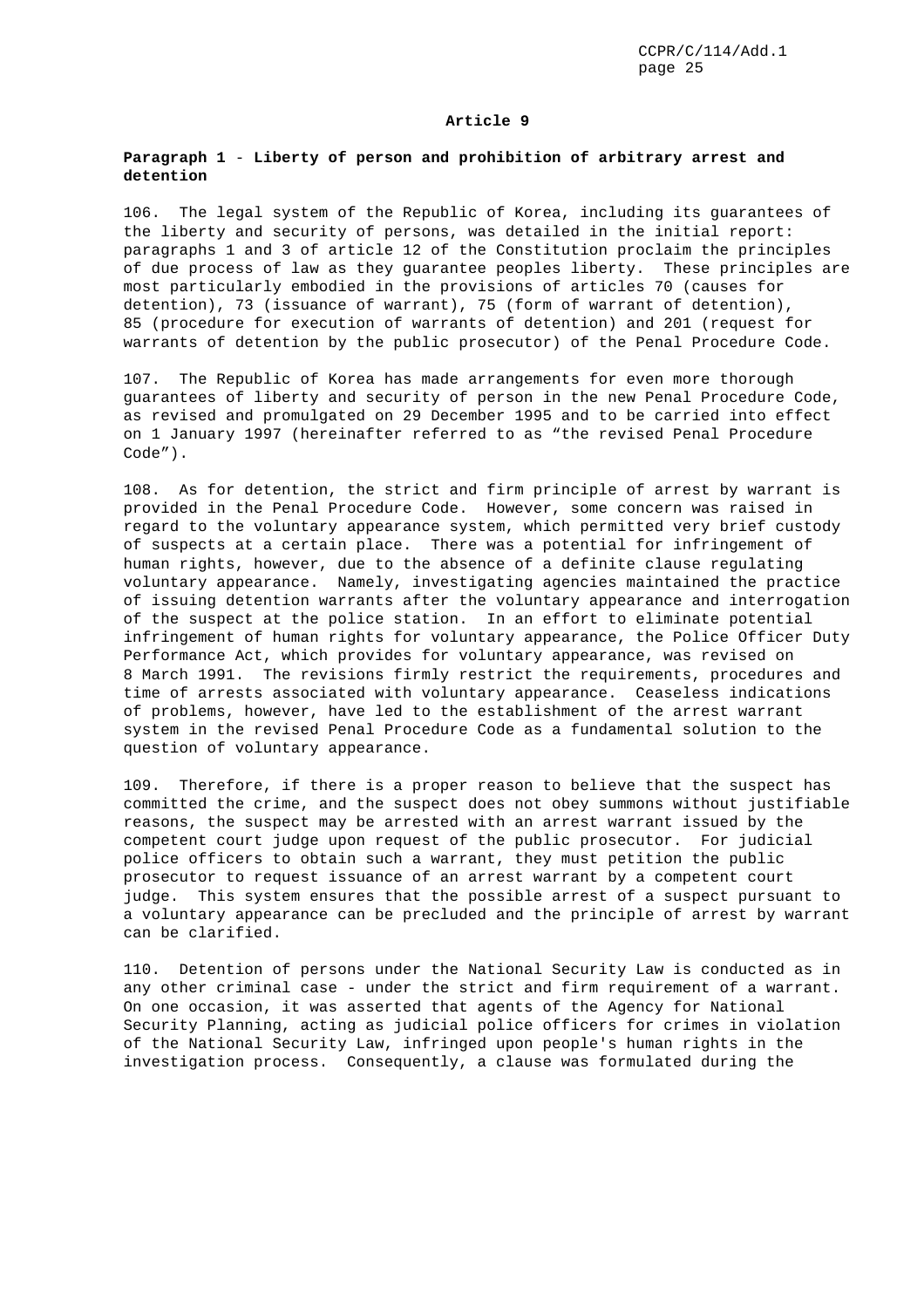revision of the Agency for the National Security Planning Act on 5 January 1994. The clause provides that "agents of the Agency for National Security Planning shall neither arrest nor confine individuals by abuse of authority or for neglect of the procedure prescribed by law". Imprisonment and hard labour not exceeding seven years were prescribed for violation of the Act, thereby ensuring protection against human rights abuses during the investigatory process.

### **Paragraph 2 - Notification of the reasons for arrest and related charges**

111. Article 12, paragraph 5, of the Constitution and articles 72 and 209 of the Penal Procedure Code guarantee that persons being arrested or detained be notified of the reasons for the arrest or detention and the charges. Furthermore, article 12, paragraph 5, and article 87 of the Penal Procedure Code provide that the defence counsel or family of a suspect or accused who is arrested or detained, be notified without delay of the reason for, and the time and place of, the arrest or detention. Until recently, notification of the basis for the charges had been made under the Regulations of the Supreme Public Prosecutors Office. However, article 87 of the revised Penal Procedure Code stipulates procedures for notification of not only the reasons for detention but also the gist of the charges. This is in complete conformity with article 9, paragraph 2, of the Covenant.

# **Paragraph 3 - Speedy operation of criminal proceedings**

112. As was indicated in the initial report, article 27, paragraph 3, of the Constitution ensures the right to a speedy trial; articles 202, 203 and 205 of the Penal Procedure Code establish maximum detention periods by investigating agencies; and article 92 of the Penal Procedure Code stipulates a speedy criminal trial procedure of the court.

113. In a case involving a violation of the National Security Law, the maximum detention period is 50 days, in accordance with the warrant issued by the judge. This is longer than that of general criminal cases (30 days), because cases involving violation of the National Security Law, such as the crime of espionage, require long-term and specialized investigation procedures and information collecting.

114. The Constitutional Court once decided that "as for crimes stipulated in articles 7 (praise and encouragement of anti-State groups) and 10 (non-notification) of the National Security Law, requirements for the constitution of the crimes are not particularly intricate, and collecting evidence for these crimes is not difficult due to the nature of the case; therefore allowing the above crimes a longer detention period than that of an ordinary criminal case is unnecessary and long-term detention, hence, is unconstitutional" (Decision 90 HEONBA 82 of 14 April 1992). At present, the Constitutional Court has been requested to adjudicate the unconstitutionality of other provisions of the National Security Law stipulating relatively longer detention periods (Decision 96 HEONGA 8, 9 and 10).

115. Restraint upon detention of prisoners on trial. The Constitution is not explicit in matters of pre-trial detention. However, article 199, paragraph 1, of the Penal Procedure Code restricts the use of coercive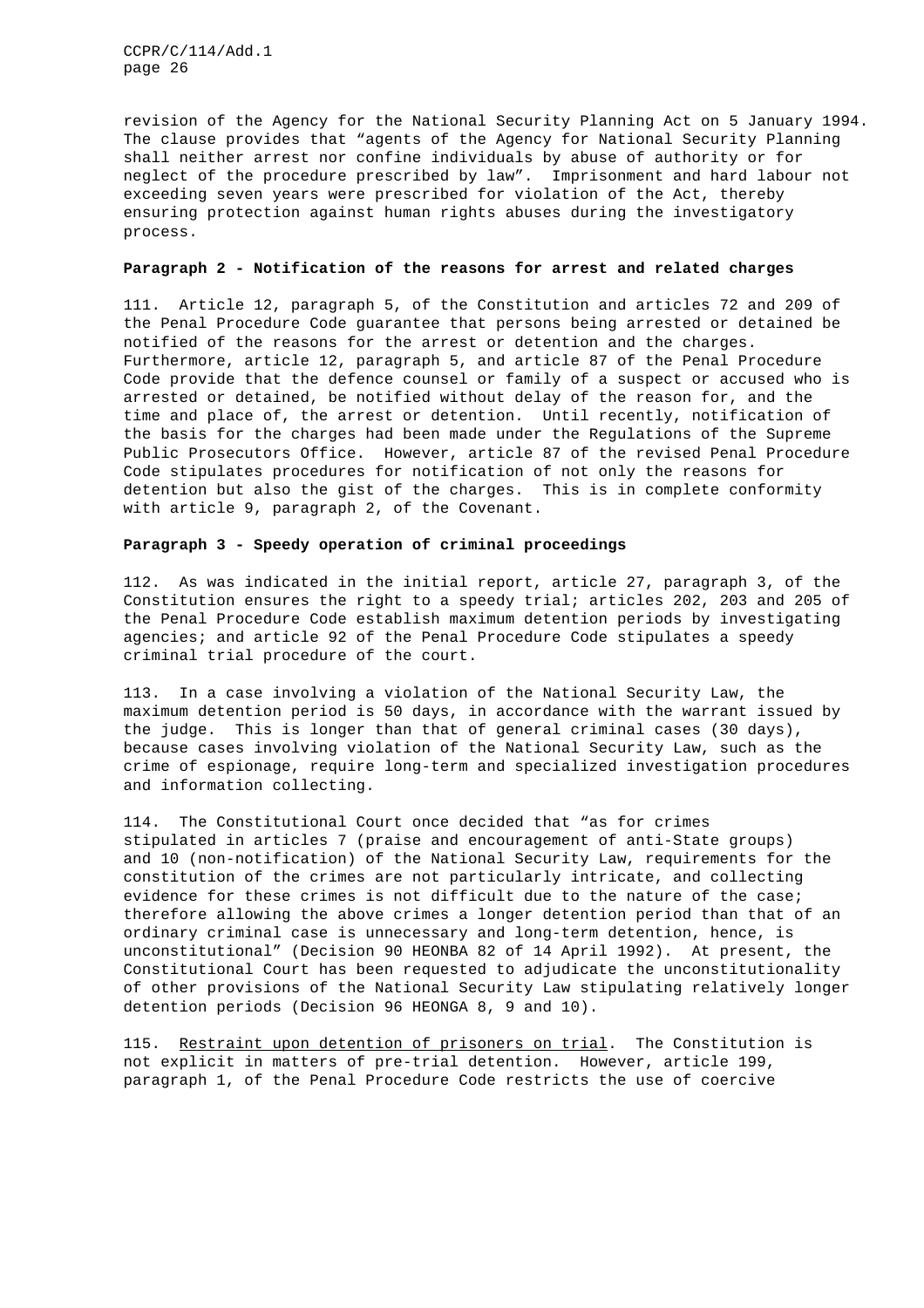measures (for example, arrest, search or detention) during an investigation to exceptional cases prescribed by law. The Code provides that "necessary examinations may be made in order to carry out investigations; however, coercive measures shall not be taken except when authorized by this Code". Furthermore, the revised Penal Procedure Code further clarifies the above principle by amending the provision of article 199, paragraph 1; i.e. "coercive measures shall not be taken except when authorized by this Code and only to the minimum extent necessary".

116. Efforts to reduce the time of confinement of the accused under trial have resulted in the reduced rate of arrests from all criminal cases, i.e. from 8.7 per cent in 1990 to 7.3 per cent in 1995. This trend of declining arrest rates is expected to continue.

117. With the aim of enlarging the scope of release on bail, not only after indictment but also before indictment, article 214-2, paragraph 4, of the revised Penal Procedure Code stipulates release on payment of bail which is sufficient to ensure the suspects presence in case a review of the legality of detention has been requested.

| Year | Requests | Permitted | Not permitted | Bail ex officio |
|------|----------|-----------|---------------|-----------------|
| 1991 | 41 624   | 25 406    | 16 218        | 91              |
| 1992 | 41 064   | 24 481    | 16 583        | 116             |
| 1993 | 45 911   | 26 032    | 19 897        | 199             |
| 1994 | 41 833   | 23 297    | 18 536        | 235             |
| 1995 | 45 381   | 26 001    | 19 380        | 323             |

Recent data on operation of the bail system (in number of persons)

## **Paragraph 4 - Review of the legality of the arrest or detention**

118. Article 12, paragraph 6, of the Constitution declares that "any person who is arrested or detained, shall have the right to request the court to review the legality of the arrest or detention", while the right of the confined suspect to submit a petition to examine the legality of the confinement is stipulated in articles 214-2 and 214-3 of the present Penal Procedure Code. However, there was no explicit provision in the Penal Procedure Code on the right of the arrested to request review of the legality of the arrest, and it had been pointed out that the constitutional ideas have not been thoroughly reflected. Under the revised Penal Procedure Code, the arrested suspect may now apply for review of the legality of arrest.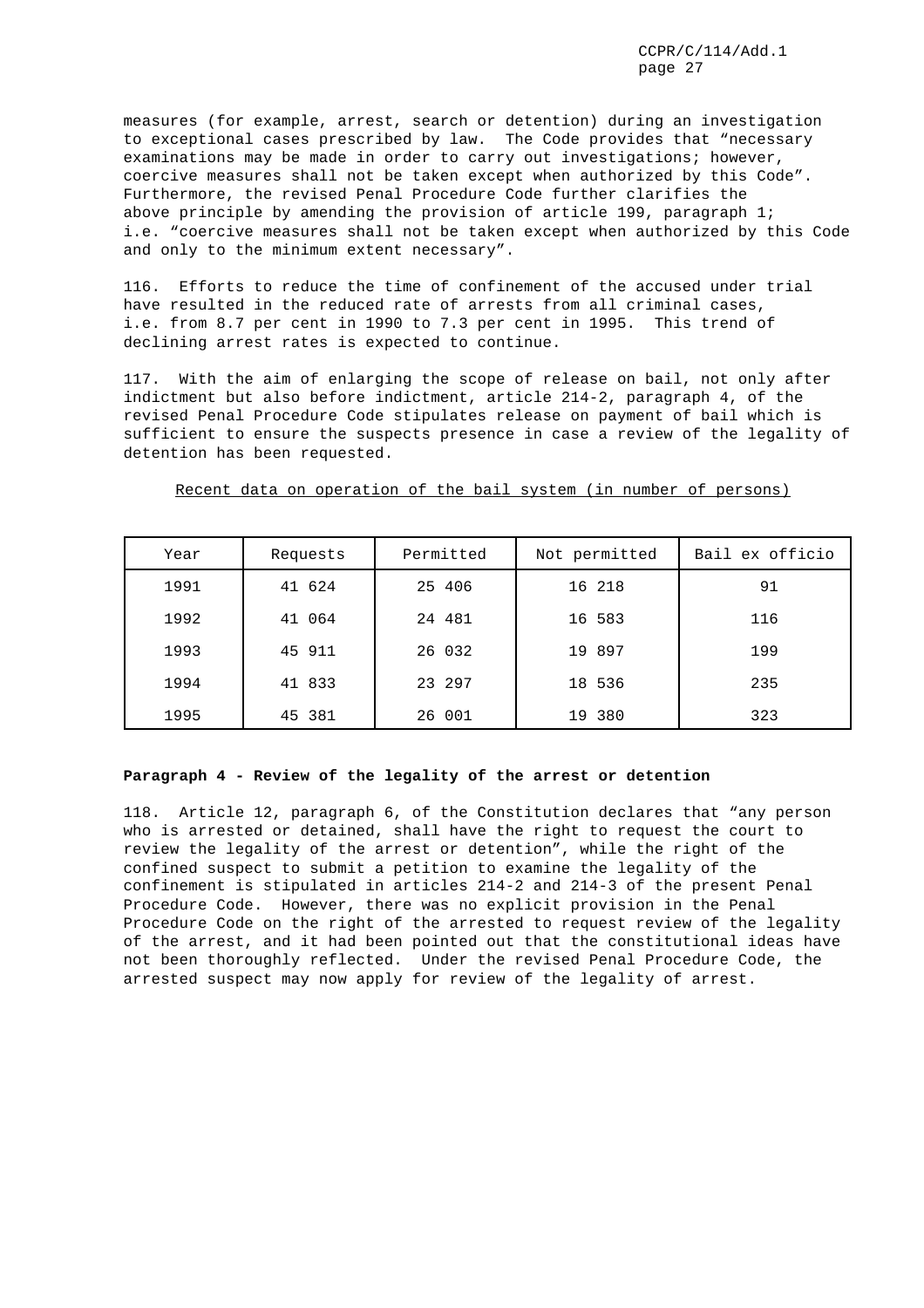|      |          | Disposition |           |            |  |  |
|------|----------|-------------|-----------|------------|--|--|
| Year | Requests | Release     | Dismissal | Withdrawal |  |  |
| 1991 | 11 984   | 6 249       | 5 049     | 686        |  |  |
| 1992 | 10 682   | 5 654       | 4 486     | 542        |  |  |
| 1993 | 12 027   | 6 043       | 5 418     | 566        |  |  |
| 1994 | 19 201   | 5 245       | 4 4 7 4   | 482        |  |  |
| 1995 | 11 032   | 5 5 1 3     | 5 0 2 2   | 497        |  |  |

# Recent data on the operation of the review system of the legality of detention (in number of persons)

# **Paragraph 5 - Penal compensation**

119. The initial report mentioned that under article 28 of the Constitution and the Penal Compensation Act, an accused person who has been placed under detention without being indicted as prescribed by law or who is acquitted by a court, shall be entitled to claim proper compensation from the State. The upper limit for penal compensation was raised from 8,000 won (approx. US\$ 10) per day to 15,000 won (approx. US\$ 19) per day by the Enforcement Decree of the Penal Compensation Act of 24 February 1988. The 19 June 1991 revision of the Enforcement Decree did not fix the upper limit at an invariable sum, but in fact raised it by prescribing five times the sum of minimum per diem under the Minimum Wage Act of the year when the cause of the compensation claim was generated. This makes substantial compensation possible through linkage to fluctuations in consumer prices.

# Recent data on penal compensation granted is as follows

| Year                                  | 1991    | 1992    | 1993    | 1994    | 1995      |
|---------------------------------------|---------|---------|---------|---------|-----------|
| Number of cases                       | 123     | 147     | 207     | 238     | 280       |
| Total sum<br>000 won)<br>$\mathbf{1}$ | 307 748 | 355 678 | 760 594 | 941 586 | 1 305 808 |

# **Article 10**

# **Paragraph 1 - Protection of human rights with regard to inmates through revision of the Penal Administration Act**

120. It was stated in the initial report that all inmates are subject to humane treatment according to the principle of respect for human rights stipulated in article 10 of the Constitution. Treatment of inmates has been further improved by the revision of the Penal Administration Act.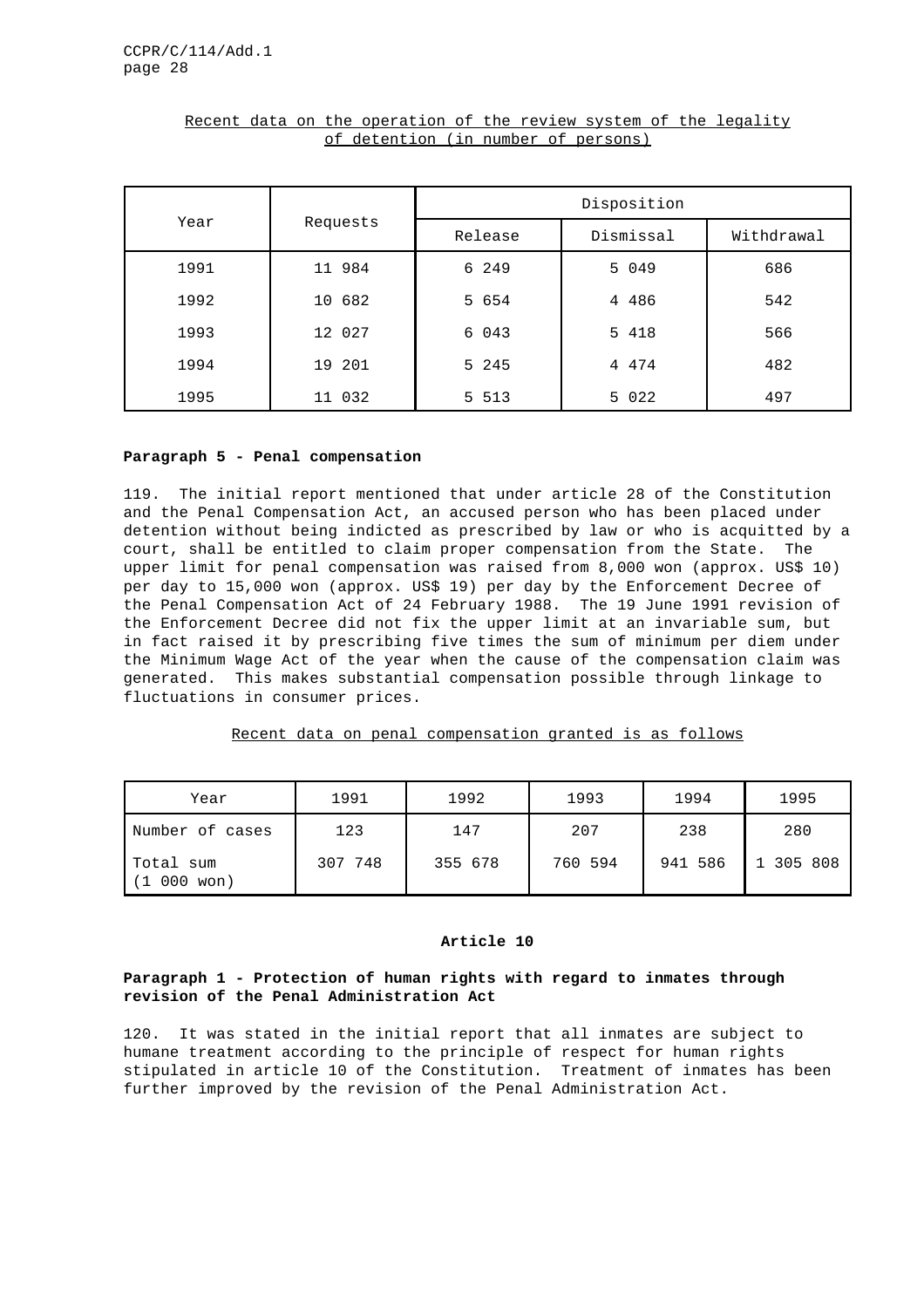121. In order to more positively achieve the ideals of correction, i.e. enlightenment and social rehabilitation for the inmates (unconvicted prisoners and convicts), and to promote the rights of inmates, the Penal Administration Act was revised on 5 January 1995. The revisions improved and updated several provisions inadequate for the present situation or potentially violative of human rights. They also introduced advanced correctional programmes desirable for social rehabilitation. Through the revision of the Penal Administration Act, legal provisions on penal administration of the Republic of Korea are now in further accord with the Standard Minimum Rules for the Treatment of Prisoners adopted by the United Nations. Explanations of major revised features of the Penal Administration Act will be explained in the subsequent chapters.

122. Improvement of basic treatment of inmates. The hair-cutting arrangements for prisoners, which have been carried out since 1912, were abolished to respect the sense of honour of the prisoners and to facilitate the transition process into civilian life after release from prison (article 23 of the Penal Administration Act). In the past, the cost of meals and clothing for unconvicted prisoners were borne, in principle, by the prisoners themselves. But improvements were made to reduce the financial burden on the prisoner and to promote prisoner's convenience in accommodation; meals and clothing are supplied, in principle, by the State. The unconvicted prisoner, however, may still provide these needs for him or herself if desired (articles 20 and 21 of the Penal Administration Act).

123. Extended visitation rights for inmates. Visits to inmates were normally limited to relatives and any other persons who were permitted for certain purposes. The relevant provisions were revised to grant extensive visitation rights to inmates by allowing for visits by any visitor unless considered improper for reasons of edification (article 18, paragraph 2, of the Penal Administration Act). Inmates with good conduct records, in particular, are allowed to receive visitors freely in a separate and open place without the presence of a correction officer. Depending on the needs of inmate management, however, the number of visits may be restricted; unconvicted prisoners may receive one visit per day, and the frequency of visits allowed to convicts (i.e. one visit per day, one visit per week, three visits per month or two visits per month) is determined by his or her prison record.

124. Improved arrangements allow inmates to pursue creative activities. For example, inmates are allowed, without restriction, to personally possess writing tools, which had been regulated in the past; all inmates may be active in not only writing letters or documents, but writing literary works such as poems, novels and essays. With the authorization of the prison governor, inmates may even publish their literary works in newspapers, magazines, etc. (article 18 of the Penal Administration Act; articles 61, 66 and 67 of the Enforcement Decree of the above Act, article 46 of the Rule on Classification and Treatment of Prisoner).

125. Improvement of disciplinary measures against inmates. As a means of promoting the rights and interest of inmates, provisions on punishment of prisoners who have violated regulations were revised to emphasize humanitarian treatment and the educational goals of penal administration. For instance, nine types of punishment were reduced to five by abolishing diet restrictions,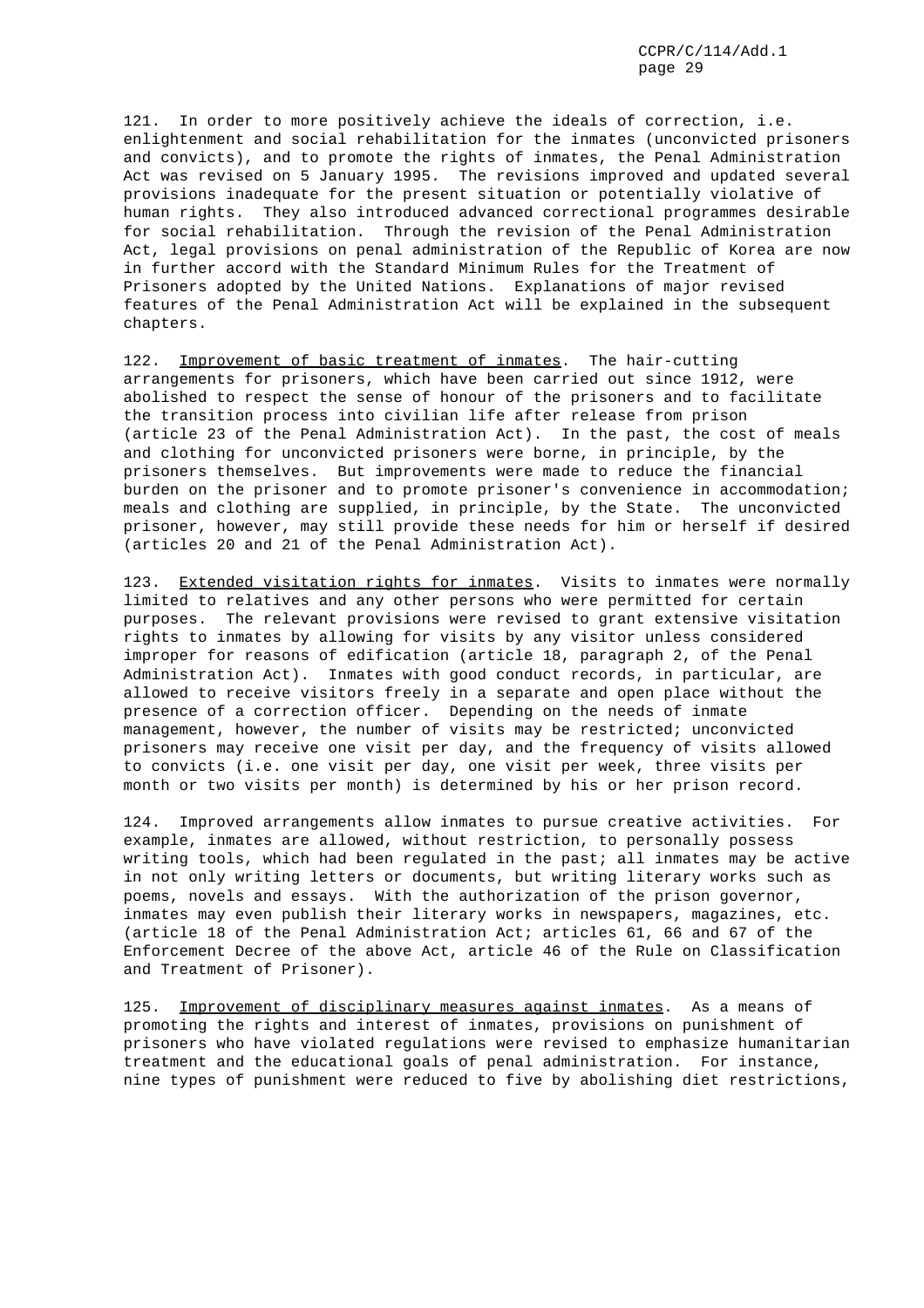prohibition of visits and correspondence, suspension of work and suspension of exercise, and prohibition of reading was eased (article 46, paragraph 2, of the Penal Administration Act).

126. Long-term prisoners. In the Republic of Korea, there are several long-term prisoners who have been serving sentences for more than 20 years. These persons were sentenced to life imprisonment for being involved in espionage, anti-State activities, and anti-humanitarian crimes such as killing of innocent citizens. They are therefore not considered to be prisoners of war. These persons do not benefit from parole, because a possible second offence cannot be precluded due to the ideological nature of the crimes and pure lack of remorse. In addition, the requirements for parole prescribed in the Penal Administration Act - a combined evaluation of conduct record, daily attitude, social adaptability - are not satisfied for these persons.

127. Even in cases of long-term prisoners not satisfying the requirements of parole, they are, if extremely aged or sick and if chances of a second offence are slim, released on parole or their penalty is suspended; from 1991 to 1996, 20 long-term prisoners, including Kim Seon-myeong and Ahn Hak-seop, have been released through general amnesty.

128. At correctional facilities, long-term prisoners are treated as other inmates in all aspects, including visits, correspondence, meals, exercise, medical care and accommodation. These persons receive correctional education such as paying visits to community establishments. The goal is to guide them back to participation in the free and democratic society. Conversion of thought and belief is not coerced and is completely dependent upon their own free will.

# **Paragraph 2 - Improvement of treatment of unconvicted prisoners**

129. It was already observed in the initial report that prisoners awaiting trial or being tried were accommodated separately from convicts and granted various rights based on the principle of presumed innocence. The following improvements have been made since the submission of the initial report.

130. Under article 62 of the previous Penal Administration Act, provisions regarding convicts were comprehensively applied, mutatis mutandis, to untried prisoners. The revised Penal Administration Act, however, distinguishes the application of law and the treatment of unconvicted prisoners presumed innocent from those of sentenced convicts by strictly differentiating between provisions applied solely to convicts and those applied solely to unconvicted prisoners.

131. The rights to private communication with counsel and privacy of correspondence are protected to the utmost. A new provision with regard to unconvicted prisoners has been established to specify that correction officials are not permitted to be present, to listen to, or to record the contents of meetings between suspect and counsel, and in principle, letters from counsel are not to be examined (article 66 of the Penal Administration Act).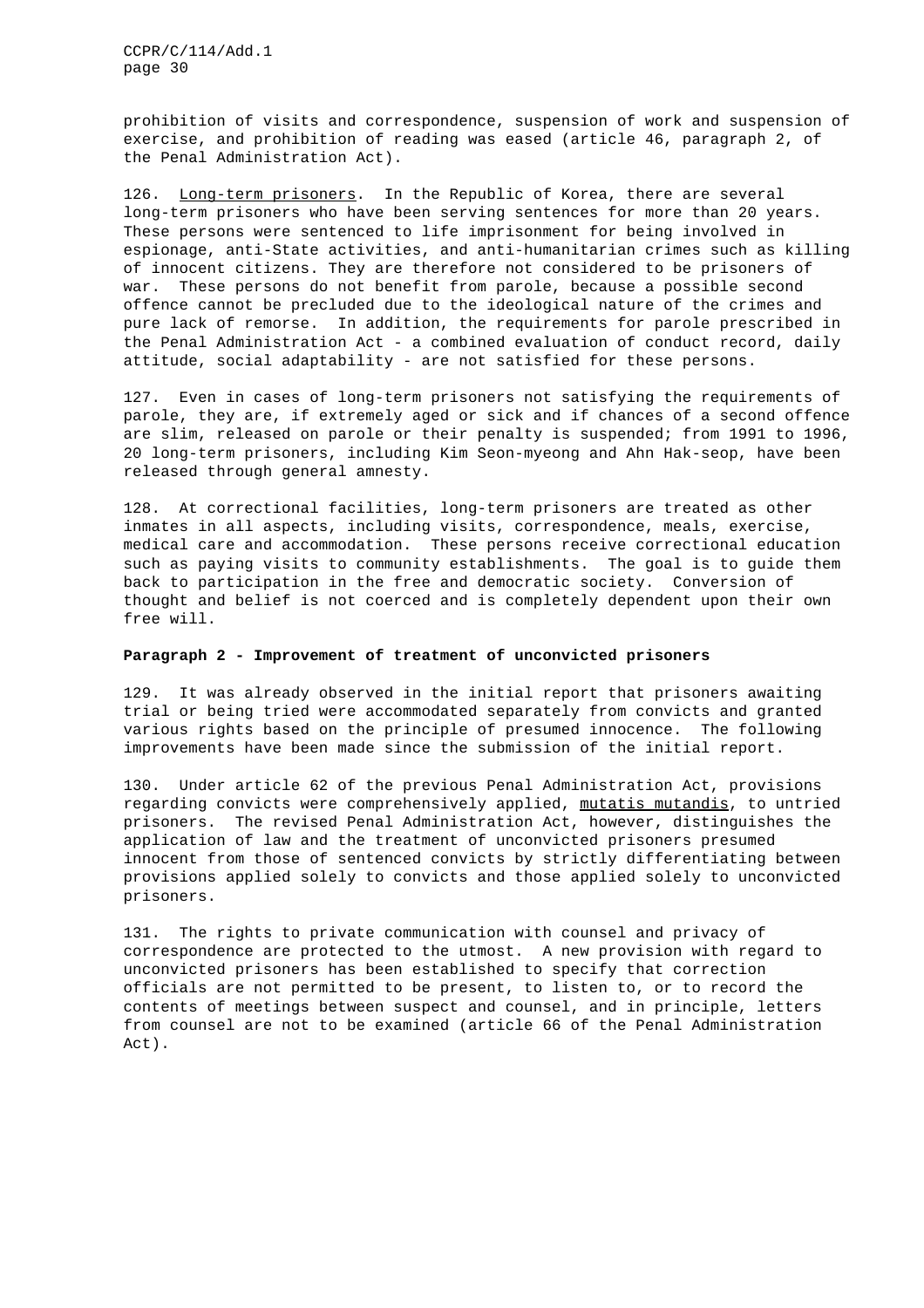132. The Constitutional Court decided that "examination of correspondence between an unconvicted prisoner and defence counsel or to-be defence counsel under article 62 of the previous Penal Administration Act infringes the constitutional right of privacy of correspondence and right to counsel, unless there are reasonable causes to believe that items prohibited from possession such as narcotics have been inserted or that its contents violate penal laws by alluding to escape, destruction of evidence, discipline of the accommodation facilities, destruction of order" (92 HEONMA 144 of 21 July 1995).

133. Having unconvicted prisoners who are presumed innocent wear the same uniform as convicts is not desirable treatment, nor is it in conformity with the provisions of the Standard Minimum Rules for the Treatment of Prisoners, which state that "if [an untried prisoner] wears prison dress, it shall be different from that supplied to convicted prisoners". From January 1996 onward, the dignity of untried prisoners is protected by distinguishing their uniforms from those of convicts. As for convicts, the colour of men's and women's uniforms is indigo blue and gray respectively; as for untried prisoners, the men's clothes are brown and the women's are light green. As for self-provided clothes, various types of modern styles with comfortable and natural designs are allowed.

# **Paragraphs 2 and 3 - Coping with juvenile delinquents and separate accommodation**

134. Juvenile delinquents under 20 years of age are only prosecuted under the ordinary penal procedure in felony cases. Otherwise their cases are classified as protective cases. The juvenile division of the court examines the cases and makes decisions on various protection measures such as accommodation in the juvenile reformatory, protective surveillance, commitment to juvenile protection facilities, and hand-over to parents or guardians for custody to ensure protection.

135. Juvenile delinquents brought to trial under ordinary penal procedures are accommodated completely separately from adult convicts. Until the terms of the sentence are decided, the juvenile delinquent is accommodated at detention houses in a zone segregated from adult prisoners. Afterwards, he or she is accommodated in a juvenile correction house.

136. Juvenile delinquents under arrest whose cases are classified as protective, are examined by the juvenile division of the court. A background history, intelligence quotient test and aptitude test are compiled at the Juvenile Classification Inspection Institute before the decision of the court, and after reflecting on the test results, the juvenile division of the court decides the type of protective measure such as accommodation in juvenile reformatory, protective surveillance, etc.

137. Juvenile offenders are also protected from harmful influence among juvenile offenders under article 8 of the Juvenile Reformatory Act, which provides that "persons under the age of 16 and above that age shall be accommodated separately".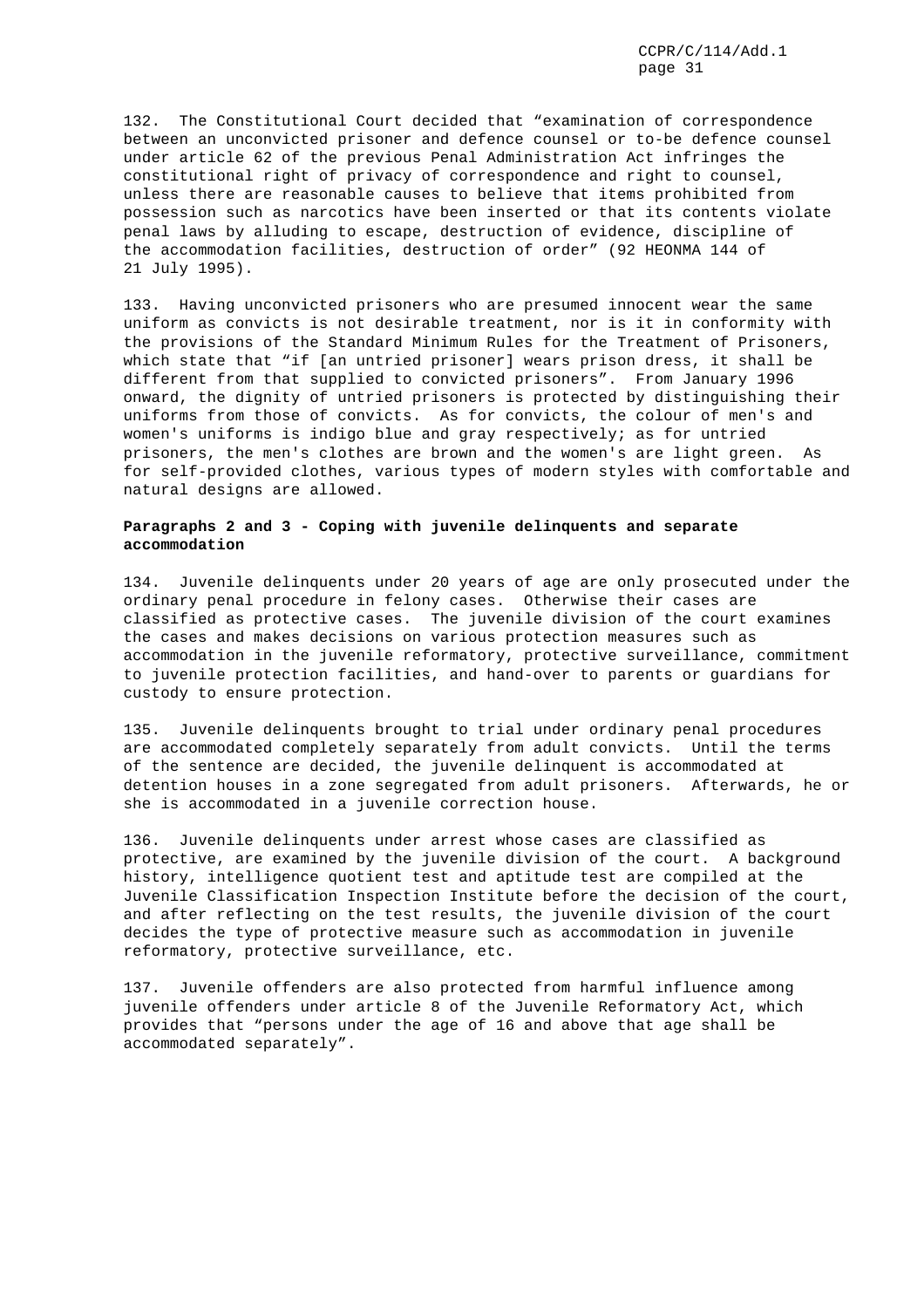138. Treatment of juvenile delinquents. Boys or girls accommodated in a juvenile reformatory are granted protection and correctional education according to the length of their sentence. The educational course depends upon the results of the classification examination by the Inspection Committee for the Classification of Juveniles under Protection. At present, juvenile reformatories are categorized by function, i.e. four educational reformatories, four vocational training reformatories, one girls' reformatory, one special reformatory and two general reformatories. Due to the increase in the number of juvenile delinquents with a habitual inclination to inhale hallucinogenic substances such as glue or butane, narcotics offenders are accommodated separately in one vocational training reformatory where medical treatment is given priority, alongside vocational education. Education reformatories run education programmes for elementary, junior high and senior high schools under the Education Act and promote advancement to higher levels of education or enrolment in other educational institutions. Through public vocational training, vocational training reformatories enable juvenile delinquents to obtain technical skill licences in 17 fields such as car maintenance. Juvenile offenders who have committed felonies such as organized crimes, however, are accommodated in a special reformatory for special education.

139. For well-behaved youths in juvenile reformatories, the family boarding system was introduced in May 1994. Family members may stay together for certain periods with the juvenile delinquents in an establishment detached from the reformatories. Even if their full term has not been served, juveniles are allowed to leave the reformatories more often to participate in family occasions such as a parent's sixtieth birthday (traditionally, parents' sixtieth birthdays have a special meaning in Korea) and weddings of brothers or sisters. The intention is to improve family relations and social adaptability (articles 52 and 53 of the Enforcement Decree of the Juvenile Reformatory Act).

140. Open prisons. Since 1 September 1988, open correction facilities without walls and locks have been in operation. Well-behaved prisoners are accommodated within and are allowed to commute to outside companies. From October 1991, commuting to work outside was extended to exemplary inmates of general correction facilities. To reduce the chances of a second offence, inmates may master modern technical skills, and after release from prison are employed at the companies where they received training. In 1995, an average of 1,000 inmates per day commuted to work outside.

141. Initially, open facilities of this kind were based on a directive of the Ministry of Justice. Prescription by law, however, was eventually provided by article 44, paragraph 2, of the revised Penal Administration Act (of 5 January 1995) which specifies that "Inmates with an excellent conduct record and high expectation of adaptation to society may be accommodated in an open facility ... and be granted treatment perceived necessary for social life".

142. Modernization of vocational and technical training. Vocational training was offered in order to stimulate the will of the convict and to have him or her master at least one technical skill so as to make employment more likely after release from prison. The system was revised in accordance with the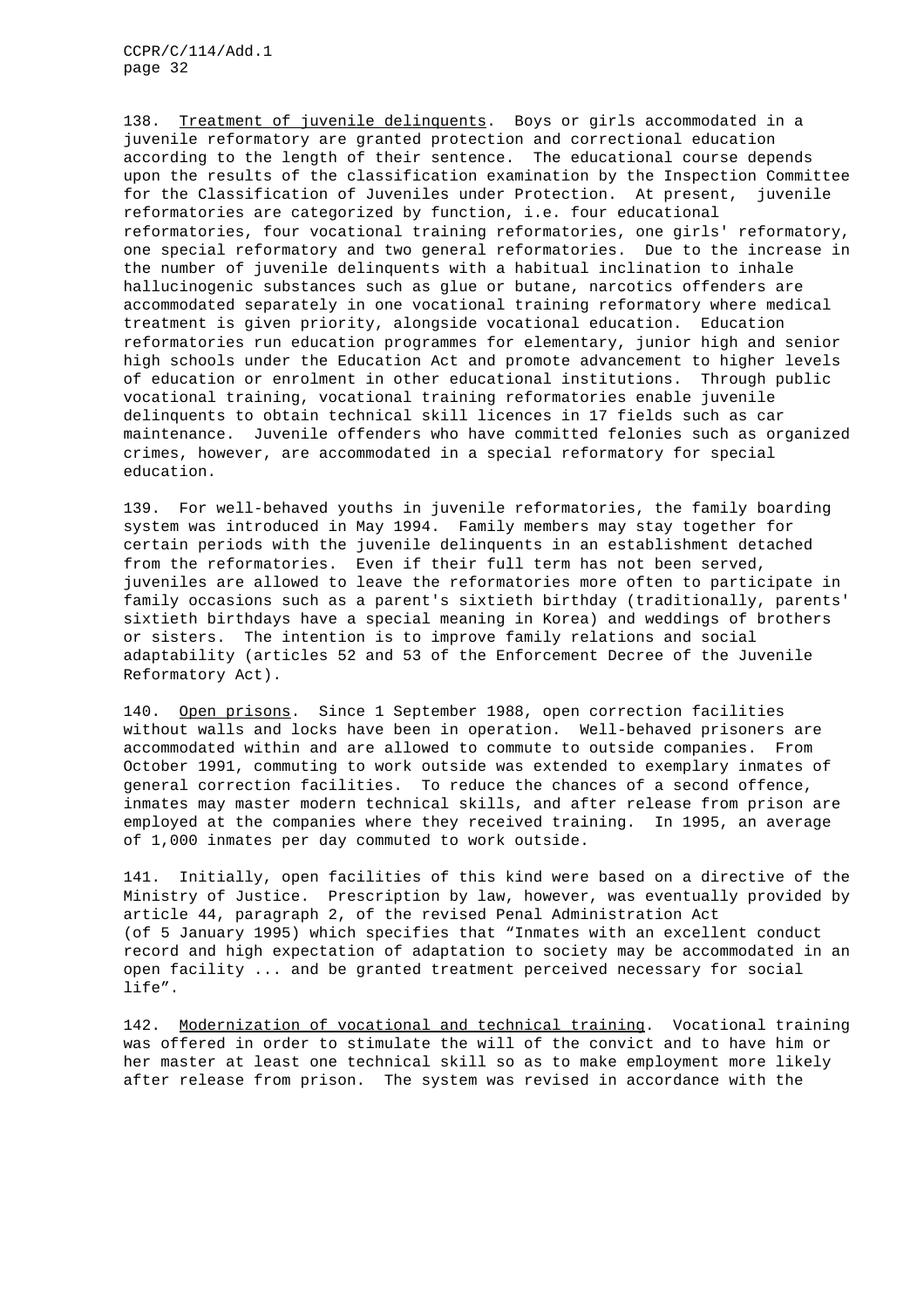demands of today's industry for modern technical skills. The technical education is concentrated on jobs in high demand including computer programming, car maintenance and construction skills, with the aim of educating a highly skilled individual capable of competing in the workforce.

143. Prevention of criminal influence through internment of convicts by category. In order to prevent criminal influence from spreading among convicts and to operate effective edification programmes, in April 1994 correctional facilities were categorized in the following groups: (1) for first-time offenders; (2) for offenders with no more than two convictions; (3) for offenders with no less than three convictions; and (4) for special functions.

144. Establishment of the Life Guidance House for Future Parolees. For the efficient operation of the social rehabilitation training for convicts expecting parole, the "Life Guidance House for Future Parolees" was established in July 1994. To prevent a second offence, these individuals are put on parole after fulfilling both the commuting-to-work-outside programme and receiving the necessary training for two months in an open environment. To date, 66,241 future parolees have received social rehabilitation training.

## **Article 11**

145. Under the legal system of the Republic of Korea, failure to perform contractual obligations incurs civil liability, but that mere failure does not constitute a crime. Thus, no person may be arrested or detained on the grounds that he or she fails to perform contractual obligations.

# **Article 12**

146. The initial report already observed that freedom of residence and the right to move at will are guaranteed under article 14 of the Constitution and that these rights may be restricted only for the purposes of national security, the maintenance of law and order or public welfare.

147. Visits to the northern part of the Korean Peninsula (hereinafter referred to as "North Korea") without approval of the Government and knowing that it may endanger the national existence, security or free democratic basic order, is prosecuted under article 6 of the National Security Law.

148. The Republic of Korea, with an aim to achieve peaceful unification through a free and democratic method, adopted the South-North Basic Agreement of 9 February 1992, and legislated the Law on Exchange and Cooperation between the South and the North. Under this Law, any visits and trade of goods necessary for exchange and cooperation between the South and the North, with the consent of the Government, is allowed. Anti-State acts exceeding this framework are restricted under the Law from the viewpoint of national security.

149. Citizens and aliens sojourning in the Republic of Korea are guaranteed the freedom to leave the country. However, when deemed particularly necessary for national security or maintenance of order, certain minimum restrictions may be applied. As for citizens, article 4 of the Immigration Control Act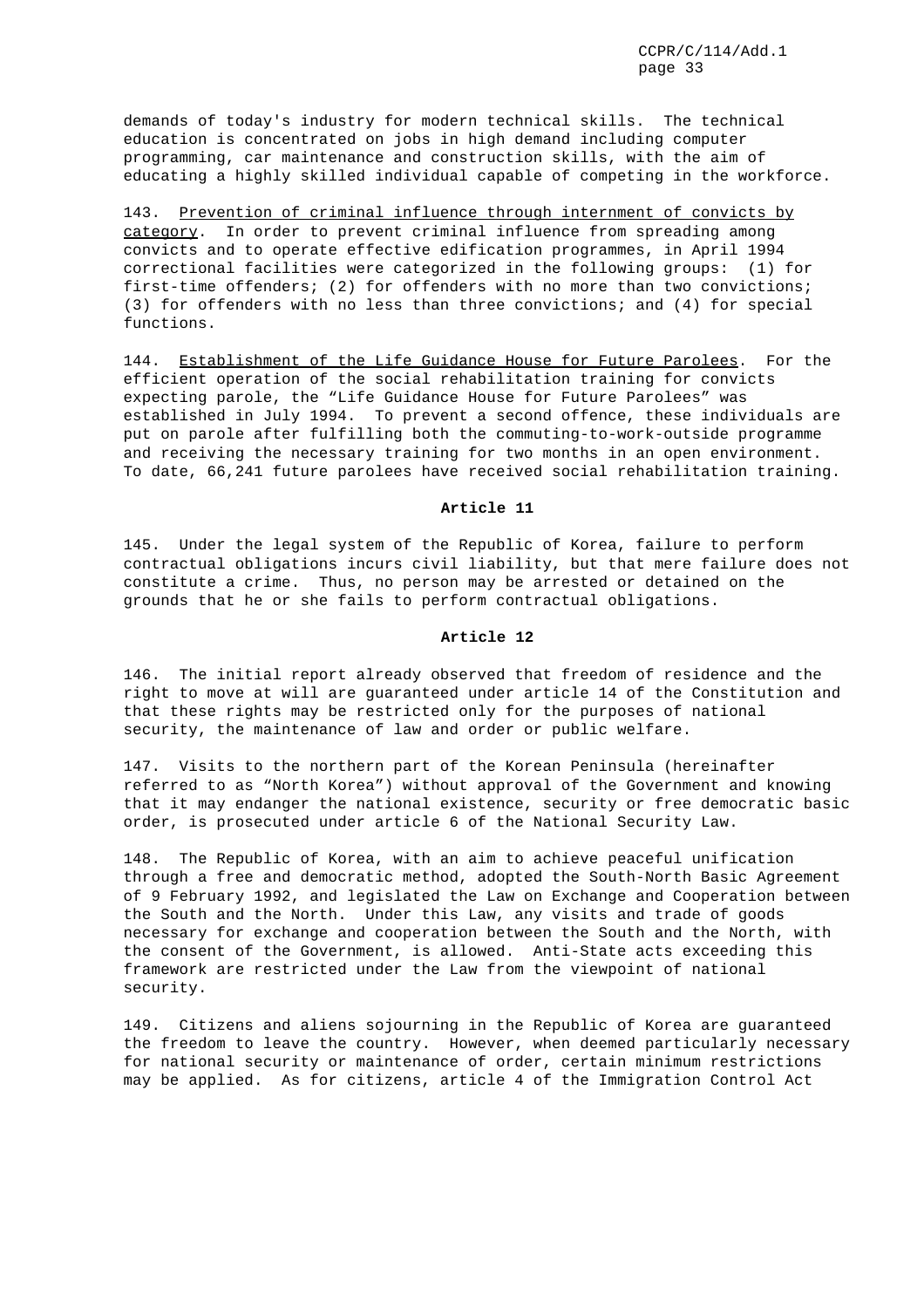prescribes prohibition of departure of a person whose leaving the country is deemed to be particularly detrimental to the interests of the Republic of Korea or to criminal investigation. Furthermore, the Enforcement Rules of the above Law enumerate in detail the following reasons for which persons may be prohibited from departure: delinquency without justifiable cause in payment of national taxes, duties or local taxes beyond a certain amount; delinquency in payment of a fine or forfeit beyond a certain amount; failure to complete penal servitude or a prison sentence. Under the Enforcement Rules, a person may also be prohibited from leaving the country if that individual is a target of a criminal investigation or involved in a pending criminal case, or is the subject of suspension of execution of sentence or of indictment. As for aliens sojourning in the Republic of Korea, the Immigration Control Act specifies in article 29 that an individual's departure from the country may be suspended if that person is deemed harmful to the security or social order of the Republic of Korea; or if that individual is suspected of committing a grave crime and is under investigation; or is in arrears on the payment of taxes or other public imposts; or if that person's departure is deemed improper and damaging to the interests of the Republic of Korea.

150. Notice of prohibition or suspension of departure must be given to the person in question within three days after the decision has been made. Persons wishing to protest such a decision may file an objection with the Minister of Justice, and as a separate procedure, administrative adjudication or administrative litigation may be initiated.

### **Article 13**

151. Expulsion of foreigners is limited to the causes for deportation specified in article 46 of the Immigration Control Act. Reasons for deporting foreigners under the above article are: entry without an appropriate visa; entry of persons prohibited from admission to the country; violation of the conditions set forth in the entry permission; landing without permission; violation of the conditions set forth in the landing permission; illegal sojourn or unauthorized employment; violation of scope of activity; attempt of illegal departure; violation of foreigner registration obligation; and crimes subject to imprisonment. In these cases, a foreigner would be expelled, because the extreme illegality involved would cause harm to the security or public order of the Republic of Korea.

152. In 1995, 1,420 of a total of 3,564,539 foreign entrants were expelled. The procedure for expulsion and the method of instituting a complaint have already been described in the initial report.

#### **Article 14**

# **Paragraph 1**

153. The content of article 14, paragraph 1, of the Covenant is, as the initial report has observed, guaranteed under three articles of the Constitution: article 11, paragraph 1, of the Constitution provides that "all citizens shall be equal before the law"; article 27, paragraph 1, of the Constitution states that "all citizens shall have the right to be tried in conformity with the law by judges qualified under the Constitution and the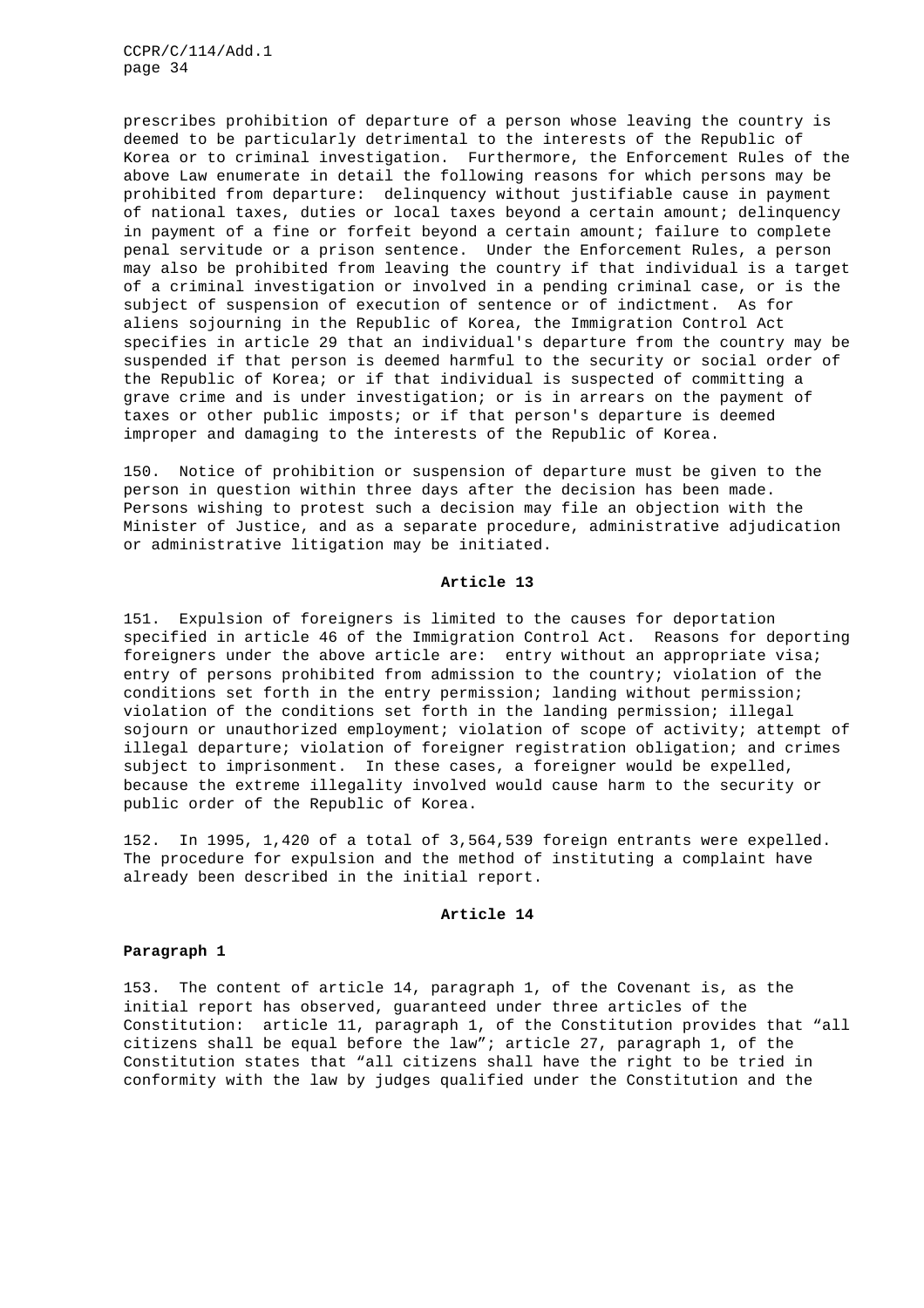law"; and article 27, paragraph 3, of the Constitution stipulates that "the accused shall have the right to a public trial ... in the absence of justifiable reasons to the contrary".

154. Independence of the Judiciary. In accordance with the principle of separation of powers, judicial power is vested in courts composed of judges (article 101, paragraph 1, of the Constitution). The Constitution provides that "judges shall rule independently according to their conscience in conformity with the Constitution and law" (art. 103), and herewith the judges are to rule independently from various social influences including the Executive, the Legislature and the press.

155. To prevent interference by the administration in the judicature, qualifications for judges are determined by law (article 101, paragraph 3, of the Constitution; article 42, paragraph 2, of the Court Organization Act). Independence of personnel management in the judicature is guaranteed by providing that the Chief Justice and Justices of the Supreme Court be appointed by the President with the consent of the National Assembly and that judges other than the Chief Justice and the Supreme Court Justices be appointed by the Chief Justice with the consent of the Conference of Supreme Court Justices (article 104 of the Constitution). The term of office and retirement age of judges are guaranteed by law (article 105 of the Constitution), and at the same time, no judge is removed from office except by impeachment or by receiving a sentence heavier than imprisonment (article 106, paragraph 1, of the Constitution). Thus, the judge's independent status is fully guaranteed.

156. In a decision relating to the removal from office of a judge, the Constitutional Court has upheld the guarantee of the judge's status and the independence of the Judiciary by stating that "the independence of the Judiciary signifies not only independent trials but also guaranteed status of a judge; guaranteed status is essential for the independence of judges at trials, and measures related to judges, i.e. removal, dismissal from office or disadvantages, not complying with legitimate legal procedures, are prohibited" (Decision 91 HEONGA 2 of 12 November 1992).

157. Organization of the Court. The courts shall be composed of the Supreme Court, which is the highest court of the State and other courts at specified levels (article 101, paragraph 2, of the Constitution). Detailed organization of the above courts shall be determined by law (article 102, paragraph 3, of the Constitution). In accordance with the provisions of the Constitution, the Court Organization Act provides for the High Court, District Court, Patent Court, Administrative Court, and Family Court. In order to deal efficiently and specifically with patent and administrative cases, the legal foundation for the Patent Court and Administrative Court was established through a revision of the Court Organization Act on 6 December 1995. Their operations will start on 1 March 1998.

158. Considering the special characteristics of the armed forces, article 110, paragraph 1, of the Constitution defines Court Martial as a special court distinguished from courts in general. The organization and competence thereof is prescribed by law. In principle, the Court Martial exercises jurisdiction over military trials of individuals of special status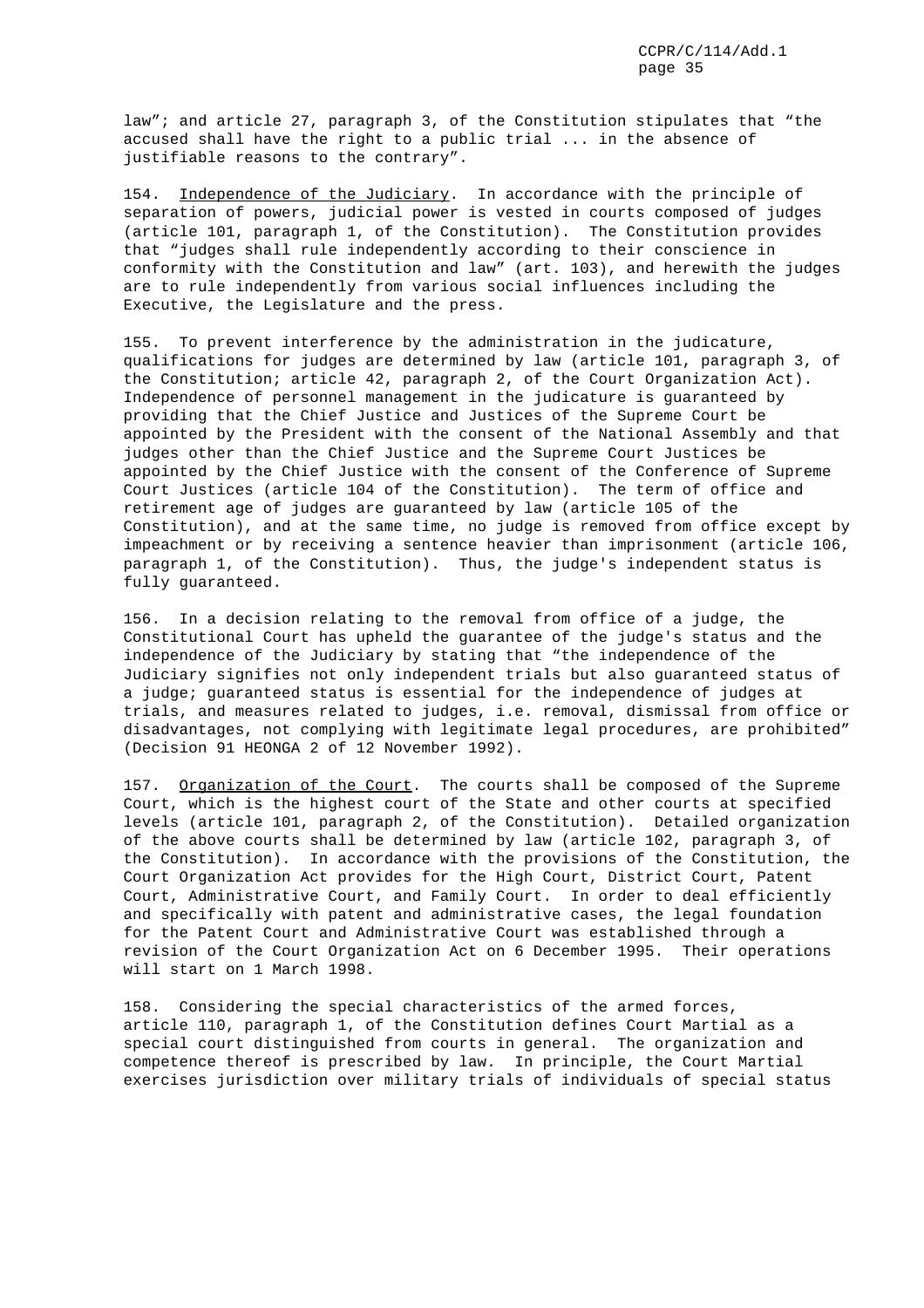such as soldiers and other military personnel. In exceptional cases involving the crime of divulgence of important military secrets, crimes in regard to sentinels, sentry posts, supply of harmful foods and beverages, prisoners of war, and military equipment as defined by the Military Penal Law, civilians may fall under the jurisdiction of the Court Martial (article 27, paragraph 2, of the Constitution; article 2 of the Court Martial Act). The distinctive character of the Court Martial as a military institution, with regard to its establishment or jurisdiction, is recognized. Its operation, however, is very similar to that of ordinary judicial institutions, and its fairness is guaranteed. A military judge of the Court Martial, as ordinary courts, holds a lawyer's licence and is appointed from judge advocates with guaranteed status. In addition, the Court Martial Act has provisions similar to those of the Penal Procedure Code to avoid infringement of fundamental rights of the accused in the process and administration of a military trial (articles 48 to 533 of the Court Martial Act).

159. The principle of public trial and exceptions. A trial, in principle, has to be public. In the Constitution, article 27, paragraph 3, provides that "the accused shall have the right to a public trial," and article 109 states that "trials and decisions of the courts shall be open to the public, provided that when there is a danger that such trials may undermine the national security or disturb public safety and order, or be harmful to public morals, trials may be closed to the public by court decision". In case the court has decided to hold closed sessions for the above reasons, the reasons have to be stated in the protocol (article 142 of the Civil Procedure Code and article 51, paragraph 2, of the Penal Procedure Code). Even in these cases, the decisions naturally shall be made public.

# **Paragraph 2**

160. Presumption of innocence is, as described in the initial report, explicitly provided for in article 27, paragraph 4, of the Constitution and article 275-2 of the Penal Procedure Code. Under this principle, the public prosecutor is obliged to prove the commission of a crime, and the judge may pass a guilty verdict only when there is sufficient evidence without any reasonable doubt. The Supreme Court made the observation that conviction at a criminal trial requires evidence with probative value leading to the firm belief of the judge on the veracity of the facts constituting the crime, preclusive of any reasonable doubts; without evidence with this kind of probative power, it has to be decided to the benefit of the accused, even if the accused appears to be guilty" (Decision 92 DO 1405 of 1 September 1992).

# **Paragraph 3**

161. The rights of the accused in a criminal trial were illustrated in detail in the initial report, but the following reforms have been made since the initial report was transmitted.

162. Subparagraph (b) - Provision of the right to communicate with the defence counsel and facilitation of preparation of defence. It was pointed out that the right to counsel of the arrested suspect was restricted in the investigative process of the Agency for National Security Planning. The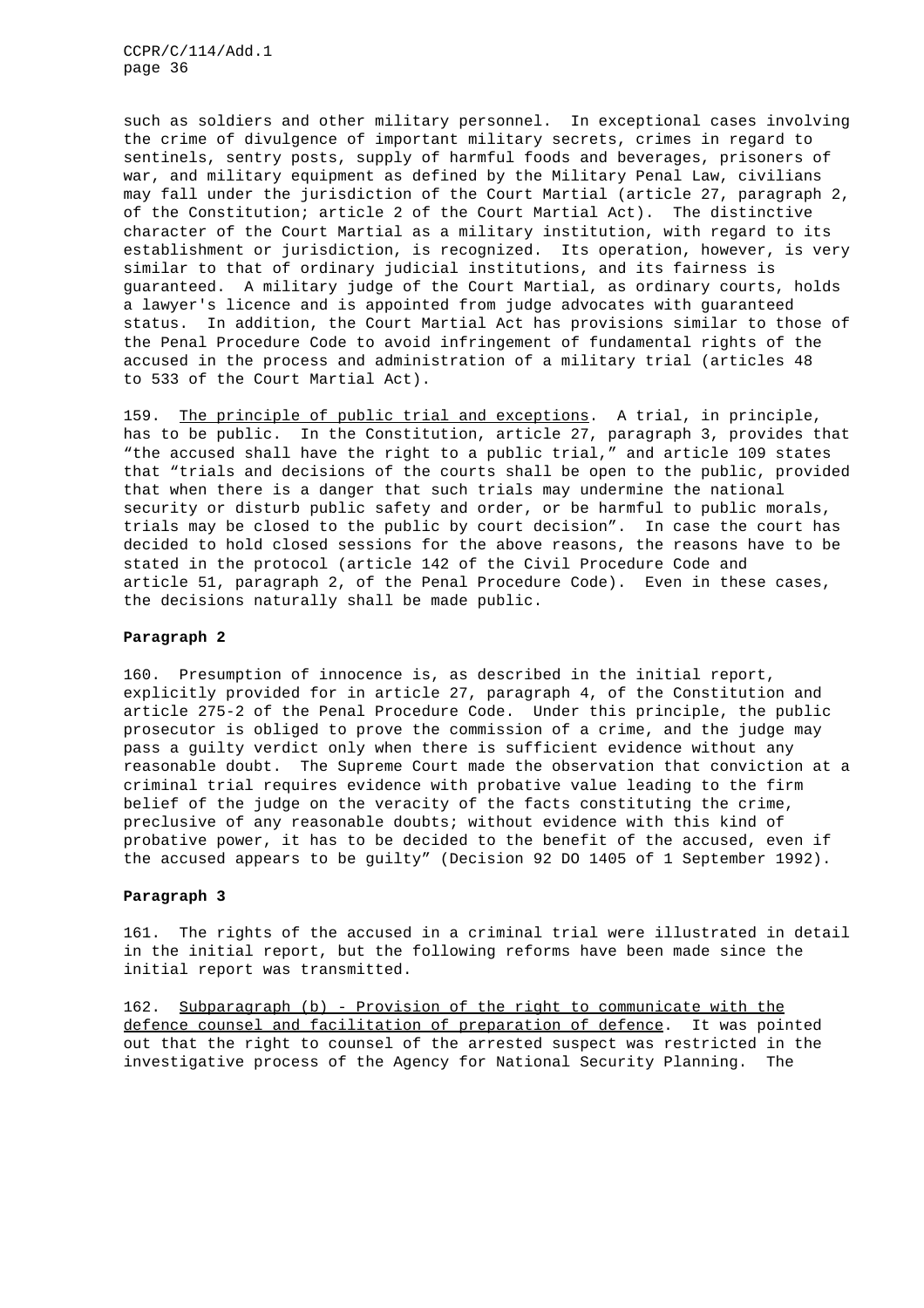Republic of Korea revised the Agency for National Security Planning Act on 5 January 1994 to provide a thorough guarantee of the right to counsel. A provision was added that "agents of the Agency for National Security Planning engaged in investigative affairs shall comply with the procedure prescribed under article 34 of the Penal Procedure Code guaranteeing the right of counsel" (art. 11, para. 2). Agents infringing upon the rights of the suspect or his or her defence counsel through violation of this provision are subject to punishment (art. 9, para. 2).

163. The revised Penal Administration Act of 5 January 1995 provides for more substantial guarantees of the right to counsel by precluding the presence of correction officials when a suspect is receiving his or her counsel. The Penal Procedure Code revised on 29 December 1995 recognizes rights of the accused to inspect or copy, in addition to the protocol of public trial, documents or articles of evidence relating to the litigation pending in the courts.

164. On the right to counsel, it was expressed by the Supreme Court that "The right to counsel is indispensable for the protection of human rights and the preparation of defence of the accused or suspect placed under physical restraint. Unless it is restricted under the law, decisions by neither the investigative agency nor the court may restrict this right; in this case, interview with the counsel was arranged beyond the requested date, and this being equivalent to disapproval of the interview, the right to counsel has been infringed" (Decision 91 MO 24 of 28 March 1991).

165. Subparagraph (d) - Legal aid for criminal cases. In the Republic of Korea, the aforementioned Korea Legal Aid Corporation (KLAC) was established in 1987 to provide legal aid to the underprivileged for civil cases. Since 1 June 1996, legal aid services have been extended to criminal cases. Therefore, if the accused in a criminal case is a farmer or fisherman, an individual eligible for livelihood protection, a worker with financial difficulties, or a small-scale businessman, he or she may turn to the KLAC to appoint KLAC-registered lawyers or public judge advocates as defence counsel, free of charge, and obtain legal assistance (article 5 of the Rules on Legal Aid Case Administration). A criminal defendant who cannot afford counsel may not only apply to the court for defence counsel appointed by the State, but also turn directly to KLAC to obtain sufficient support of the defence counsel.

166. Introduction of the Public Judge Advocate System. The Public Judge Advocate System was introduced in 1995 to have bearers of a lawyer's licence (who have passed the bar examination and completed the training programme at the Judicial Research and Training Institute) engage in legal aid operations in exchange for being exempted from military service. In the past, the above individuals were made to serve as common judge advocates or military police officers, but in order to utilize manpower specialized in legal affairs and to efficiently stimulate legal aid activities for the underprivileged, the relevant individuals are now engaged in legal aid operations of the KLAC with the status of public servants. With the introduction of this system, underprivileged citizens unable to afford highly paid private lawyers can now turn to pro bono publico judge advocates for legal consultations and, when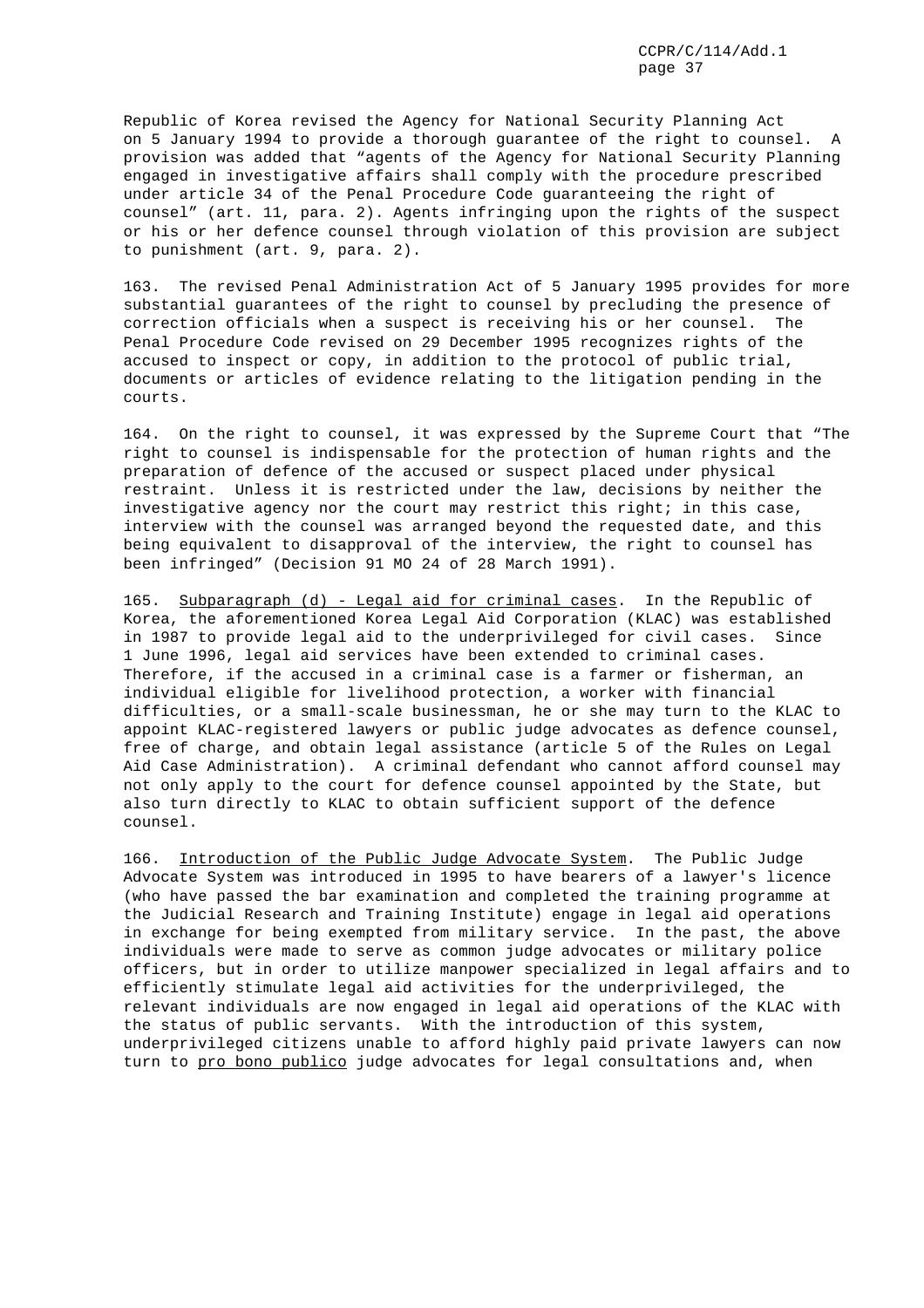necessary, appoint pro bono publico judge advocates as their counsel for civil or criminal cases. A pro bono publico judge advocate, as a public servant, receives a salary from the State, and no fee whatsoever will be accepted from the client.

167. Subparagraph (e) - Right of the accused and his or her defence counsel to examine witnesses. The accused or his or her defence counsel may be present at the examination of a witness (article 163, paragraph 1, of the Penal Procedure Code). Not wishing to be present at the examination of a witness, the accused or his or her defence counsel may make an inquiry to the court as to the matters examined during the interview. In case the testimony of a witness, given in the absence of the accused or his or her defence counsel, contains an unexpected and/or serious statement which is disadvantageous to the accused, the court shall give notice of the contents of such a statement to the accused or the defence counsel (article 164 of the Penal Procedure Code). Upon recognition that a witness cannot make a sufficient statement in the presence of the accused, however, the accused can be ordered to withdraw from the court to allow the witness to state his or her opinion. In this case, when the witness has finished his or her oral statement, the gist of the statement shall be announced to the accused by the court official after returning the accused to the courtroom (paragraph 297 of the Penal Procedure Code).

168. In case persons who are deemed to know facts that are indispensable for the investigation refuse to make an appearance or make statements at the request of a public prosecutor or judicial police officer, the public prosecutor may petition judges for the right to question such persons as witnesses before the date of the first public trial. If it is deemed by the judges that there is no obstacle to the investigation, they shall have the accused, suspects or defence counsels participate in the interrogation of witnesses (article 221-2, paragraph 5, of the Penal Procedure Code). The right to examine witnesses is thereby guaranteed.

169. Subparagraph (g) - Notification of the right to remain silent and the right not to be compelled to testify. The right of the accused to remain silent is stipulated in article 12, paragraph 2, of the Constitution and article 289 of the Penal Procedure Code. A public prosecutor or judicial police officer is under obligation to inform a suspect in advance that he or she may refuse to answer questions (article 200, paragraph 2, of the Penal Procedure Code). Moreover during proceedings, the presiding judge is required to notify the accused in advance that he or she may refuse to make statements (article 127 of the Rules on Penal Procedure). The accused's right to remain silent has thus been fully guaranteed.

170. The Supreme Court has underlined the importance of prior notification of this right by finding that "in case an investigation agency has not notified a suspect in advance that he or she has the right of refusal of statement, probative value of a confession is to be denied as illegal evidence, even if the confession was voluntarily made" (Decision 92 DO 682 of 23 June 1992).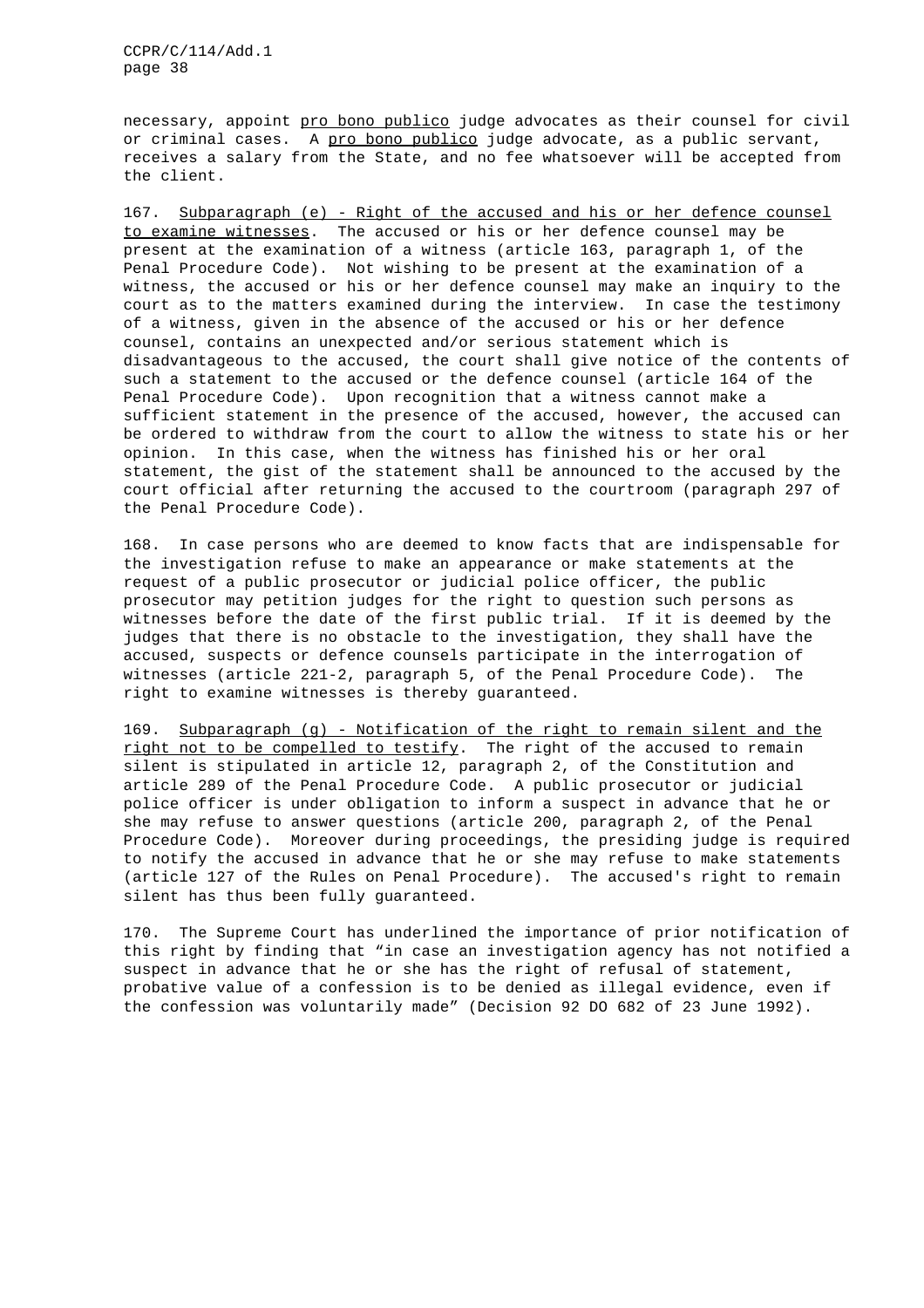#### **Paragraph 5**

171. Part III of the Penal Procedure Code recognizes the right of an accused to appeal to a High Court and to appeal to the Supreme Court after a High Court. Furthermore, according to Part IV of the Penal Procedure Code, the accused is entitled to a reopening of the case. The right of the accused to appeal to a High Court and to appeal to the Supreme Court is also guaranteed in military trials. In case of military trials, the court of first, second and third instance shall be the ordinary court-martial, High Court-Martial and Supreme Court, respectively. Military trials under an extraordinary martial law may not be appealed in the following cases (with the exception of death sentences): crimes committed by soldiers and employees of the military, crimes of military espionage, crimes as defined by law against sentinels, sentry posts, supply of harmful foods and beverages, and prisoners of war (article 110, paragraph 4, of the Constitution, article 534 of the Martial Court Act). These provisions aim at prompt recovery of the constitutional order under extraordinary martial law.

# **Paragraph 6**

172. According to the Penal Compensation Act, the accused may apply for penal compensation not only in case of a not-guilty judgement in the regular penal procedure, but also a not-guilty judgement passed in the renewed procedure after the initial conviction. The amount of compensation allowed is equal to the sum explained in the comment on article 9, paragraph 5, of the Covenant.

# **Paragraph 7**

173. Article 13, paragraph 1, of the Constitution proclaims the principle of *ne bis in idem* by providing that "no citizen shall be prosecuted for an act which does not constitute a crime under the law in force at the time it was committed, nor shall he be placed in double jeopardy". Cases in which a final binding judgement has already been rendered on a certain criminal act and another indictment has been issued on the same act, the court shall dismiss that indictment (article 326, subparagraph 1, of the Penal Procedure Code).

174. The Republic of Korea made reservations on article 14, paragraph 7, at the time of ratification of the Covenant, but reservations were withdrawn on 21 January 1993 following the conclusion that there was no longer a substantial need for them to be maintained.

# **Article 15**

175. Article 13, paragraph 1, of the Constitution prohibits *ex post facto* laws by providing that "no citizen shall be prosecuted for an act which does not constitute a crime under the law in force at the time it was committed". Article 1 of the Criminal Code reconfirms the above principle and goes on to state that "when a law is changed after the commission of a crime, such act thereby no longer constitutes a crime under the new law, and in case the punishment under the new law is less severe than under the previous law, the new law shall apply. If a law is revised after a certain act is punished and if such act thereby no longer constitutes a crime under the revised law, the execution of the punishment shall be remitted".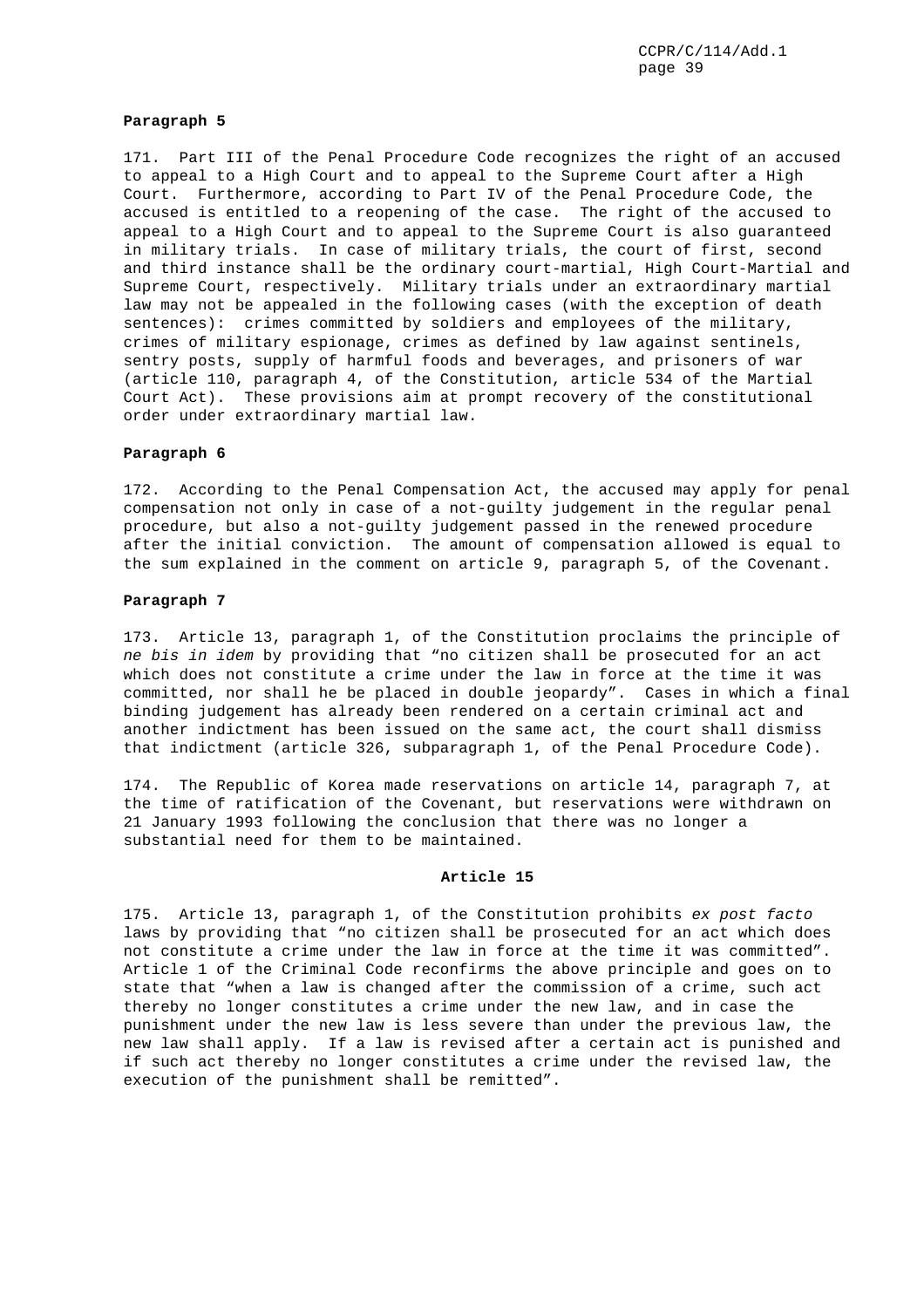176. Article 47, paragraph 2, of the Constitutional Court Act provides, to the same effect, that "if the law or articles are ruled unconstitutional, they shall lose their effect retroactively". In the event a guilty verdict was rendered under a law that has been ruled unconstitutional, the accused can request a retrial.

## **Article 16**

177. The rights in article 16 of the Covenant are covered by article 10 of the Constitution, which provides that "all citizens shall be assured of human worth and dignity and have the right to pursue happiness; it shall be the duty of the State to confirm and guarantee the fundamental and inviolable human rights". The intentions of the Constitution are substantiated through relevant laws and regulations by reaffirming paramount respect for the rights of individuals.

178. Article 3 of the Civil Code provides that "all persons can enjoy rights and assume duties during their lives", and under certain circumstances, an unborn child is also capable of enjoying rights. The limited legal capability of an unborn child is addressed in article 762 of the Civil Code, which states that "an unborn child shall, in respect of its claim for damages, be deemed to have been already born". Furthermore, article 1000, paragraph 3, sets forth that "with respect to the order of inheritance, an unborn child shall be considered to have already been born". In addition, the Criminal Code stipulates crimes of abortion so that acts of abortion under certain circumstances can be prosecuted.

## **Article 17**

179. Regarding legal provisions of the Republic of Korea related to article 17 of the Covenant, the initial report already stated that articles 16, 17 and 18 of the Constitution stipulate freedom of residence, protection of privacy and freedom of correspondence. The above articles have been incorporated in the Criminal Code, the Civil Code, the Minor Offence Punishment Act, the Postal Services Act, the Korea Telecom Act, etc.

## **The Act on Protection of Personal Information Regarding Public Institutions**

180. Since 1983, the Republic of Korea has been advancing a master plan for a national computer network. The establishment of a nationwide administrative computer network has shortened the time required to issue papers and connect the national civil service, as well as made joint utilization of administrative materials among government agencies possible. On the other hand, personal information on the average individual in the form of electronic data has greatly increased over the same period, causing some problems such as leakage of electronic data which would likely lead to infringement of privacy. This situation has increased the need to ensure the protection of an individual's privacy.

181. In response to this need, the Act on Privacy and Protection of Individual Information Regarding Public Institutions was legislated on 7 January 1994. Under the Act, public institutions are prohibited from collecting data such as thoughts or beliefs of individuals (art. 4, para. 1)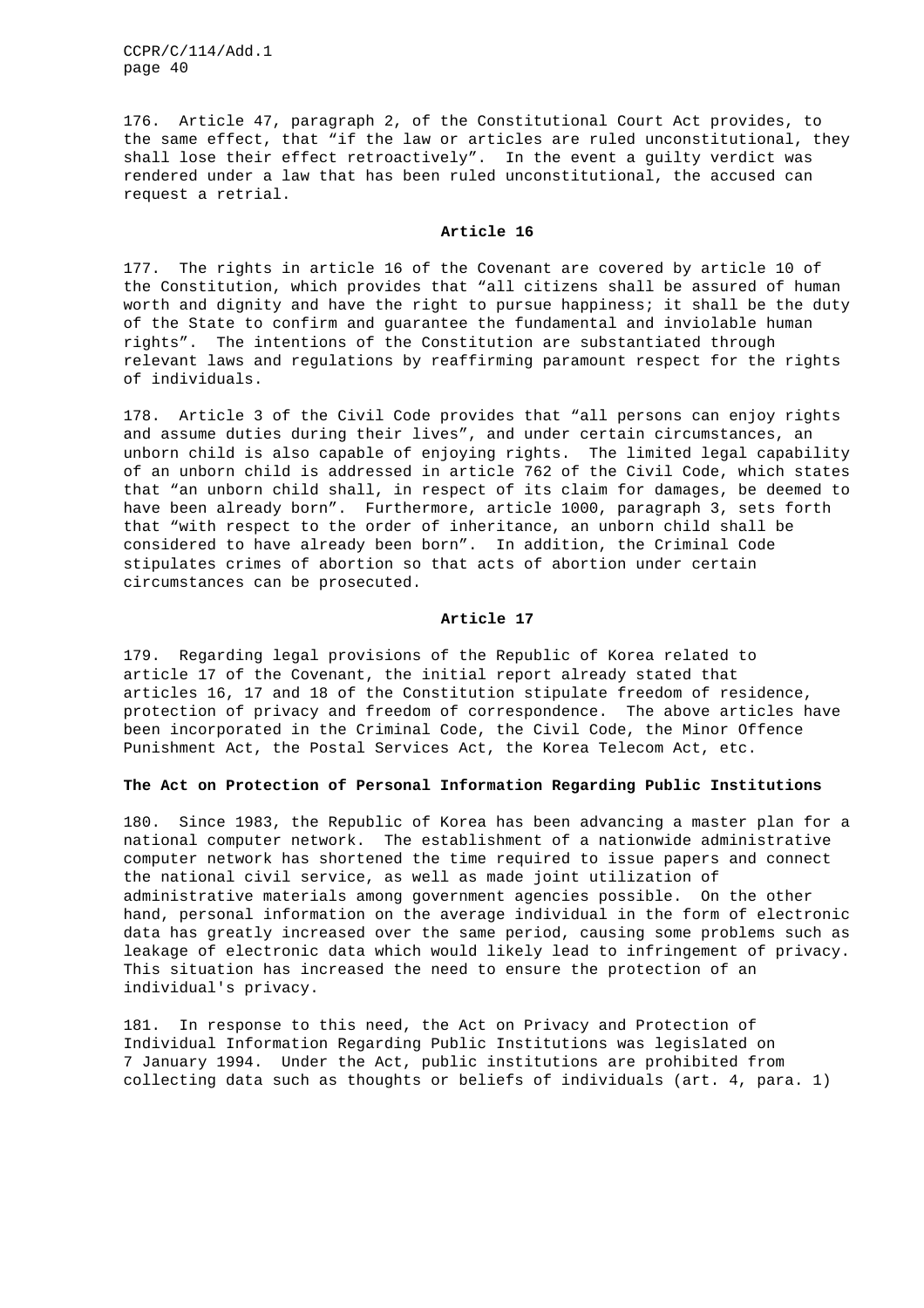that may infringe on fundamental human rights. Individuals may inspect data on themselves that have been processed, and demand that corrections be made for inaccurate information (art. 14). The act of leaking personal information or providing it for an another person's use is subject to punishment (art. 23, para. 2). Individuals or organizations other than public institutions are punished when they obtain processed data from a public institution by illegal means (art. 23, para. 3). As a result, information on individuals is protected to the highest degree.

## **Enactment of the Correspondence Privacy Protection Act**

182. The Correspondence Privacy Protection Act was legislated on 27 December 1993 and carried into effect on 27 June 1994. This legislation is designed to protect the privacy of correspondence and to promote freedom of correspondence by requiring strict legal procedures in case of restricting privacy or freedom in correspondence and communication for the purposes of a criminal investigation, for example. Article 3 of the above Act prohibits in principle the examination of mail, tapping of telecommunications, and recording or listening to private conversations. If restrictive measures on correspondence are crucial and inevitable for crime investigations, the investigating agencies are required to obtain authorization from the courts (art. 5), while the intelligence agency must obtain authorization from the Chief Judge of the High Court or approval from the President in case unavoidable restriction upon correspondence is necessary for national security (art. 7).

# **Protection of correspondence under the Telecommunication Business Act and the Radio Waves Act**

183. Under article 54 of the Telecommunication Business Act, no one, including persons who are or have been engaged in telecommunication services, shall violate or leak private correspondence. Furthermore, under article 42 of the Radio Wave Act, no one shall leak or use other people's secrets obtained through wireless correspondence, hence avoiding wiretapping and protecting freedom of correspondence.

184. In December 1991, the Telecommunication Business Act and the Radio Waves Act were revised to include more severe punishment of persons infringing upon other's freedom of correspondence.

# **Protection of freedom of residence in times of search**

185. Police officers may enter other people's land or buildings in case of a criminal act or other extraordinary situations where danger to human life, body or property is apparent and such entrance is necessary to prevent danger or save the injured (article 7 of the Police Officer Duty Performance Act). Searching residences during a criminal investigation requires a warrant issued by a judge of the competent district court (article 215, paragraph 2, of the Penal Procedure Code). Insofar as is possible, the presence of third persons is required during the execution of search warrants. The aim is to fully protect the freedom of residence and, at the same time, preclude arbitrary interference by public authorities (articles 149 to 152 of the Rules on Investigation of Crimes).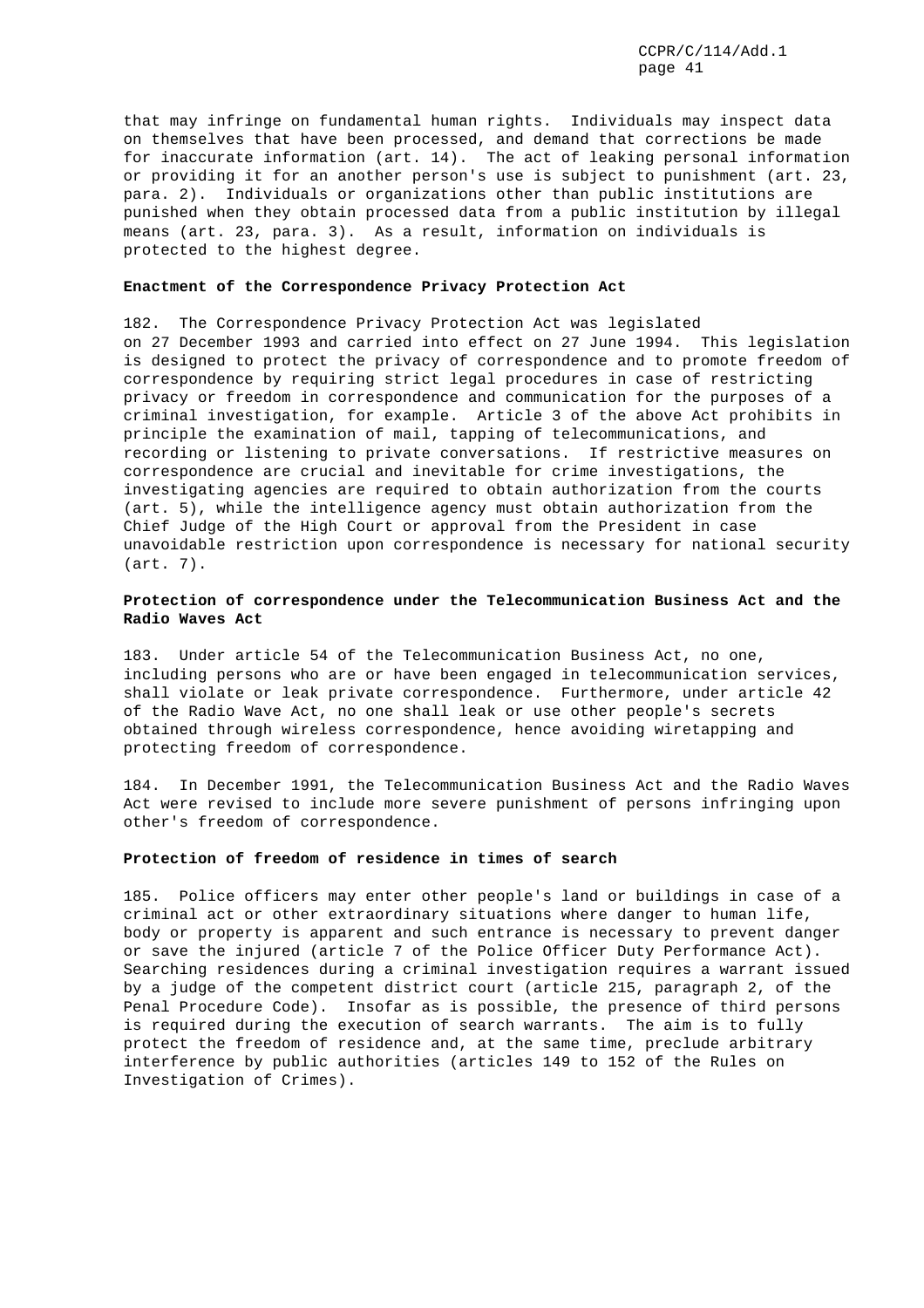#### **Article 18**

186. It was observed in the initial report that the Constitution sets forth the freedom of conscience and the freedom of religion in articles 19 and 20 respectively, the rights stated in article 18 of the Covenant providing for protection of the inner spiritual life of a human being being guaranteed thereby. Article 19 of the Constitution underlines freedom of conscience. The Constitution also stipulates that members of the National Assembly (art. 46, para. 2) perform their duties and that judges (art. 103) rule based on their conscience, respectively.

187. State authorities shall not intervene when individuals make their own decisions based upon their conscience. The State shall neither promote certain ideologies nor suppress ways and means necessary for citizens to freely cultivate their thoughts.

188. In regard to freedom of conscience, the Constitutional Court observed that "freedom of conscience includes not only the inner aspect but also freedom from coercion". Namely, the State shall not interfere in moral judgements such as right and wrong. Nor shall it coerce citizens to express their moral judgement (89 HEONMA 160 of 1 April 1991).

189. The Supreme Court provides substantial protection for the freedom of conscience by deciding that "keeping a diary with contents sympathetic to anti-State organizations, if it does not involve any actual effect in the outside real world, cannot be punished" (Decision 73 DO 3392 of 9 December 1975).

190. The Constitution has not clearly stated freedom of thought, yet freedom of conscience found in article 19 in the Constitution is interpreted to include freedom of thought.

191. The Republic of Korea tolerates individuals' thoughts of any kind, including, inter alia, communism, and the Juche ideology of North Korea. However, acts that endanger the existence and security of the State through agitation of violent revolution or attempts to overthrow the free and democratic system by carrying out these thoughts, is subject to punishment. Persons being punished due to the above acts receive correctional education in penitentiaries in order to guide them back to the free and democratic society. Conversion of thought, however, is left to their own free will.

192. In addition to the provision of freedom of religion in article 20, paragraph 1, the Constitution states in article 20, paragraph 2, that "no State religion shall be recognized, and religion and politics shall be separated". Article 5, paragraph 2, of the Education Act provides that "national and public schools shall not be allowed to carry on religious education for the sake of a religion". This signifies that no State religion could exist under the constitutional order of the Republic of Korea, where freedom of religion is guaranteed. The State is prohibited from adopting a policy that interferes in religion or treats certain religions preferentially. Political activities of religious organizations are also forbidden. However, individual involvement in political activities directly or through participation in a separate association is allowed.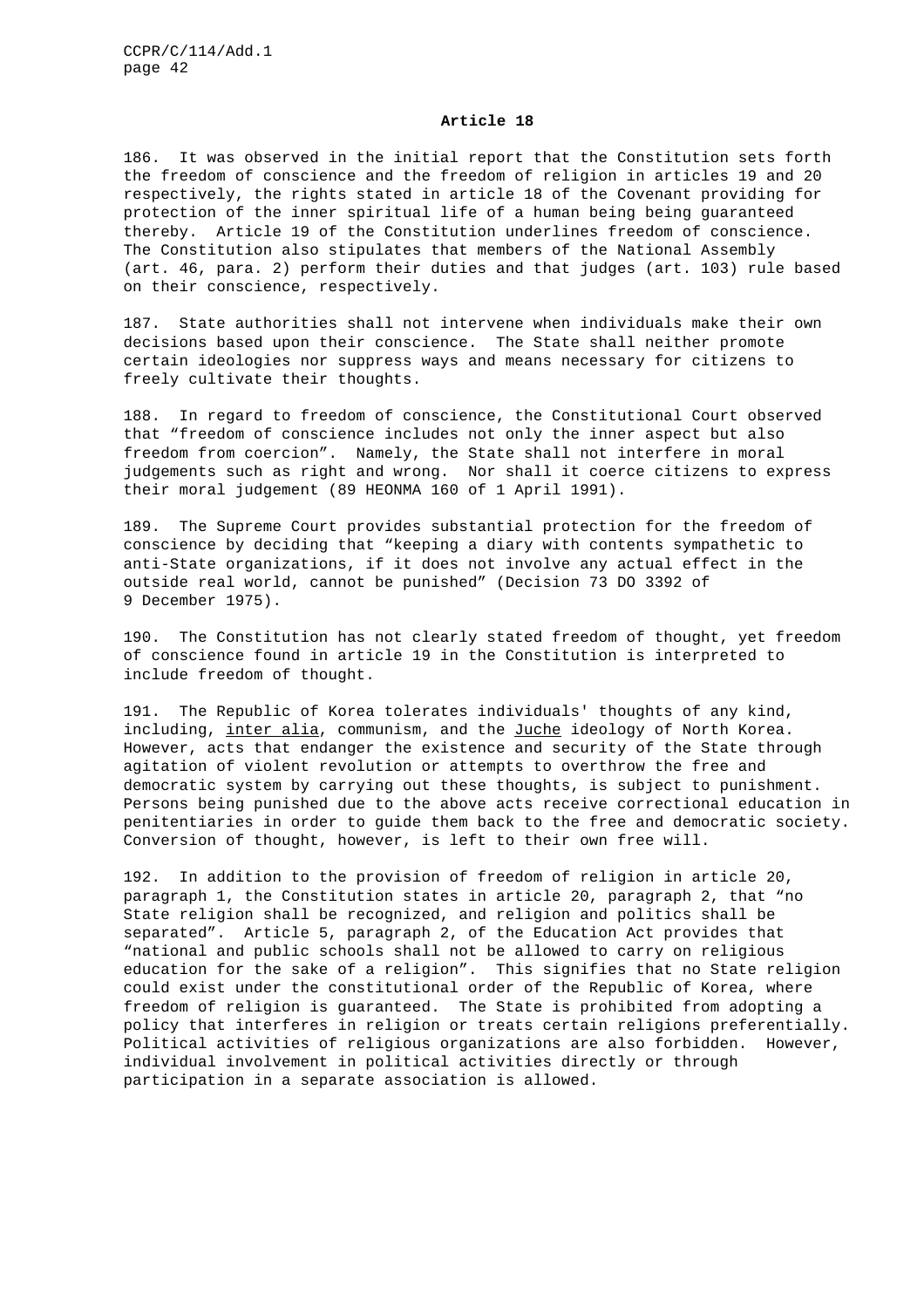193. Religious neutrality of the State, as underscored in the Constitution, is not merely a logical conclusion of the freedom of religion. It highlights the function of freedom of religion in an objective order of values by clarifying the equality of religion and prohibiting sacralization of politics and politicization of religions.

194. At present, various religions, including Buddhism, Protestantism, Roman Catholicism and Won Buddhism, coexist in the Republic of Korea; Buddhism and Protestantism are among the largest in terms of number of followers. No regional peculiarity can be perceived, and all religions are equally distributed nationwide.

## **Article 19**

195. It was already observed in the initial report that the rights under article 19 of the Covenant are covered by articles 19, 21, 22 of the Constitution and relevant laws such as the Broadcast Act. Rights regarding freedom of expression provided in article 19, paragraph 2, of the Covenant are respected to the maximum degree as the core of spiritual freedom and cornerstone of a democratic society. However, considering the social aspect of the freedom of expression, and unlike the right to hold opinions in article 19, paragraph 1, of the Covenant or the right to freedom of thought in article 18 of the Covenant, the freedom of expression has its own inherent limits. As for the limits, article 21, paragraph 4, of the Constitution provides that "neither speech nor the press shall violate the honour or rights of other persons nor undermine public moral or social ethics". In addition, the following legislation makes clear the special obligation and responsibility involved in the exercise of the above right: provisions on distribution of obscene materials etc. (article 243 of the Criminal Code), defamation through printed materials (article 309 of the Criminal Code), prohibition of propaganda on agitation, insurrection and foreign aggression (article 90, paragraph 2, and article 101, paragraph 2, of the Criminal Code), prohibition of broadcasts advocating a certain political party or group (article 5, paragraph 3, of the Broadcast Act) and prohibition of agitation and destruction of national public order (article 7, paragraph 1, of the National Security Law). These should be deemed the necessary minimum restrictions.

# **Presentation of periodicals to the authorities and freedom of expression**

196. Article 10 of the Act Relating to the Registration of Periodicals prescribes that when a periodical is published, two copies shall be delivered to the Minister of Public Information. This delivery is merely an administrative confirmation of publication and not a restriction prior to the publication of a periodical. The Act Relating to the Registration of Periodicals stipulates sanctions in case some basic information is not printed as registered. This information (for example, the title, publisher, etc.) should be printed as registered and not altered at will. The delivery of books to the Ministry of Public Information is required to decide whether those provisions are being observed.

197. Concerning the constitutional status of this periodical inspection system, the Constitutional Court has decided that "the delivery system does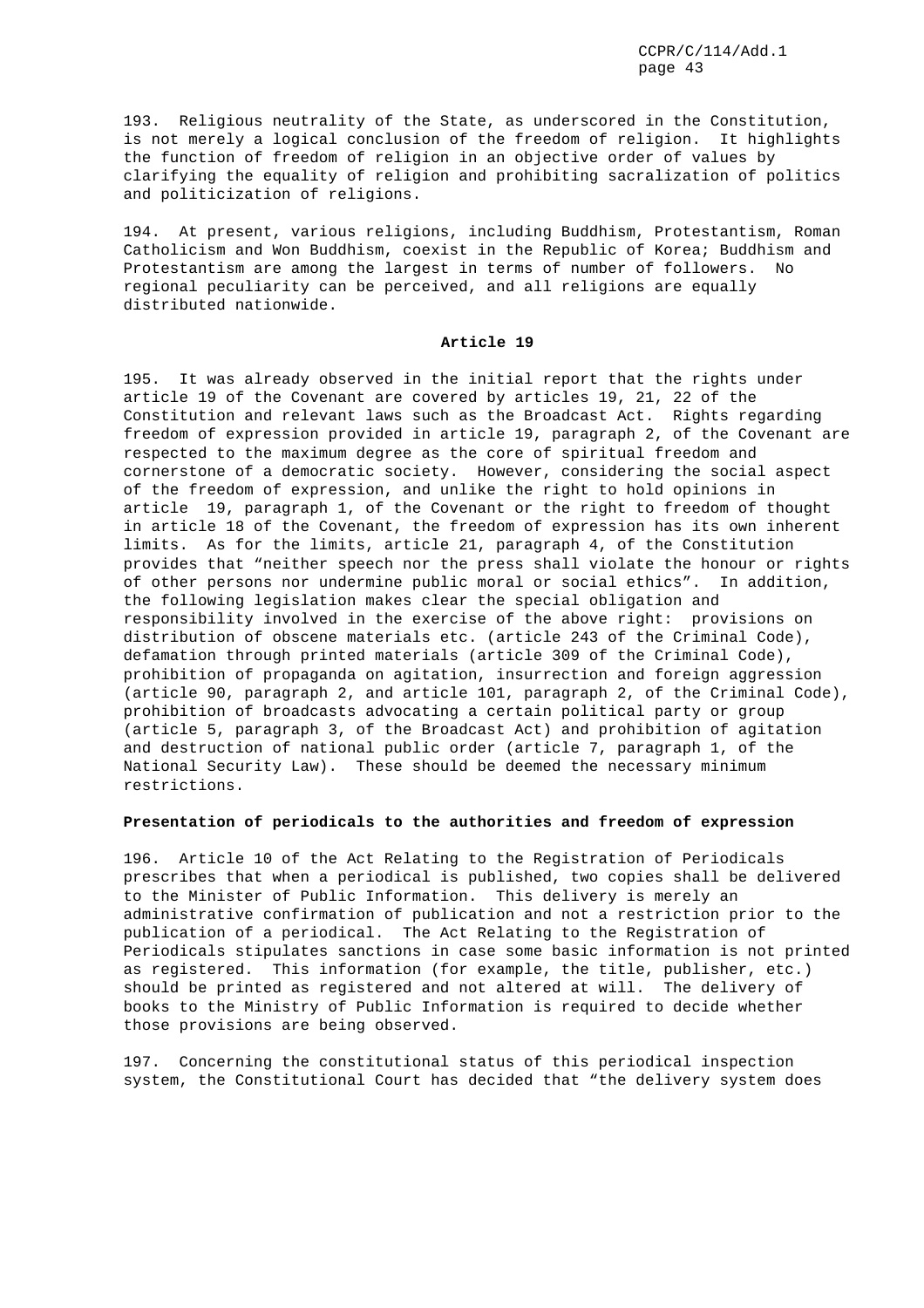not signify pre-censorship on speech and press, therefore does not infringe freedom of speech and freedom of press. The fine prescribed to guarantee an effective delivery system is reasonable and therefore not unconstitutional" (Decision 92 HEONBA 26 on 26 June 1992).

# **Review of works of expression**

198. Performances, motion pictures and video works must be reviewed by the Performance Moral Committee instituted by article 25-3 of the Performance Act. The Performance Moral Committee consists of 18 persons from various circles of society including the arts, the press, publishing, and education; all members being civilians, this Committee is an independent organization.

199. The Performance Moral Committee, using guidelines such as the protection of the basic constitutional order, maintenance of public order, protection of public morals, protection of children and youth, and sexual morality in family life may minimally restrict the presentation or release of performances for reasons of national security, public order and public morals. The review of the Performance Moral Committee in 1995 has resulted in the following.

|                       | Total   | Passed  | Censorship<br>required | Rejected |
|-----------------------|---------|---------|------------------------|----------|
| Stage<br>performances | 2 4 1 9 | 2 4 1 9 | none                   | none     |
| Motion<br>pictures    | 839     | 627     | 182                    | 30       |
| Video works           | 4 8 5 5 | 3 816   | 881                    | 158      |
| Advertisement         | 19 014  | 16 508  | 2 0 9 2                | 414      |

200. In the past, musical recordings were also reviewed by the Performance Morals Committee. But with the possibility of records damaging good public order and customs being small, the necessity of reviewing of records was considered insignificant. As a result, the revised Act relating to Records and Video Works of 6 December 1995 prescribes review on demand only.

# **Present situation of periodicals and broadcasting companies**

201. As of February 1996, a total of 9,893 periodicals (i.e. 149 daily, 2,920 weekly, 3,748 monthly, 900 bimonthly, 1,473 quarterly, 378 biannual and 325 annual periodicals) are registered in the Republic of Korea. As for broadcasting, 14 radio and television broadcasting stations and 53 comprehensive cable television broadcasting corporations exist. Twenty-eight licensed companies are supplying the programmes.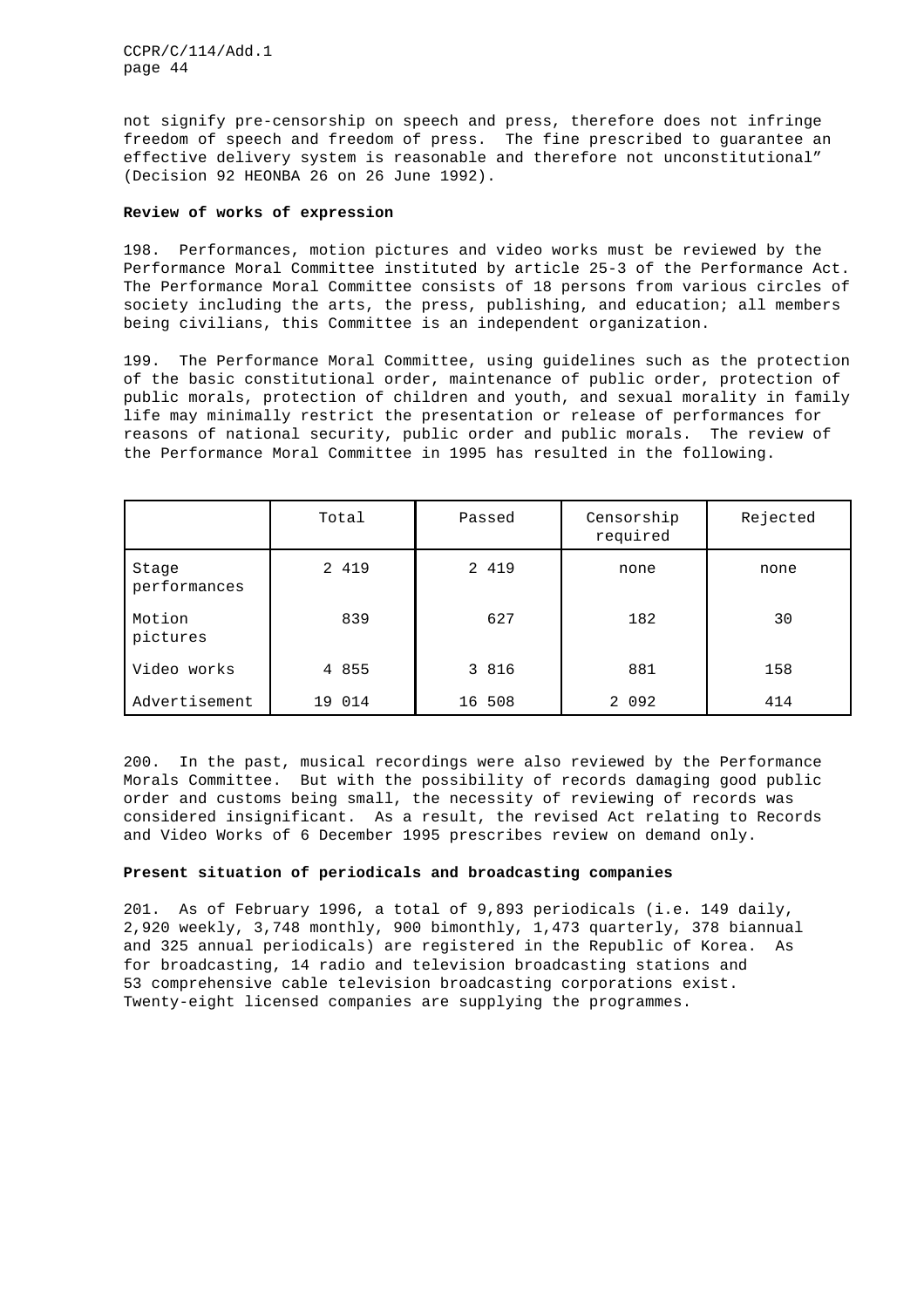#### **Guarantee of neutrality of broadcasts**

202. The Broadcast Act, in addition to the guaranteed freedom of broadcast programming, emphasizes the public nature of broadcasting in article 5 by stating that "News broadcasts shall be impartial and objective; the broadcast shall not support or advocate a certain political party, group, interest, belief or thought". Article 31 decrees that "the broadcasting programme shall be drawn up so that each field of interest, i.e. political, economic, social, cultural, etc., may be expressed harmoniously in a proper ratio", so that broadcasting equally reflects the voice of every citizen and is not being partial to a certain interest or group. The neutrality of broadcast is also guaranteed from the aspect of organization of the broadcasting corporations. This neutrality has been instituted so that persons from various circles including academia, the press, legal professions, and those who are politically and socially neutral, will be selected as members of the executive board.

# **The National Security Law and freedom of expression**

203. The National Security Law was enacted on 1 December 1948 to both cope with North Korean manoeuvres to destroy the Republic of Korea and protect the democratic system that guarantees life and freedom for the people living under the special situation found on the Korean Peninsula. The above Law has undergone eight revisions, and its contents have been supplemented and improved not only to protect national security, but also to prevent human rights violations. During the seventh revision on 31 May 1991, a declaratory clause was inserted to provide that "construction and application of the National Security Law shall remain at the minimal level, and shall not extend the interpretation or wrongfully restrict fundamental human rights of citizens guaranteed under the Constitution" (art. 1, para. 2). Also, provisions likely to cause encroachment on human rights were fully reviewed.

204. As for article 7 of the National Security Law, which concerns praising, encouraging and propagating anti-State organizations and producing or distributing materials for the benefit of an anti-State organization, a phrase of subjective condition was added (i.e. "taking cognizance of the endangerment of the existence and security of the State or the principle of freedom and democracy"). The application of this article became more strict and specific, compared with other penal laws such as the Criminal Code.

205. Above all, all the concepts in the National Security Law, since its enactment 50 years ago, have been clearly defined through the jurisprudence of the Supreme Court, the decision of the Constitutional Court and some academic theories. This has diminished the chances of the law being subjected to arbitrary interpretation. As a consequence, abuse by investigation agencies is almost out of the question. The Constitutional Court has firmly defined that "endangerment of the existence and security of the State signifies threatening and infringing the independence of the Republic of Korea, intruding on its territory, destroying and paralysing the function of the Constitution, laws and constitutional institutions; endangerment of free democratic basic order means complicating the self-governing of the people through [...] violent and arbitrary rule and the suppression of the united constitutional order based on freedom and equality".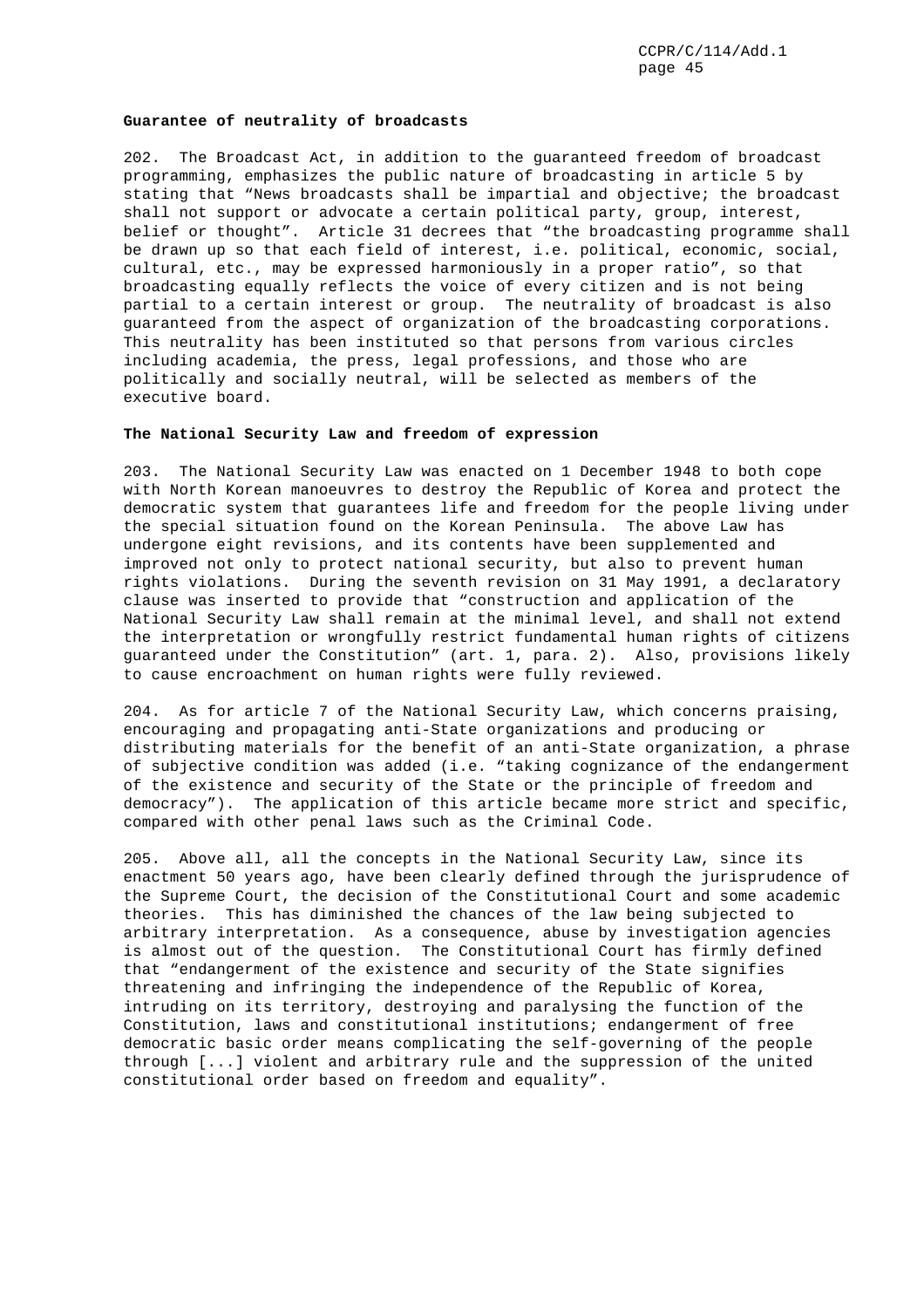206. The purpose of article 7 of the above Law is not intended for punishment of those who study or simply profess communism or the Juche ideology. Rather, it is for cases in which such expressions of thought exceed the inherent limits and incite anti-State activities i.e. agitation of violent revolution or assertion of overthrowing the free and democratic system. Therefore, the above article does not constitute an infringement upon the freedom of expression.

207. It was pointed out that the objectives of the National Security Law could be achieved under the crime of espionage, etc. of the Criminal Code, if the National Security Law were to be abolished. However, the present system of law of the Republic of Korea, starting from the Constitution (art. 3), does not consider North Korea as a State, so the crime of spying in the Criminal Code involving an "enemy country" is not applicable, making a special law called the National Security Law necessary.

208. North Korea has persistently adhered to the communization of the Republic of Korea based on revolutionary ideas of so-called "single Chosun" in the covenant of its Labour Party and Socialist Constitution. The National Security Law is a special law in force that is a minimum legal instrument required to safeguard the national security against the strategies of North Korea.

#### **Article 20**

# **Stipulation of the Constitution and laws on the pursuit of peace and the prevention of war**

209. The Constitution is based on the ideal of the pursuit of peace. To realize this goal, "the mission of ... peaceful unification of our homeland" is emphasized and the will to "contribute to lasting world peace and the common prosperity of mankind" is expressed in the preamble to the Constitution. Article 5, paragraph 1, of the Constitution also provides that "the Republic of Korea shall endeavour to maintain international peace and shall renounce all aggressive wars".

210. A person who agitates to commence hostilities or propagates war against the Republic of Korea in conspiracy with a foreign country or to spy for an enemy country is punished under article 101, paragraph 2, of the Criminal Code. A person who propagates war between other States in violation of neutrality orders is punished under article 112 of the Criminal Code.

# **Efforts of the Republic of Korea in pursuit of peaceful unification under the particular circumstances in South-North relations**

211. The Republic of Korea, unlike other nations, has greatly suffered from division. To overcome this reality, the Republic of Korea has set unification as the ultimate national task and has consistently pursued the principle of peaceful unification founded upon the basic order of free democracy. Article 4 of the Constitution stipulates that "the Republic of Korea shall seek unification and shall formulate and carry out a policy of peaceful unification based on a free democratic order". Article 66, paragraph 3, states that "the President shall have the duty to faithfully pursue the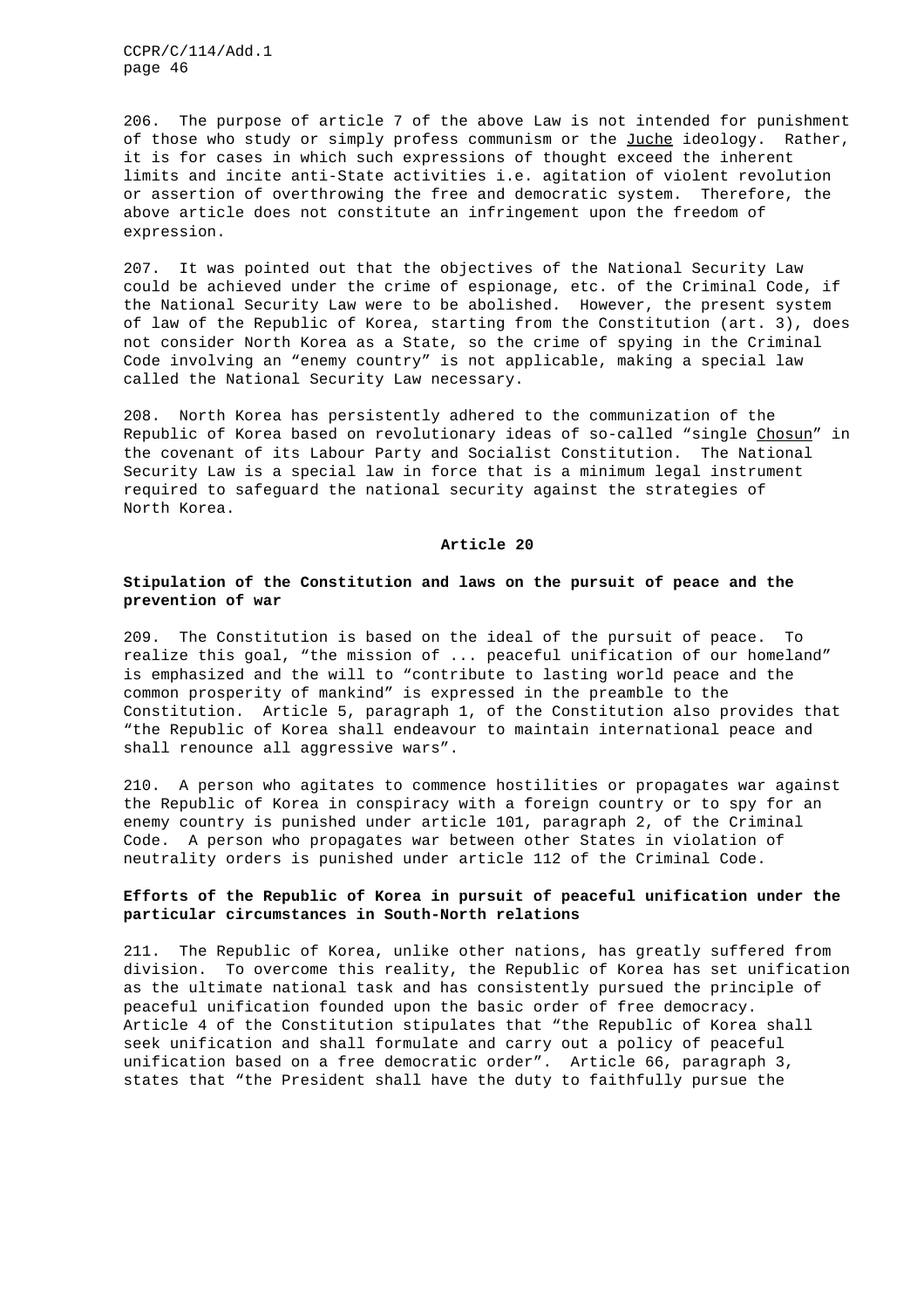peaceful unification of the homeland". The nation's resolve to achieve peaceful unification is also declared in article 92, paragraph 1, which provides that "an Advisory Council on Democratic and Peaceful Unification may be established to advise the President on the formulation of peaceful unification policy".

212. The Government has made endless efforts towards peaceful unification. On 1 August 1990, the Law on Exchange and Cooperation between the South and the North was enacted to regulate traffic, trade, cooperative projects, and provisions for communication services between the South and the North. The foundation for peaceful unification was strengthened with simultaneous accession of both sides to the United Nations in September 1991. On 19 February 1992, the Agreement on Reconciliation, Non-aggression, Exchange and Cooperation between the South and the North was reached. It clearly described that "aggression and conflict using force should be avoided, and the relaxation of tension and peace should be guaranteed". In particular, article 3 of the Agreement expressed that "the South and the North shall neither libel nor defame each other". Article 9 sets forth that "the South and the North shall not use force against each other and not aggress each other by using force", while article 10 declares that "the South and the North have to solve peacefully differences in opinion and contentious problems through dialogue and negotiation". All these provisions have provided a foundation from which war can be prevented on the Korean Peninsula. Moreover an "Attached Agreement for Execution and Observance of South-North Reconciliation" has been arranged. For the implementation of these Agreements, North-South dialogue should be resumed as soon as possible.

# **Article 21**

213. As the initial report mentioned, article 21 of the Constitution protects the freedom of assembly by providing that "all citizens shall enjoy freedom of assembly. Permission of assembly shall not be recognized". However, the Act Concerning Assembly and Demonstration has been legislated to guarantee peaceful assembly and demonstration and protect citizens from illegal violent assemblies. The Act prohibits assemblies or demonstrations which represent a clear threat to public peace and order through mass violence, intimidation, destruction and arson, or which intend to achieve the objectives of a political party dissolved by a decision of the Constitutional Court (art. 5). Open-air assemblies or demonstrations before sunrise or after sunset (art. 10) and open-air assemblies or demonstrations held in public places such as the National Assembly building and the Court, or on main roads (forbidden or restricted under the presidential decree due to traffic congestion), are prohibited for the maintenance of order.

214. A person who intends to hold an assembly does not need permission from the authorities, but in case of open-air assemblies or demonstrations, reporting to the chief of the relevant police station is required for administrative purposes. A person intending to hold an open-air assembly or demonstration must submit to the relevant police station, at least 48 hours prior to the assembly or demonstration, the necessary papers referring to the purpose, date and time, place, sponsor, contact person, name-address-vocation of the person responsible for the organization, the number of people expected to participate, and the method of demonstration (art. 6). The police station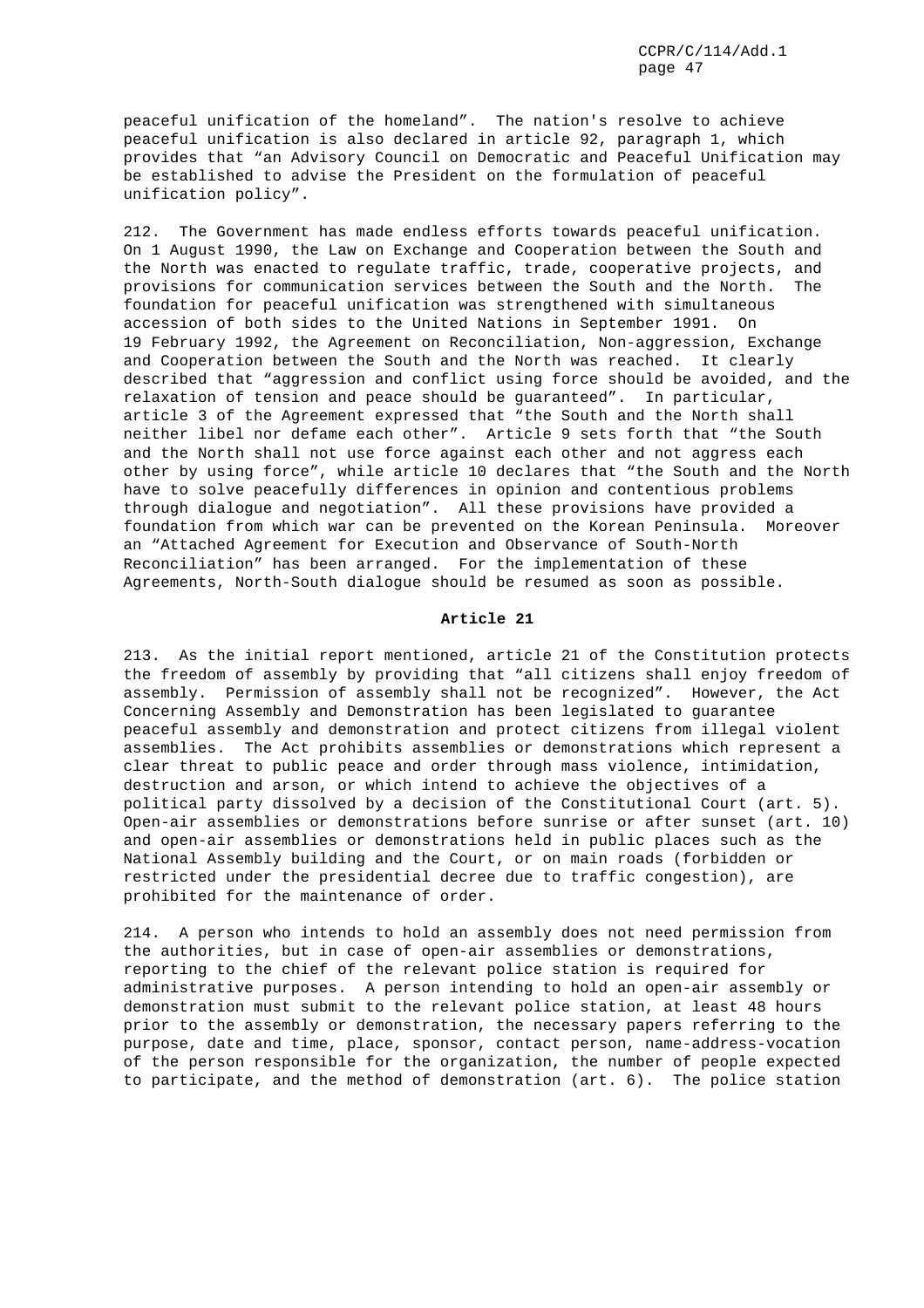chief receives the application and uses it for administrative reference. For example, if the assembly or demonstration in the application is prohibited under the Act Concerning Assembly and Demonstration, the police chief may notify the sponsors of this fact within 48 hours from the time of application. This notification does not imply permission for assemblies or demonstrations by the chief of police. The police chief is simply drawing the attention of the organizers to the fact that certain assemblies are forbidden under relevant laws.

215. In the Republic of Korea, the radical and violent demonstration atmosphere formed under the military regimes of the past has yet to completely vanish. Some demonstrations lead to the occupation of traffic lanes in city centres, the use of firebombs and stones, and attacks on public offices. For this reason, the police review the purpose of the assembly or demonstration, the sponsors previous record of violent demonstration, the inclination of the participants, the ability of the sponsors to control the participants, and the likelihood of firebombs. If it is deemed most likely that the demonstration will turn violent, the organizers are notified that it is not allowed under the Act Concerning Assembly and Demonstration. This is not due to the anti-Government nature of the assembly or demonstration, but only because of the anticipated violence.

## **Article 22**

# **Guarantee of freedom of association**

216. Article 21 of the Constitution guarantees the general freedom of association and prohibits prior control over association by providing that "all citizens shall enjoy freedom of association ... giving permission to associations shall not be admitted". In addition, article 33, paragraph 1, guarantees freedom of association of workers by stating that "to improve working conditions, workers shall have the rights of organization, collective bargaining and collective action". To guarantee workers' rights to organize, article 8 of the Labour Union Act provides that "employees (who live on wages, salaries and/or other income) may freely organize or join labour unions". This allows two or more workers to organize any kind of a labour union. Article 39 of the Act prohibits management from dismissing an employee for his or her involvement in the organization and rightful participation in the activities of a trade union. This article also forbids management from interfering in the operation of a labour union or rejecting a request for collective negotiation from a labour union. The worker or union can bring a case of unfair labour practice on the part of the employer to a labour committee composed of representatives from labour, management and public interest groups. The committee may grant relief and recommend criminal punishment of the employer.

# **Restrictions upon freedom of association**

217. Freedom of association may be restricted by law if absolutely necessary for national security, the maintenance of law and order or for public welfare. Article 37, paragraph 2, of the Constitution describes the general principle of restricting basic rights. Article 33, paragraph 2, of the Constitution provides that only those public officials who are designated by law shall have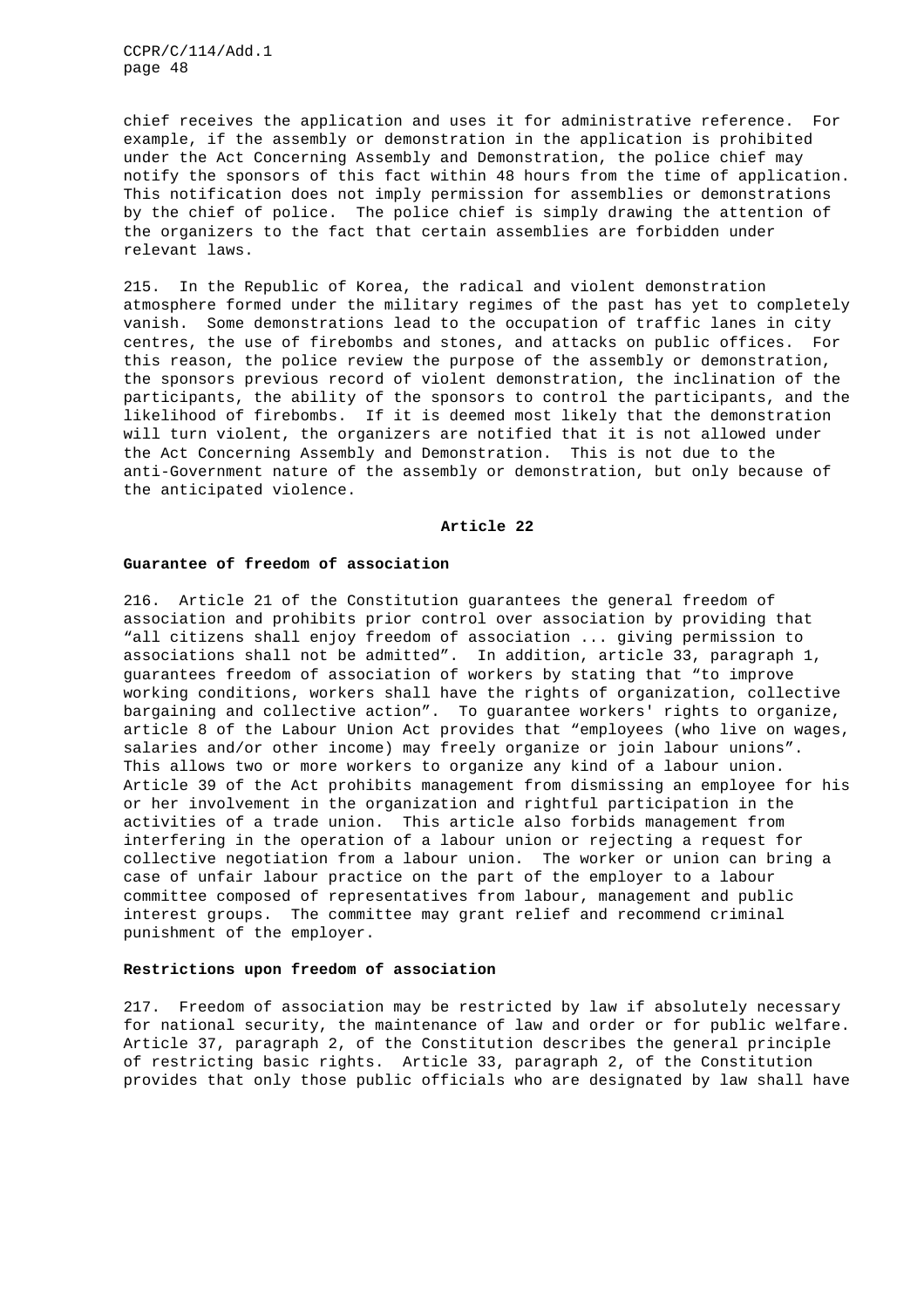the rights to organization, collective bargaining and collective action. In accordance with this clause, the Labour Union Act and the National Civil Service Act restrict the above-mentioned rights in regard to public servants. The scope of and reasons for these restrictions are stated in the initial report.

218. Article 66 of the National Civil Service Act and article 55 of the Private School Act prohibit the organization of teachers' unions. Teachers share common attributes of other workers from the viewpoint that they engage in educational affairs and receive salaries in return. Due to the public and moral dimension that education contains, however, teachers bear the same social responsibilities as other public servants, and this special character of teachers' function is deeply rooted in the minds of the people of the Republic of Korea. Moreover, the prohibition of teachers' unions guarantees citizens' rights to education and maintains the nature of the education system for the benefit of the public, given the fact that the work relationship of teachers cannot be considered the same as that of common workers.

219. As a practical measure to guarantee teachers' rights to organize, article 80 of the Education Act provides that "teachers may organize Education Associations at central as well as local levels for the purpose of ... promoting their own economic and social status". The Special Act for Improvement of Status of Teachers, effective as of 31 May 1991, provides in articles 11 and 12 that the Education Association can negotiate with or consult with the Minister of Education or the Superintendent of Educational Affairs on the improvement of treatment and work conditions for teachers.

220. Regarding the Private School Act, which prohibits the organization of private school teachers' unions, the Constitutional Court decided that since private school teachers can promote their economic and social status through the Education Association, restrictions or prohibition of the exercise of workers' three basic rights (rights to association, collective bargaining and collective action) cannot be said to have violated the essential aspects of their basic rights. These restrictions are not unconstitutional because the legislator has determined that they are necessary and adequate to maintain the nature of the educational system in the interest of the public, and considering in full the special character of teachers' status and historical realities of this nation (Decision 89 HEONMA 106 of 22 July 1991).

221. In a decision on article 66, paragraph 1, of the National Civil Service Act restricting the three basic labour rights of public servants, the Constitutional Court stated that "this provision prohibiting labour movements by public officials except for those by actually engaged in labour does not violate the Constitutional provision of equality" (Decision 92 HEONBA 1 of 28 April 1992).

222. Article 3, item 5, of the Labour Union Act stipulates that a planned labour union will not be approved in case it has the same organizational objective as an existing labour union, or if it aims to interfere with the normal operation of such a union. This provision has taken into account the fact that most of the labour unions are established on an enterprise basis in the Republic of Korea. It is feared that the existence of two or more unions aiming for the same group of workers who are already members of a union could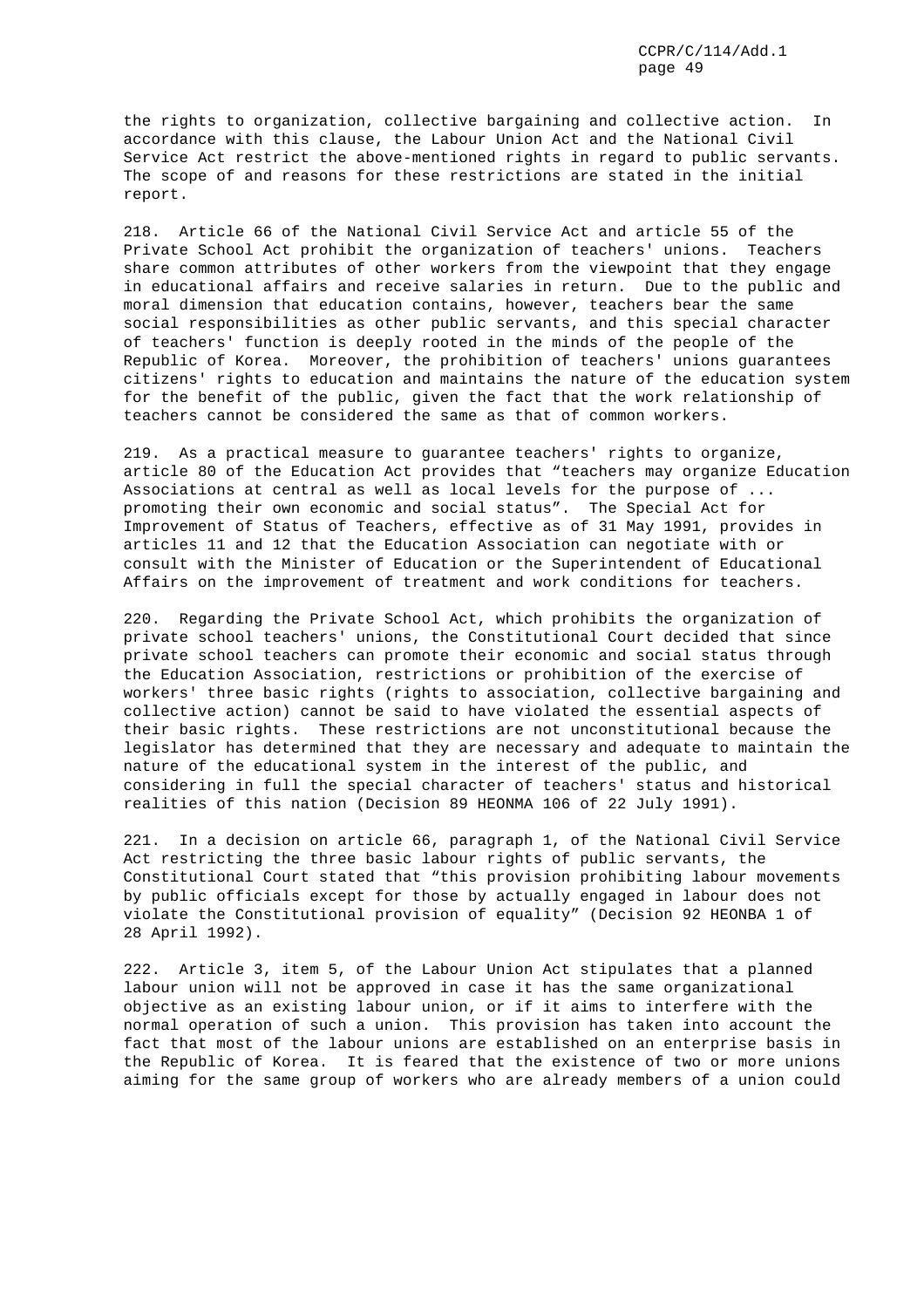result in troubles, such as the disintegration of a labour union, weakened negotiation capabilities, complication of the negotiating process, and disputes among workers and between workers and employers. The terms of the Labour Union Act are designed to avoid these developments.

# **Accession to ILO**

223. On 9 December 1991, the Republic of Korea became a member of the International Labour Organization, the last United Nations specialized agency for the Republic of Korea to join. Since 16 June 1996, the Republic of Korea has been participating more vigorously in its affairs as a member of the Council. After accession to the ILO, the Government has been exerting greater efforts to promote workers' rights and enhance international cooperation in the field of labour.

# **Revision process of the labour-related laws**

224. In 1987, the present Labour Union Act underwent a major revision in keeping with the general trend of democratization of society. Such restrictive provisions as limitations on the establishment of labour unions were eliminated to guarantee a free and independent labour movement. Since then, suggestions have continuously been made by various social sectors on matters that either do not meet the current industrial realities or could possibly restrict workers' rights. In particular, confrontation between labour and management over the issues of multiple labour unions, ban on third party intervention, replacement of striking workers, flexible working hours system and dismissal for managerial reasons has made a reasonable compromise an elusive task. In March 1996, the Government launched the Presidential Committee on Labour Reforms composed of individuals from various fields including employees, employers, scholars, etc. This Committee aims at reforming industrial relations through revisions in labour-related laws and restructuring of the labour administration organizations.

## **Registration of political parties**

225. The initial report already stated that a political party, in view of its importance, is given special protection under the Constitution. In order for an organization to be registered as a political party eligible for such protection, it should secure sub-organs necessary to form citizens' political opinions. According to the Political Party Act, for an organization to be registered as a political party, it must be composed of a central party and district chapters equal to a tenth or more of the total regional electoral districts for the National Assembly members (art. 25) with adequate geographical distribution (art. 26). When the requirements are no longer satisfied, the Central Election Management Committee revokes, ex officio, its registration (article 38, paragraph 1, of the Political Party Act), and the organization is denied the status of a political party. Also, when the party fails to win a seat or get more than two hundredths of the total effective votes in the general elections for National Assembly members, the Central Election Management Committee revokes its registration.

226. As of June 1996, seven political parties were registered. They include the New Korea Party (151 National Assembly members), the National Congress for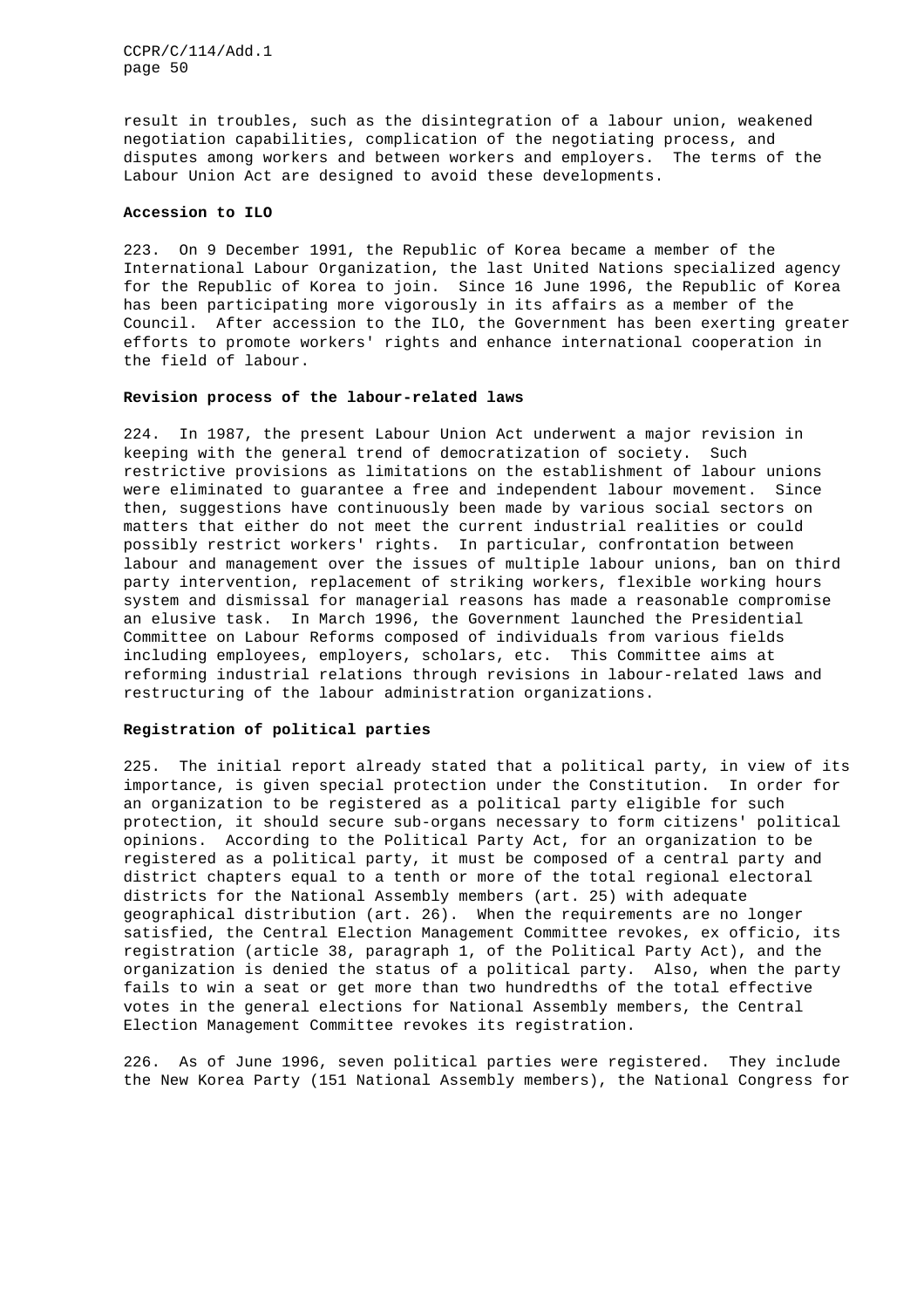New Politics (79 members), the United Liberal Democrats (49 members), the Democratic Party (12 members), the United National Non-Political-Factionalists, the Christian People's Party, and the Unified Korean Party.

227. One change has been made in relation to accession to a political party. Members of the press are now permitted to join parties, whereas in the past, members of the press were denied admission in order to maintain the political neutrality of the press. The revised Political Party Act of 27 December 1993 allows, without any restrictions, these individuals to join political parties (article 6 of the Political Party Act).

# **Article 23**

#### **Paragraph 1 - Protection of families and homes**

228. Article 36, paragraph 1, of the Constitution provides that "marriage and family life shall be entered into and sustained on the basis of individual dignity and equality of the sexes, and the State shall do everything in its power to achieve that goal". Men and women, of their free will, are supposed to maintain a democratic family system on an equal footing.

229. Article 779 of the Civil Code prescribes who constitutes members of the family, notably the spouse of the head of a family, blood relatives (lineal ascendants and lineal descendants, brothers and sisters, lineal descendants of brothers/sisters, brothers/sisters of lineal ascendants, lineal descendants of brothers/sisters of lineal ascendants) and their spouses. But in the social sense, the concept of a family is understood as a sphere centred around a married couple where close blood relatives live together and lead a joint life based on love and caring. The family is considered the most basic unit of society.

230. In the past, the family system of the Republic of Korea had the rather conservative character of a traditional Confucian patriarchy. With the progress of industrialization, urbanization and increased social participation of women, however, the nuclear family composed of the couple and their children replaced the extended family as the common base unit, and the family system has assumed a more democratic character respecting the dignity of each individual and equality of the sexes. It has already been stated in the initial report that the Civil Code was revised on 13 January 1990 to support this trend.

# **Paragraphs 2 and 3 - System of marriage**

231. Under articles 800, 801, 807 and 808 of the Civil Code, any adult may freely enter into a matrimonial engagement and marry. A minor also can enter into a matrimonial engagement and into matrimony with the consent of his or her parents or guardian if he has attained 18 years of age or she has attained 16 years of age.

232. As for marriage, monogamy is guaranteed where two individuals join of their own free will; bigamy is prohibited by article 810 of the Civil Code. An application can be made to the court for an annulment of marriage when marriage was induced by fraud or duress and in cases of bigamy.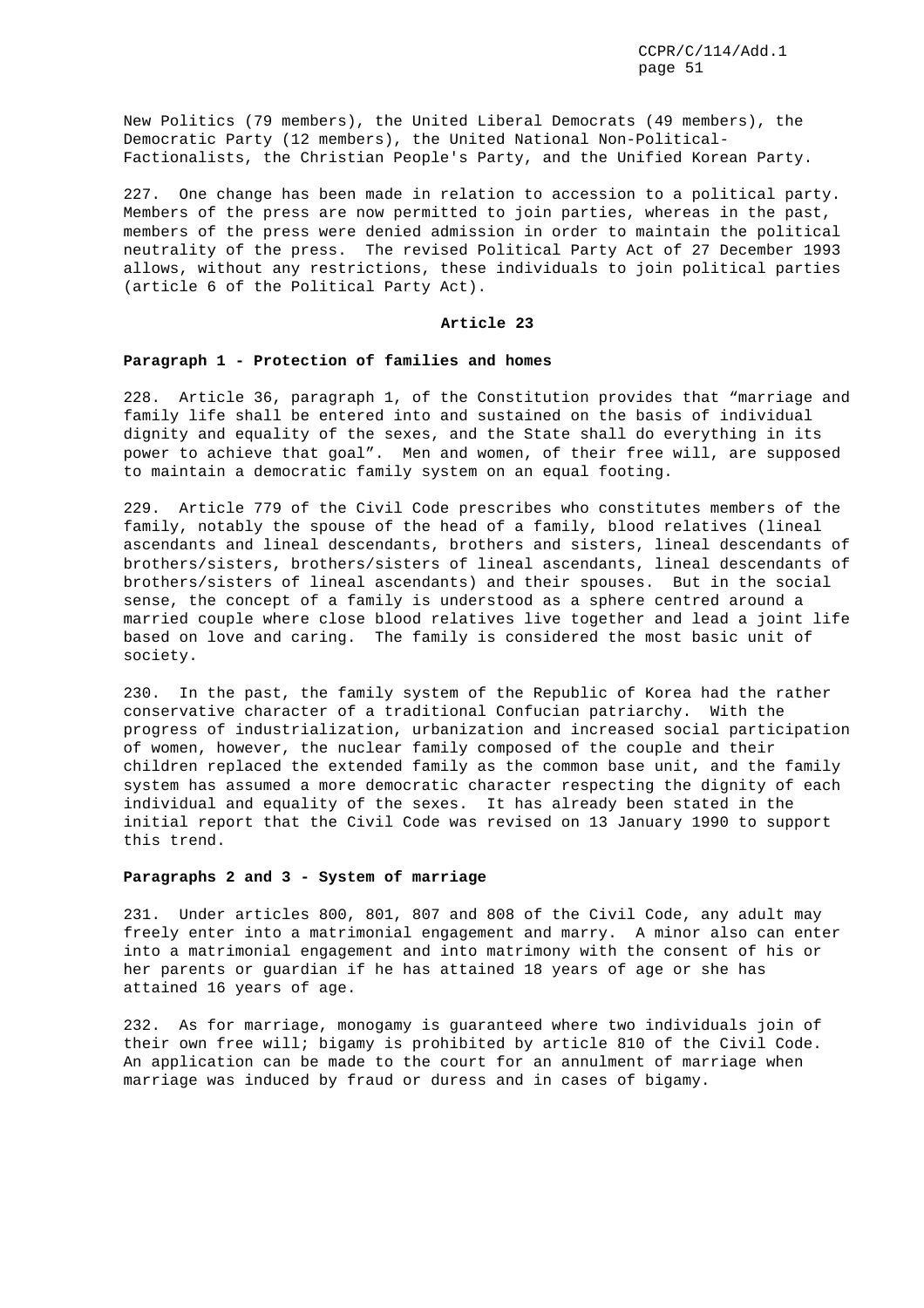233. Marriage among close relatives is forbidden from the dysgenic point of view and traditional ideas influenced by Confucianism. Article 815 of the Civil Code declares null and void a marriage between lineal blood relatives, and collateral blood relatives within the range of third cousin. As for marriage between individuals who share the same surname and family origin, an application to the court for an annulment of that marriage may be made under article 816 of the Civil Code. There are dissenting opinions on the prohibition of marriage between individuals who share the same surname and place of origin; the possible abolition of that provision is being studied.

234. The place where a husband and wife live together shall be determined by an agreement between them (article 826, paragraph 2, of the Civil Code). The couple shall exercise the right of proxy for each other in daily household matters (article 827, paragraph 1, of the Civil Code), and the living expenses of husband and wife shall be borne jointly by them, unless a special stipulation has been made between them (article 833 of the Civil Code).

235. Husband and wife may seek divorce by agreement or unilateral application to the court. In 1994, the number of marriages and divorces reported were 304,146 and 50,960 respectively.

### **Paragraph 4 - Rights of the spouse**

236. It was already mentioned in the initial report that the present Civil Code, effective from 1 January 1991, provides for equal rights and duties between husband and wife through joint exercise of parental authority with respect to a minor child; elimination of discrimination at inheritance; and the right to demand division of properties. Furthermore, the inheritance law was revised in December 1994. Through this revision, the criteria for gift tax and inheritance tax deductions for spouses were upgraded by a very wide margin. This signifies the recognition of reasonable property rights upon jobless spouses.

## **Article 24**

## **Paragraph 1**

237. It has already been confirmed in the initial report that prohibition of discrimination against children and the protection of children are duly guaranteed under article 11, paragraph 1, article 31, paragraph 2, and article 32, paragraph 5, of the Constitution, in addition to relevant provisions of the Child Welfare Act, the Labour Standards Act and the Education Act. Some additional comments will be made below.

238. Accession to the Convention on the Rights of the Child. The Republic of Korea, joining in the United Nations effort to protect children, deposited the instrument of ratification for the Convention on the Rights of the Child with the Secretary-General of the United Nations on 20 November 1991. The first report transmitted on 30 November 1994 was examined by the Committee on the Rights of the Child in January 1996.

239. Protection of working children and decrease in the number of working children. The initial report observed that article 32, paragraph 5, of the Constitution provides that "special protection shall be accorded to working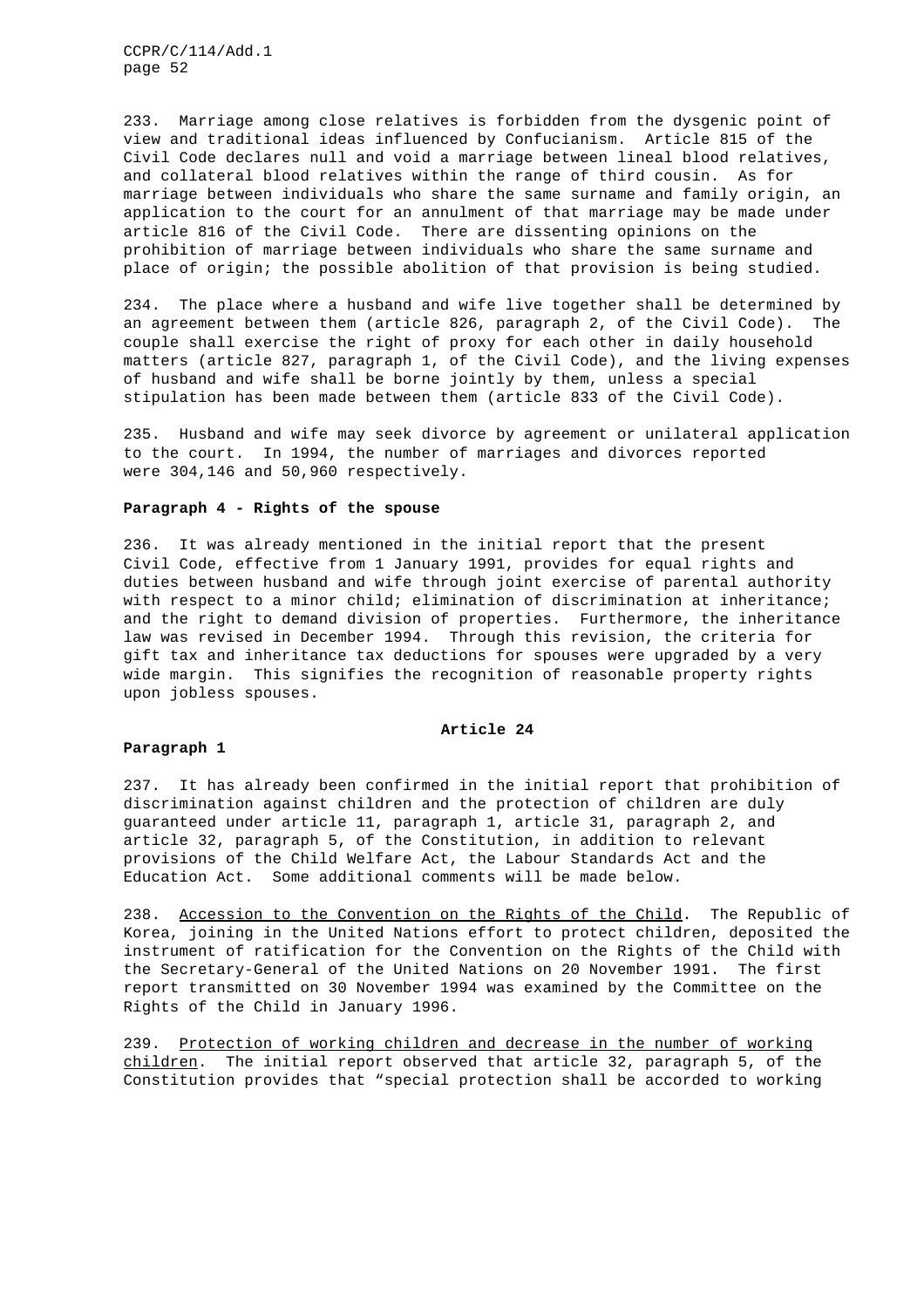children," and that in accordance with this provision, the Labour Standards Act sets out restrictions on the working hours of children (arts. 55, 56) and prohibits the engagement of children in any harmful or dangerous work (arts. 51, 58). Moreover, in order to prevent economic exploitation of children, article 53 of the Labour Standards Act states that no parent or guardian shall be authorized to make an employment agreement on behalf of a minor: if the employment agreement may be deemed disadvantageous to a minor, the parent, guardian or the Minister of Labour may terminate it. For the observance of special provisions on child protection, 45 local labour agencies nationwide guide and supervise workplaces with more than five workers.

240. In response to these special protection clauses and increased school attendance of children, the ratio of children under 18 in workplaces with more than five full-time workers has dropped tremendously from 2.8 per cent (90,625 out of 3,219,442 total workers) in 1980 to 0.4 per cent (23,916 out of 6,167,596 workers in total) in 1995.

241. Responsibility of parents to protect children and respect for the child's views. Parents are responsible for raising children. Article 909, paragraph 1, of the Civil Code stipulates that "the child who is a minor, shall be subject to the parental authority of parents". Article 913 provides that "a person in parental authority shall have rights and duties to protect and educate his or her child". In case a person of parental authority abuses that authority or is guilty of gross misconduct, or there exists any other cogent reason for not allowing him or her to exercise parental power, or if a person in parental authority endangers his or her child by mismanagement of the child's property, the court may adjudge his or her loss of parental authority and the right of the management of the property of the child (articles 924 and 925 of the Civil Code). When the person with parental authority is representing a child on occasions in which an obligation is to be assumed requiring any act of the child, the consent of the child shall be obtained (article 920 of the Civil Code). Also, a minor with the ability to express his or her own thoughts, may conduct business acts with the approval of his or her parental authority (article 5 of the Civil Code). When the parents cannot reach agreement on matters concerning custody in cases of legal separation, a child who is more than 15 years old is consulted as to which parent he or she wishes to stay with. In case of adoption of a child aged 15 or over, the child shall not be adopted without his or her own consent.

242. Accommodation for children in need of protection. Some facilities are required to provide social protection to children who are abandoned or whose protectors are not qualified to raise them. Article 12 of the Child Welfare Act stipulates necessary protective measures for this type of child. As of 31 December 1995, 18,074 children were accommodated in 269 protective facilities.

243. Protection of children under the Minor Protection Act. The Minor Protection Act was legislated in 1961 to guide and care for minors. This Act aims to protect minors by stipulating necessary details and by prohibiting minors from smoking, drinking, and activities against social virtue. In accordance with this Act, minors are prohibited from smoking and drinking and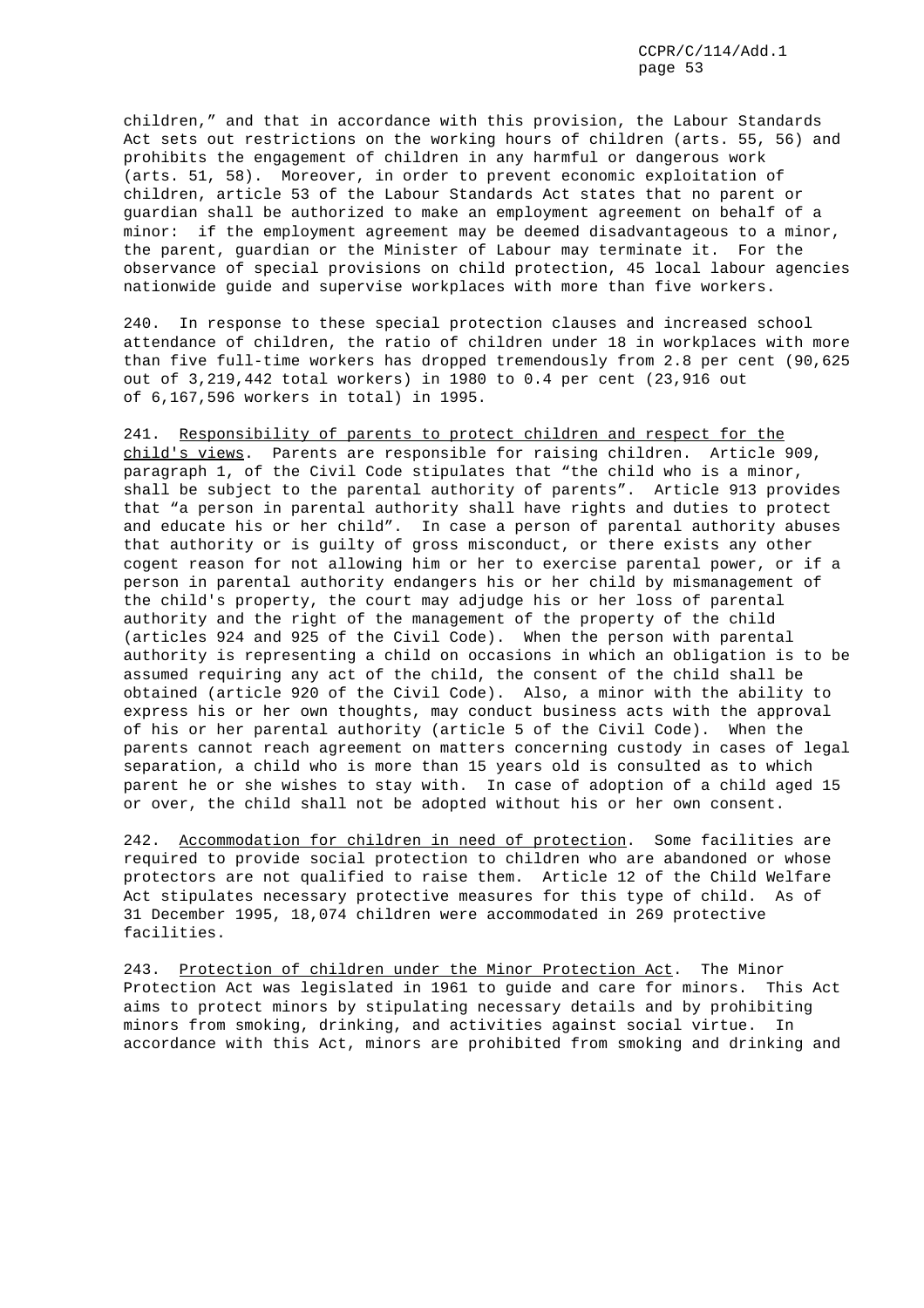from gaining access to certain places including saloon bars and gambling houses. Minors are also not permitted to go into areas designated by the police as off-limits, to prevent misdemeanors by minors.

244. Protection of minors from violence, maltreatment and sexual exploitation. The Criminal Code strives to protect minors from sexual exploitation and violence. Article 287 provides that "a person who kidnaps a minor by force or inveiglement shall be punished by penal servitude for not more than ten years". Article 242 states that "a person who, for the purpose of earning profit, induces a minor to engage in sexual intercourse, shall be punished by penal servitude for not more than three years or by a fine not exceeding 15 million Won (approximately US\$ 19,000)". Article 34 of the Child Welfare Act stipulates punishment for the following acts: forcing a child to perform obscene acts or mediating such activity; having a child under 14 engage in entertaining activities in certain places, including saloon bars; making a child beg; and maltreating a child who is under his or her protection or supervision.

245. Protection of children born out of wedlock. The Civil Code provides equal protection for legitimate and illegitimate children. Children born out of wedlock are protected at first by the establishment of legal family relations. This is established through the recognition of the natural father or mother (articles 855 and 859 of the Civil Code). In case it is not possible to obtain recognition, a child may bring a suit against his or her natural father or mother to demand recognition (article 863 of the Civil Code). Recognition shall be effective retroactively as from the time of birth (article 860 of the Civil Code). As a consequence of establishing a family relationship, illegitimate children are treated equally with legitimate children in support and inheritance. A child born out of wedlock shall be deemed to be a child born during marriage from the time his or her parents marry (article 855 of the Civil Code).

# **Paragraph 2 - Name of the child**

246. Concerning the registration and surname of a child, the Civil Code provides that a child shall take his or her father's surname, the family origin, and enrol in the father's family registry. In the case of a child whose father is not recognized, his or her mother's surname and family origin are taken, and the child is enrolled in the mother's family registry. However, a child whose father and mother are unknown, with approval of the court, may create a new surname and origin of surname, and establish a new family.

247. Article 49 of the Family Registration Act requires reporting of birth within one month. A birth report is established by submitting application papers to the administrative office at the place of birth. For in-wedlock births, the child's father or mother has the obligation to file a birth report. For birth out of wedlock, the child's mother is responsible for the birth report (article 51 of the Family Registration Act). As for foundlings, the head of the relevant local administrative office shall, upon authorization of the court, establish a surname and place of origin, and decide on a name and address under which the child is to be registered (article 57 of the Family Registration Act).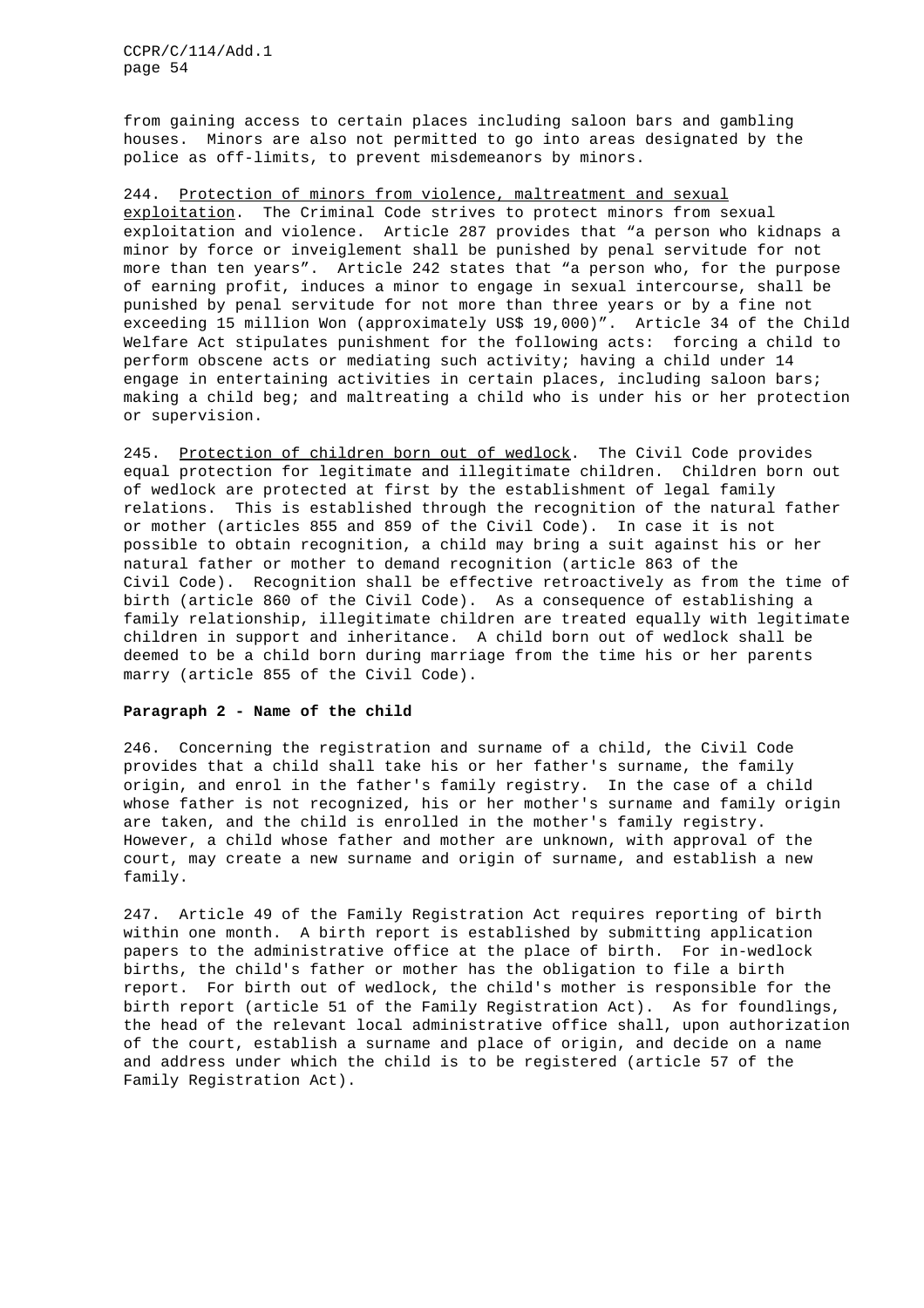### **Paragraph 3 - Nationality of the child**

248. Children born out of wedlock, foundlings discovered in the Republic of Korea and children of the stateless acquire the nationality of the Republic of Korea in accordance with article 2 of the Nationality Act. Therefore, the following persons shall be nationals of the Republic of Korea: a person whose father is a national of the Republic of Korea at the time of his or her birth; a person whose father has died before his or her birth and who was a national of the Republic of Korea at the time of death; a person whose mother is a national of the Republic of Korea, if his or her father is unknown or has no nationality; a person who is born in the Republic of Korea and whose parents are unknown or have no nationality (art. 2, para. 1). In addition, all foundlings discovered in the Republic of Korea shall be presumed to have been born in the Republic of Korea (art. 2, para. 2).

## **Article 25**

249. The principle that sovereignty resides in the people is declared in article 1, paragraph 2, of the Constitution, which stipulates that "the sovereignty of the Republic of Korea shall reside in the people, and all State authority shall emanate from the people". Under this principle, citizens are entitled to directly participate in the formation of the national will through: provisions on national referendums on important policies relating to the national destiny (article 72 of the Constitution); proposed amendments to the Constitution (article 130, paragraph 2, of the Constitution); indirect participation in public duties through representatives elected by exercise of the right to vote (article 24 of the Constitution); and the exercise of their right to hold public office (article 25 of the Constitution).

# **Overall local elections**

250. With regard to the performance of public duties through the exercise of the right to vote, one of the major changes in the Republic of Korea is the election of the head and council members of local governments. The establishment of local autonomy to assure participation of local residents in local administration was carried out in the Republic of Korea from 1949 to 1961. This practice was suspended, however, during the military regime and not renewed until arrangements were made for the direct election of local council members in 1991. This was extended to heads of local governments, resulting in the complete restoration of the citizen's right to participate. Elections were held on 27 June 1995 under the Public Office Election and Unfair Election Prevention Act for the following government offices: head of the local government, i.e. a Special City, 14 metropolitan cities and provinces; 230 primary areas of  $Shi$  (city), Kun (county) and Ku (borough); and for a total of 5,715 local council members, i.e. 931 greater area-level and 4,541 primary area-level elections.

# **Enactment of the Public Office Election and Unfair Election Prevention Act and its main contents**

251. The Public Office Election and Unfair Election Prevention Act was legislated and promulgated on 16 March 1994 to provide a legal basis for the prevention of unfair elections. It also aims to promote better understanding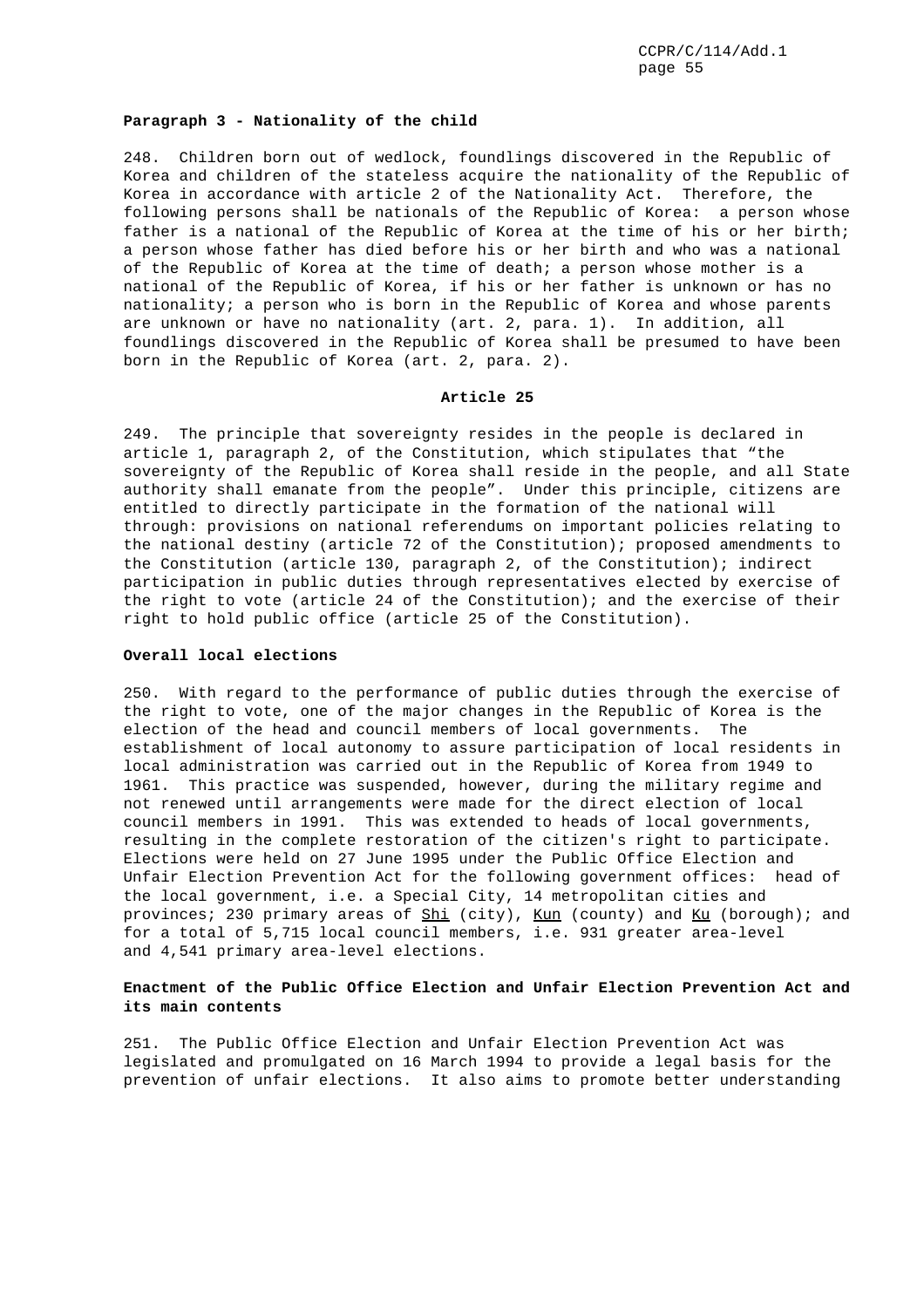of the electoral system and to balance the administration of each election through the systematization of diverse acts such as the Presidential Election Act, the National Assembly Member Election Act, and the Local Council Members Election Act into a single election legislation. The Act states in article 1 that "the purpose of this Act is to hold fair elections in accordance with the free will of the citizens and democratic procedures, and to contribute to the development of democratic politics through the prevention of election-related unfairness". It stipulates, in detail, various matters concerning the method and procedures to be followed during election.

252. The right to vote is granted to citizens over the age of 20. The minimum age for electoral eligibility for citizens is 40 for President and 25 for members of the National Assembly, local councils and head of local government. However, the right to vote and electoral eligibility are denied to individuals ruled to be incompetent by the court or who have not finished serving a sentence no less severe than imprisonment.

# **Guarantee of universal, equal, direct and secret ballot**

253. Article 41, paragraph 1, and article 67, paragraph 1, of the Constitution declare the principle of universal, equal, direct and secret ballot. The concrete terms for application of the principle can be found in the Public Office Election and Unfair Election Prevention Act which stipulates the exercise of a single vote per person (art. 146) and the guarantee of secrecy (art. 167).

254. Regarding the equal ballot, the Constitutional Court has expressed the opinion that "according to the constituency chart of the Public Office Election and Unfair Election Prevention Act, 'Haeundae-ku, and Kijang-kun Constituency of Pusan city' and 'Kangnam-ku B-Constituency of Seoul' exceed the nationwide constituency average of 175,460 inhabitants by more than the allowed 60 per cent variation, and therefore, demarcation of the two constituencies, as a derogation of the legislative discretion of the National Assembly and violation of voter equality principle, is unconstitutional".

### **Article 26**

255. The preamble to the Constitution states that "We the people of Korea ... [have] determined to ... afford equal opportunities to every person ... in all fields, including political, economic, social and cultural life". Meanwhile, article 11, paragraph 1, of the Constitution provides that "all the citizens shall be equal before the law, and there shall be no discrimination in political, economic, social or cultural life on account of sex, religion or social status". Equality before the law and equal protection of law is made clear in those provisions.

256. Concrete contents have already been illustrated in detail in the relevant sections of the initial and this report, inter alia, the section on article 2 of the Covenant.